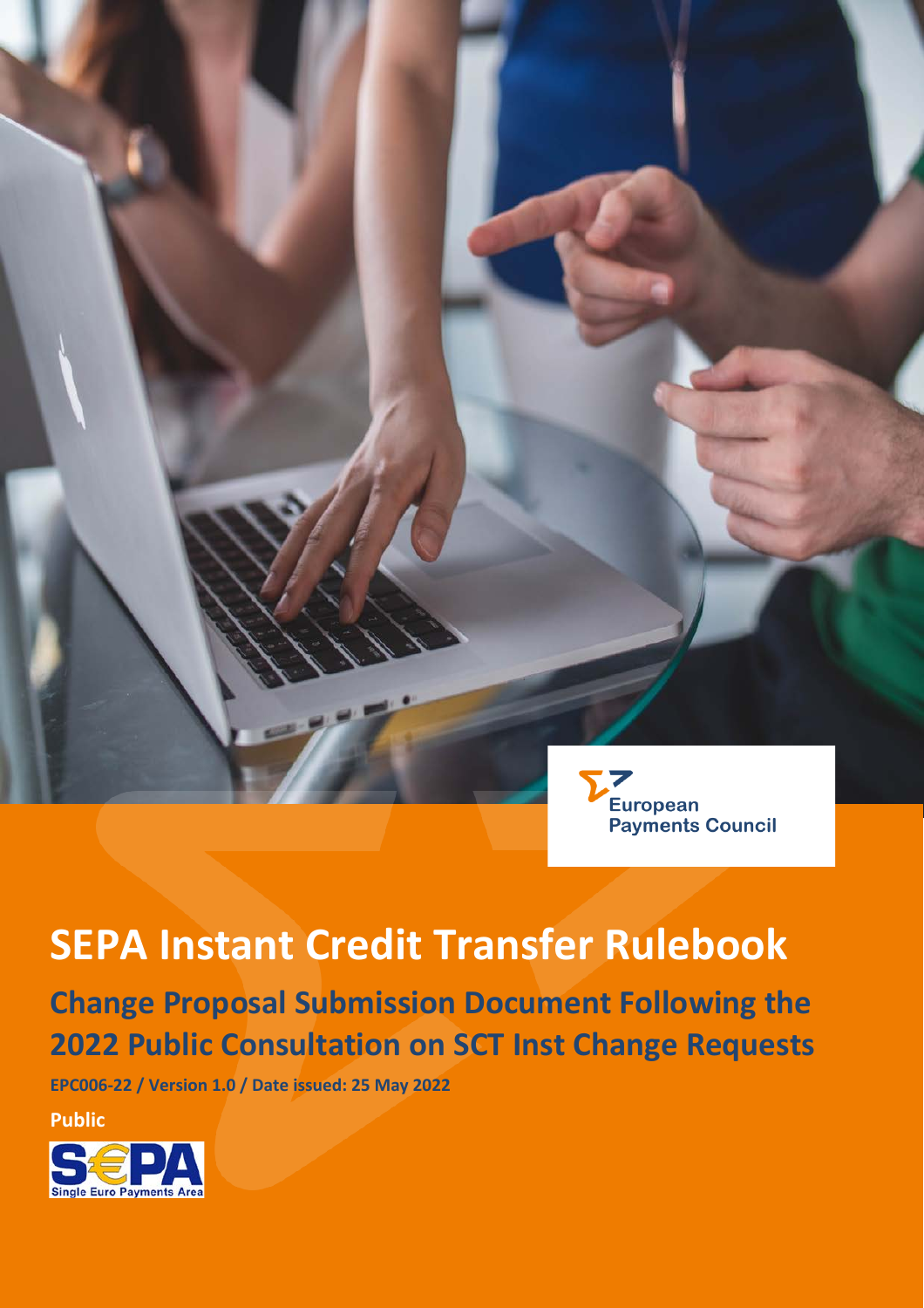# **Change Proposal Submission Document on 2022 SCT Inst Change Requests**



**European Payments Council AISBL** Cours Saint-Michel, 30 - B - 1040 Brussels T +32 2 733 35 33 Entreprise N°0873.268.927 secretariat@epc-cep.eu

**EPC006-22 Version 1.0 Date issued: 25 May 2022**

# **Table of Contents**

| $\mathbf{1}$            |                  |                                                                                                           |  |
|-------------------------|------------------|-----------------------------------------------------------------------------------------------------------|--|
|                         | 1.1              |                                                                                                           |  |
|                         | 1.2              | EPC SEPA PAYMENT SCHEME RULEBOOK RELEASE MANAGEMENT - IMPORTANT NOTICE TO ALL SEPA STAKEHOLDERS  4        |  |
|                         | 1.3              |                                                                                                           |  |
| $\overline{2}$          |                  |                                                                                                           |  |
|                         |                  |                                                                                                           |  |
| $\overline{\mathbf{3}}$ |                  | OVERVIEW OF CHANGE REQUESTS SUBMITTED FOR THE 2022 PUBLIC CONSULTATION 9                                  |  |
|                         | 3.1              |                                                                                                           |  |
|                         | 3.2              | SUMMARY OF CHANGE REQUESTS AND THE EXPRESSED SUPPORT FOLLOWING THE PUBLIC CONSULTATION  10                |  |
|                         | 3.3 <sub>1</sub> | SUMMARY OF CHANGES FOR INCLUSION IN THE NEXT VERSION OF THE SCT INST RULEBOOK TO BE ALIGNED WITH THE SEPA |  |
|                         |                  |                                                                                                           |  |
|                         |                  | 4 MAJOR CHANGE REQUEST DETAILS, THE RELATED PUBLIC CONSULTATION COMMENTS AND THE SEMWG                    |  |
|                         |                  |                                                                                                           |  |
|                         |                  |                                                                                                           |  |
|                         | 4.1.1            |                                                                                                           |  |
|                         | 4.1.2            |                                                                                                           |  |
|                         | 4.1.3            | SEMWG change proposal and explicit public consultation comments received  13                              |  |
|                         | 4.1.4            |                                                                                                           |  |
|                         |                  |                                                                                                           |  |
|                         | 4.2.1            |                                                                                                           |  |
|                         | 4.2.2            |                                                                                                           |  |
|                         | 4.2.3            |                                                                                                           |  |
|                         | 4.2.4            |                                                                                                           |  |
|                         |                  |                                                                                                           |  |
|                         | 4.3.1            |                                                                                                           |  |
|                         | 4.3.2            |                                                                                                           |  |
|                         | 4.3.3<br>4.3.4   | SEMWG change proposal and explicit public consultation comments received  18                              |  |
|                         |                  |                                                                                                           |  |
|                         | 4.4.1            |                                                                                                           |  |
|                         | 4.4.2            |                                                                                                           |  |
|                         | 4.4.3            |                                                                                                           |  |
|                         | 4.4.4            |                                                                                                           |  |
|                         |                  |                                                                                                           |  |
|                         | 4.5.1            |                                                                                                           |  |
|                         | 4.5.2            |                                                                                                           |  |
|                         | 4.5.3            | SEMWG change proposal and explicit public consultation comments received  23                              |  |
|                         | 4.5.4            |                                                                                                           |  |
|                         | 4.6              |                                                                                                           |  |
|                         | 4.6.1            |                                                                                                           |  |
|                         | 4.6.2            |                                                                                                           |  |
|                         | 4.6.3            | SEMWG change proposal and explicit public consultation comments received 25                               |  |
|                         | 4.6.4            |                                                                                                           |  |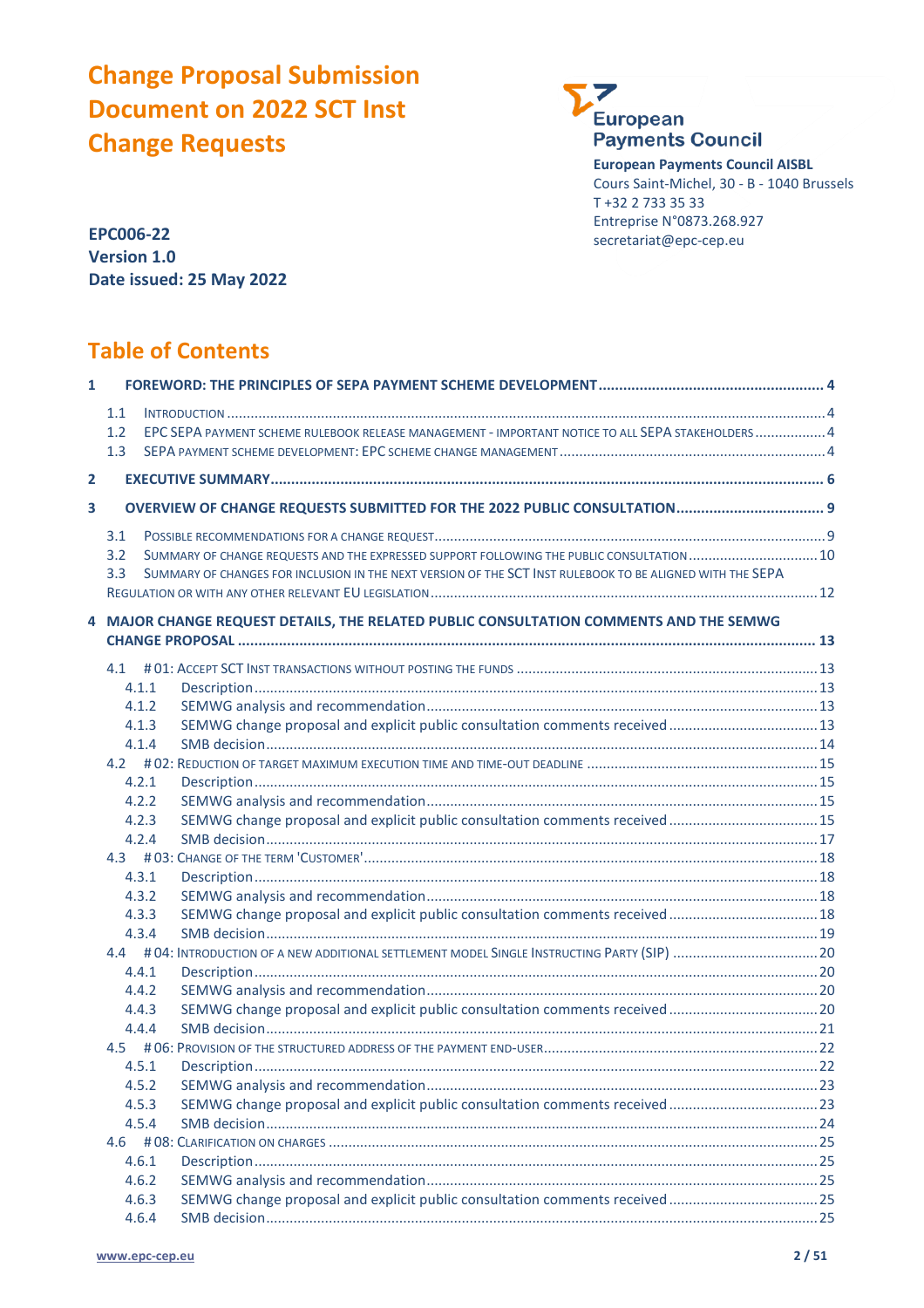

|   | 4.7.1            |                                                                                             |  |
|---|------------------|---------------------------------------------------------------------------------------------|--|
|   | 4.7.2            |                                                                                             |  |
|   | 4.7.3            |                                                                                             |  |
|   | 4.7.4            |                                                                                             |  |
|   |                  |                                                                                             |  |
|   | 4.8.1            |                                                                                             |  |
|   | 4.8.2            |                                                                                             |  |
|   | 4.8.3<br>4.8.4   | SEMWG change proposal and explicit public consultation comments received  29                |  |
|   |                  |                                                                                             |  |
|   | 4.9.1            |                                                                                             |  |
|   | 4.9.2            |                                                                                             |  |
|   | 4.9.3            | SEMWG change proposal and explicit public consultation comments received  31                |  |
|   | 4.9.4            |                                                                                             |  |
|   | 4.10             |                                                                                             |  |
|   | 4.10.1           |                                                                                             |  |
|   | 4.10.2           | SEMWG change proposal and explicit public consultation comments received 33                 |  |
|   | 4.10.3           |                                                                                             |  |
|   | 4.11             |                                                                                             |  |
|   | 4.11.1           |                                                                                             |  |
|   | 4.11.2           |                                                                                             |  |
|   | 4.11.3           | SEMWG change proposal and explicit public consultation comments received 35                 |  |
|   | 4.11.4           |                                                                                             |  |
|   | 4.12             |                                                                                             |  |
|   | 4.12.1           |                                                                                             |  |
|   | 4.12.2           |                                                                                             |  |
|   | 4.12.3           | SEMWG change proposal and explicit public consultation comments received  38                |  |
|   | 4.12.4           |                                                                                             |  |
|   | 4.13             | # 20: CHANGE IN THE DEFINITION OF STRUCTURED REMITTANCE INFORMATION IN PAYMENT MESSAGES  40 |  |
|   | 4.13.1           |                                                                                             |  |
|   | 4.13.2           |                                                                                             |  |
|   | 4.13.3           | SEMWG change proposal and explicit public consultation comments received  40                |  |
|   | 4.13.4           |                                                                                             |  |
|   |                  |                                                                                             |  |
|   | 4.14.1           |                                                                                             |  |
|   | 4 14 2           |                                                                                             |  |
|   | 4.14.3<br>4.14.4 | SEMWG change proposal and explicit public consultation comments received  42                |  |
|   | 4.15             |                                                                                             |  |
|   | 4.15.1           |                                                                                             |  |
|   | 4.15.2           |                                                                                             |  |
|   | 4.15.3           | SEMWG change proposal and explicit public consultation comments received  43                |  |
|   | 4.15.4           |                                                                                             |  |
|   | 4.16             |                                                                                             |  |
|   | 4.16.1           |                                                                                             |  |
|   | 4.16.2           |                                                                                             |  |
|   | 4.16.3           | SEMWG change proposal and explicit public consultation comments received  47                |  |
|   | 4.16.4           |                                                                                             |  |
| 5 |                  | <b>CHANGES PERTAINING TO THE IMPACT OF THE SEPA REGULATION OR ANY OTHER EU LEGISLATION</b>  |  |
|   |                  |                                                                                             |  |
| 6 |                  |                                                                                             |  |
|   | 6.1              |                                                                                             |  |
| 7 |                  |                                                                                             |  |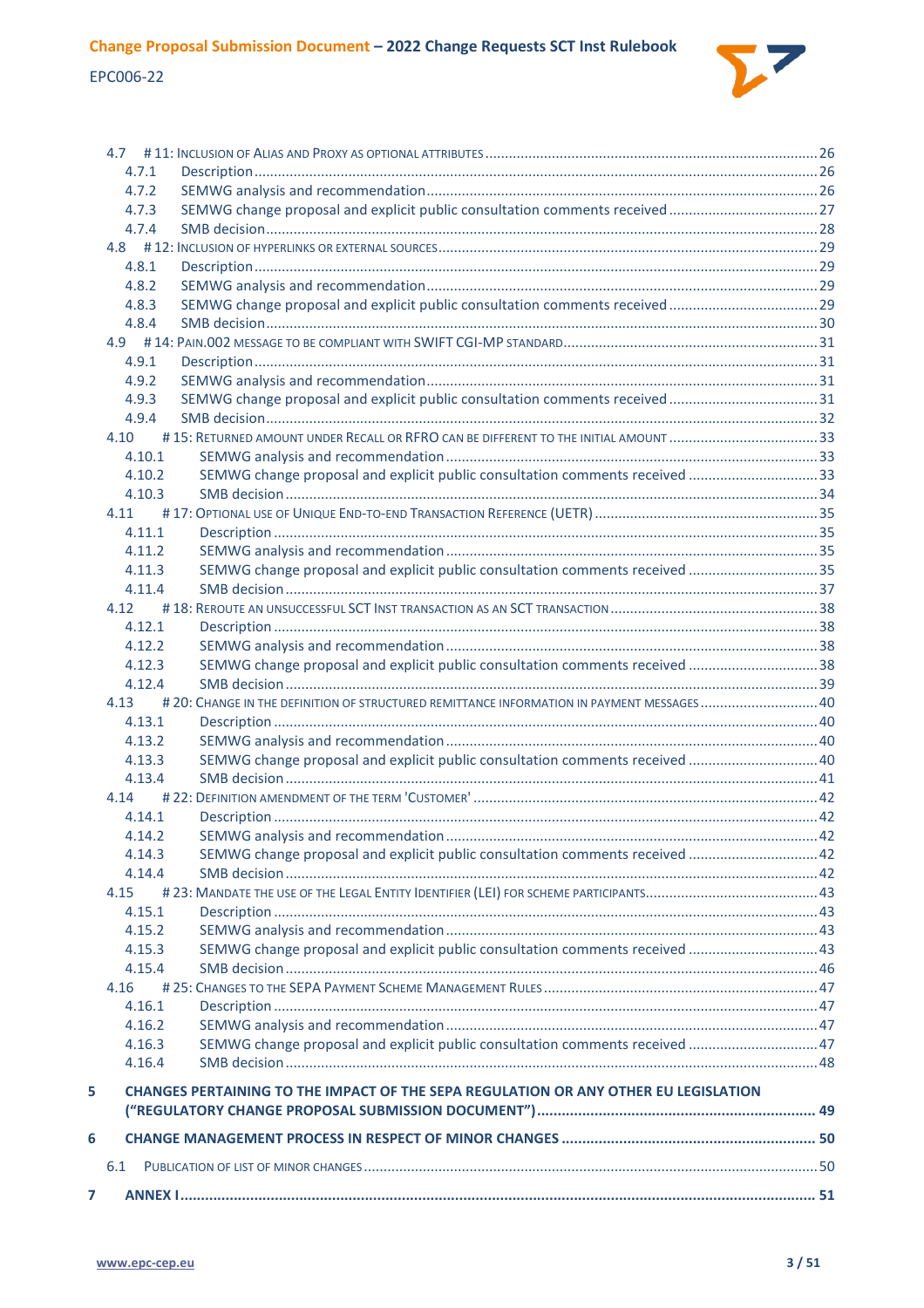

# <span id="page-3-0"></span>**1 Foreword: the Principles of SEPA Payment Scheme Development**

# <span id="page-3-1"></span>1.1 Introduction

This document contains the results and comments received on the change requests submitted for public consultation on possible modifications to be introduced into the SCT Inst rulebook. It provides feedback to all stakeholders on the results of the 2022 public consultation.

The Single Euro Payments Area (SEPA) payment schemes, as set out in the SEPA Credit Transfer (SCT) and SEPA Direct Debit (SDD) rulebooks, evolve based on a transparent change management process adhered to by the European Payments Council (EPC).

This evolution reflects changes in market needs and updates of technical standards developed by international standardisation bodies, such as the International Organization for Standardization (ISO).

The principles governing the evolution of the SEPA payment schemes are set out in section four of th[e SEPA Payment Scheme Management Rules.](https://www.europeanpaymentscouncil.eu/document-library/rulebooks/sepa-payment-scheme-management-rules)

<span id="page-3-2"></span>1.2 EPC SEPA payment scheme rulebook release management - important notice to all SEPA stakeholders

The EPC publishes updated versions of the rulebooks at a minimum every two years in the month of November. In accordance with industry best practice, payment service providers (PSPs) and their suppliers therefore have sufficient lead time to address rulebook updates prior to such changes taking effect.

The 2023 versions of the SCT and SDD rulebooks will be published exceptionally on 25 May 2022. Based on the established release management cycle, these versions will take effect on 19 November 2023.

# <span id="page-3-3"></span>1.3 SEPA payment scheme development: EPC scheme change management

The first step in the EPC SEPA payment scheme change management cycle is the **introduction of change requests** to the schemes by any interested party.

In consideration of the change requests received, the EPC Scheme Evolution and Maintenance Working Group (SEMWG) develops a **public consultation document**, containing the change requests and the related SEMWG recommendations, per EPC SEPA payment scheme rulebook.

The preparation of the public consultation documents involves the analysis of the change requests received which may include, as appropriate, an impact analysis. Based on this analysis, the SEMWG issues a recommendation on how each change request should be handled.

All submitted change requests to modify the rulebooks received by the EPC are published through the public consultation documents on the EPC Website, permitting such a list to be openly viewed by all stakeholders. The public consultation documents are released for a **three-month public consultation** in the second quarter of the year. For the 2022 change management cycle, this was exceptionally done in the third quarter of 2021.

From the moment the three-month public consultation has ended, the SEMWG shall collect and consolidate the comments received from all EPC SEPA payment scheme participants and stakeholders during the public consultation. The SEMWG then analyses the expressed support and the comments received for each change request. After that, it develops **change proposals** based on the level of support and comments received from the public consultation.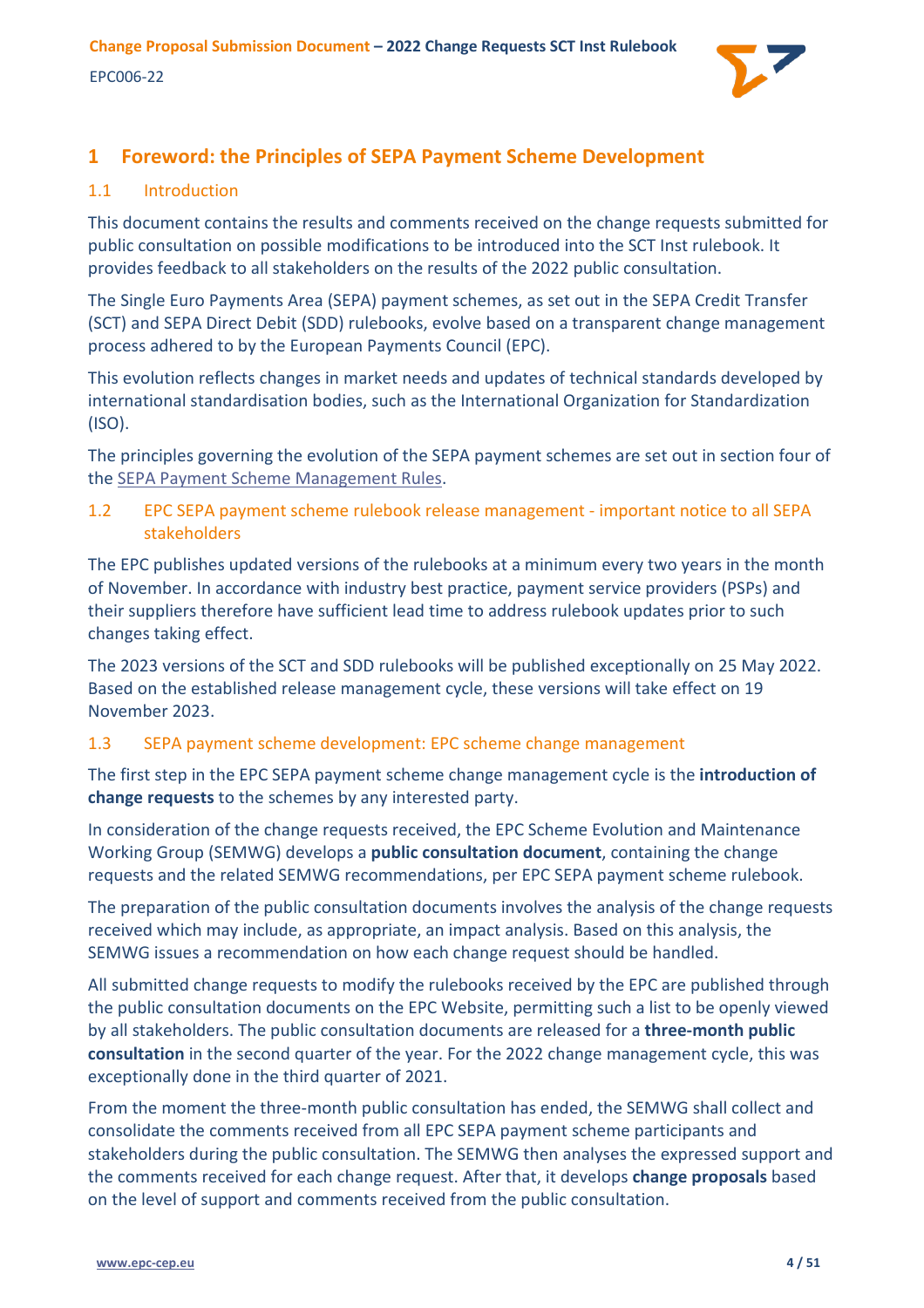

A change proposal as developed by the SEMWG may bring together more than one change, developed from one or more change requests.

The SEMWG consolidates the change proposals, along with each change request and the related comments received from the contributors during the public consultation, in the **change proposal submission document**.

The change proposal submission document is then submitted to the **EPC Scheme Management Board (SMB)**, the **EPC Scheme End-User Multi-Stakeholder Group (SEU MSG)** and the **EPC Scheme Technical Player Multi-Stakeholder Group (STP MSG)**.

The roles of the SEU MSG and the STP MSG are described in section 4.4 of the SEPA Payment Scheme Management Rules. The SEU MSG and the STP MSG formulate their respective positions and address them to the SMB. The SMB will have its final decision-making deliberations in accordance with section 4.2.5 of the SEPA Payment Scheme Management Rules.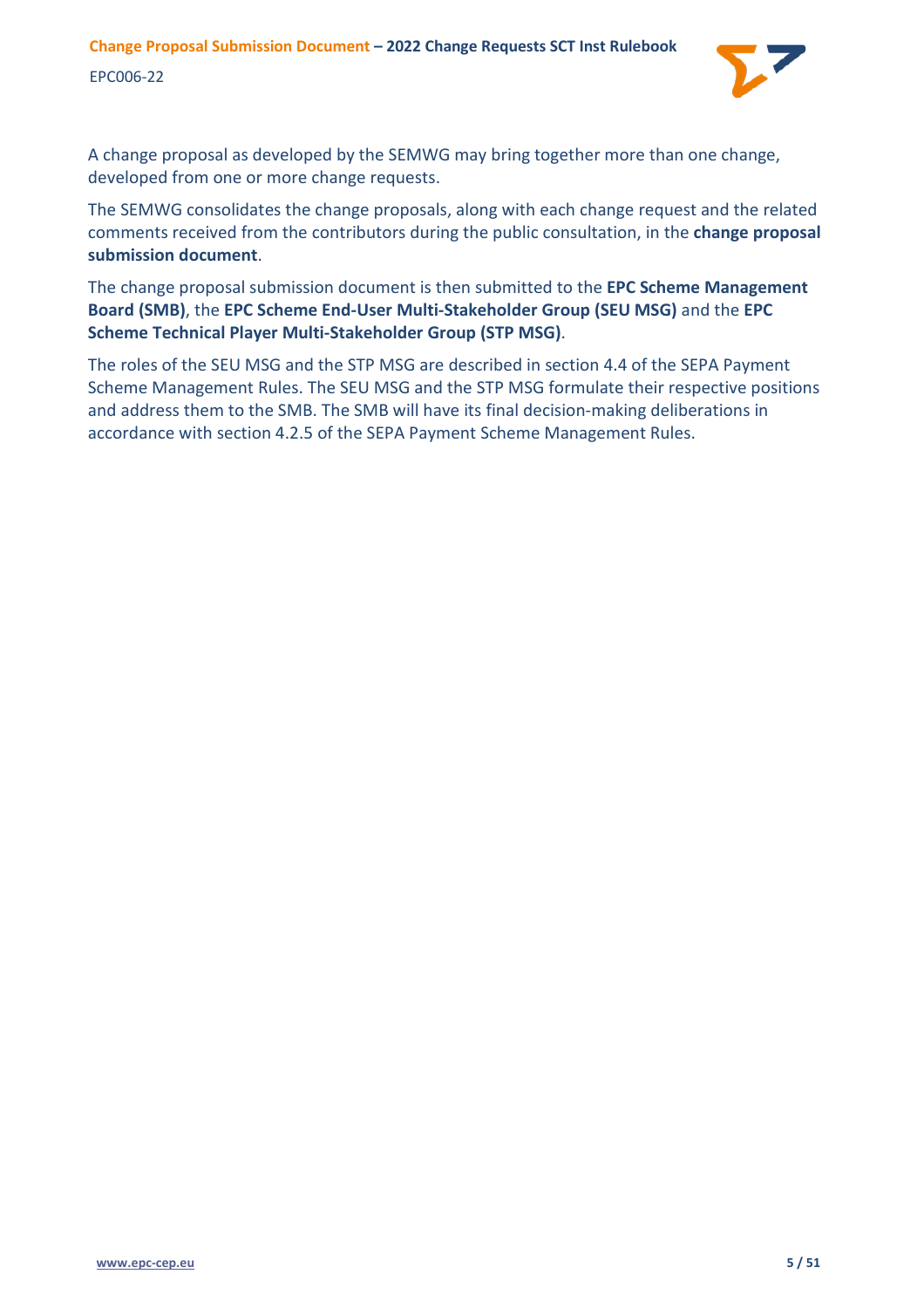

# <span id="page-5-0"></span>**2 Executive Summary**

This Change Proposal Submission Document (EPC006-22) describes that each stage of the 2022 SCT Inst rulebook change management cycle, from the initiation to the public consultation, has been properly completed in respect of each change request submitted.

The first step in the change management cycle has been the **introduction of change requests** to the SCT Inst scheme by any interested party. The deadline for receipt of such suggestions was 30 June 2021. The EPC received **16** change requests for major changes to be introduced into the SCT Inst rulebook.

The **public consultation** on possible modifications to be introduced into the SCT Inst rulebook, was held between 13 September and 11 December 2021. The EPC received input from 20 (communities of) PSPs and other stakeholders. Please refer to the [Annex I](#page-50-0) for the full list of contributors.

The documents circulated for the public consultation were the document SCT Inst rulebook 2022 Change Request Public Consultation Document (EPC157-21) and the Response Template (EPC161- 21). Both documents have been made available on the [EPC Website.](https://www.europeanpaymentscouncil.eu/document-library/rulebooks/sepa-instant-credit-transfer-rulebook-public-consultation-document-2022)

This Change Proposal Submission Document contains for each change request:

- a) A summary of the change request;
- b) The SEMWG analysis and the recommendation given for the public consultation;
- c) The comments received during the public consultation;
- d) The SEMWG change proposal submitted to the SMB, the SEU MSG and the STP MSG for their consideration;
- e) The SMB decision on each SEMWG change proposal.

The SMB took into account the position documents **EPC 038-22** and **EPC 039-22** from the SEU MSG and the STP MSG respectively when making its decision on each change request and the related SEMWG change proposal.

As a result of the 2022 SCT Inst rulebook change management process, the SCT Inst rulebook has been updated to include the following changes:

# A. 2022 change requests entering into force on 25 April 2023

On 25 April 2023, a new composition of the SMB will take up its mandate.

With respect to the SEPA Payment Scheme Management Rules being Annex II of each SEPA payment scheme rulebook, a new composition formula will be applied for allocating the seats of scheme participant-related SMB members. Also, more seats will be reserved for the scheme participant-related SMB members. As of 25 April 2023, the SMB will be renamed into the PSMB (Payment Scheme Management Board).

- B. 2022 change requests entering into force on 19 November 2023
- To formally enable the SEPA payment schemes to cater for both retail and Financial Institution-to-Financial Institution payment use cases, the term 'Customer' is replaced by the term 'Payment Service User' (PSU) including an appropriate definition for this new term.

The definitions of the terms 'Originator' and 'Beneficiary' are amended whereby also PSPs can take up these roles. Related to this, the definition of the term 'Payment Account' is changed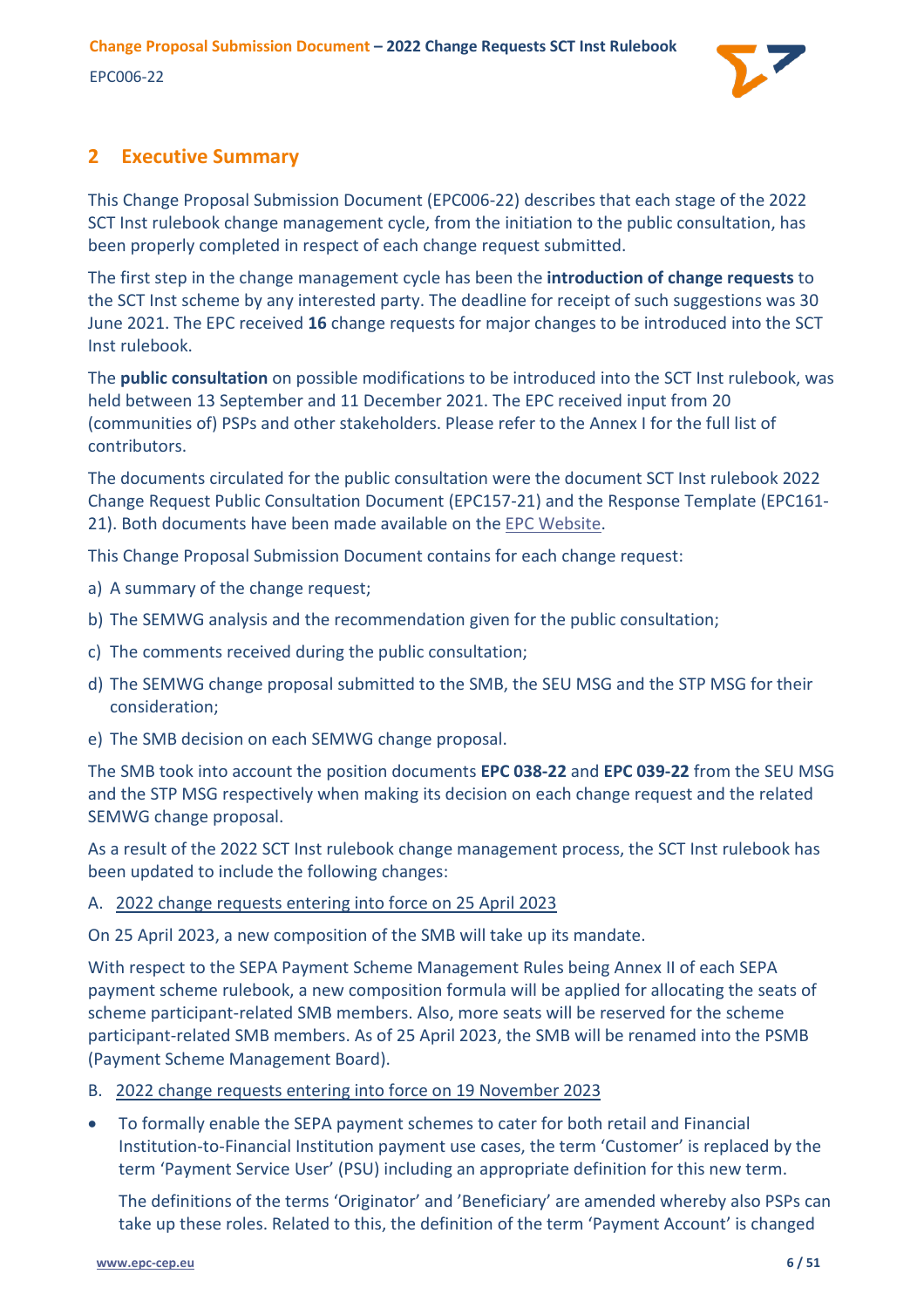

indicating that such account can be held by a PSP as well. Also, some obligations of the Originator PSP and of the Beneficiary PSP in the concerned rulebook sections 5.7 and 5.8 are amended.

• Provision of the structured address of the payment end-user:

As of 19 November 2023, payment end users are allowed to send a structured address of the payer and/or the payee in electronic Customer-to-PSP files based on at least the relevant EPC Customer-to-PSP Implementation Guidelines (IGs) for SEPA payments. From that same date, also scheme participants are allowed to provide structured addresses in their inter-PSP SEPA payment messages and r-transactions.

In view of the above, all scheme participants must be able to support the delivery of structured addresses when payment end users and scheme participants want a structured address in their outgoing and incoming SEPA payments. Scheme participants cannot reject SEPA payments only due to the inclusion of a structured address.

The use of an unstructured address will still be possible and supported by the SEPA payment schemes until November 2025.

- Extra clarifications about the charging principles.
- Inclusion of the Proxy/Alias of the payment account of the Originator and/or of the payment account of the Beneficiary as an optional attribute in certain datasets. This attribute is an element supplied by the Originator and cannot substitute the IBAN as unique identifier for a payment account.

Important reminder: back in 2020, the SMB already decided upon the following changes for all four 2023 SEPA payment scheme rulebooks:

- Migrate all ISO 20022 standard-based XML payment messages used under the schemes, to the 2019 version of the ISO 20022 standard; and
- Align all attribute numbers in the scheme rulebooks as of the 2023 rulebooks.
- C. 2022 change requests entering into force in November 2025

With respect to the provision of the structured address of the payment end-user, the use of the structured address will become **mandatory** for Inter-PSP SEPA payment messages where applicable, and for payment end users when they send electronic Customer-to-PSP files based on at least the relevant EPC Customer-to-PSP IGs. The use of an unstructured address will no longer be allowed and will hence lead to rejects.

# **Overview of the 2022 SCT Inst change requests and the final SMB decision**

| <b>Item</b> | <b>Change request title</b>                                         | <b>SMB</b> decision                                  |
|-------------|---------------------------------------------------------------------|------------------------------------------------------|
| 01          | Accept SCT Inst transactions without posting the<br>funds           | Not to be included in the 2023<br>SCT Inst rulebook. |
| 02          | Reduction of target maximum execution time and<br>time-out deadline | Not to be included in the 2023<br>SCT Inst rulebook. |
| 03          | Change of the term 'Customer'                                       | For inclusion in the 2023 SCT<br>Inst rulebook.      |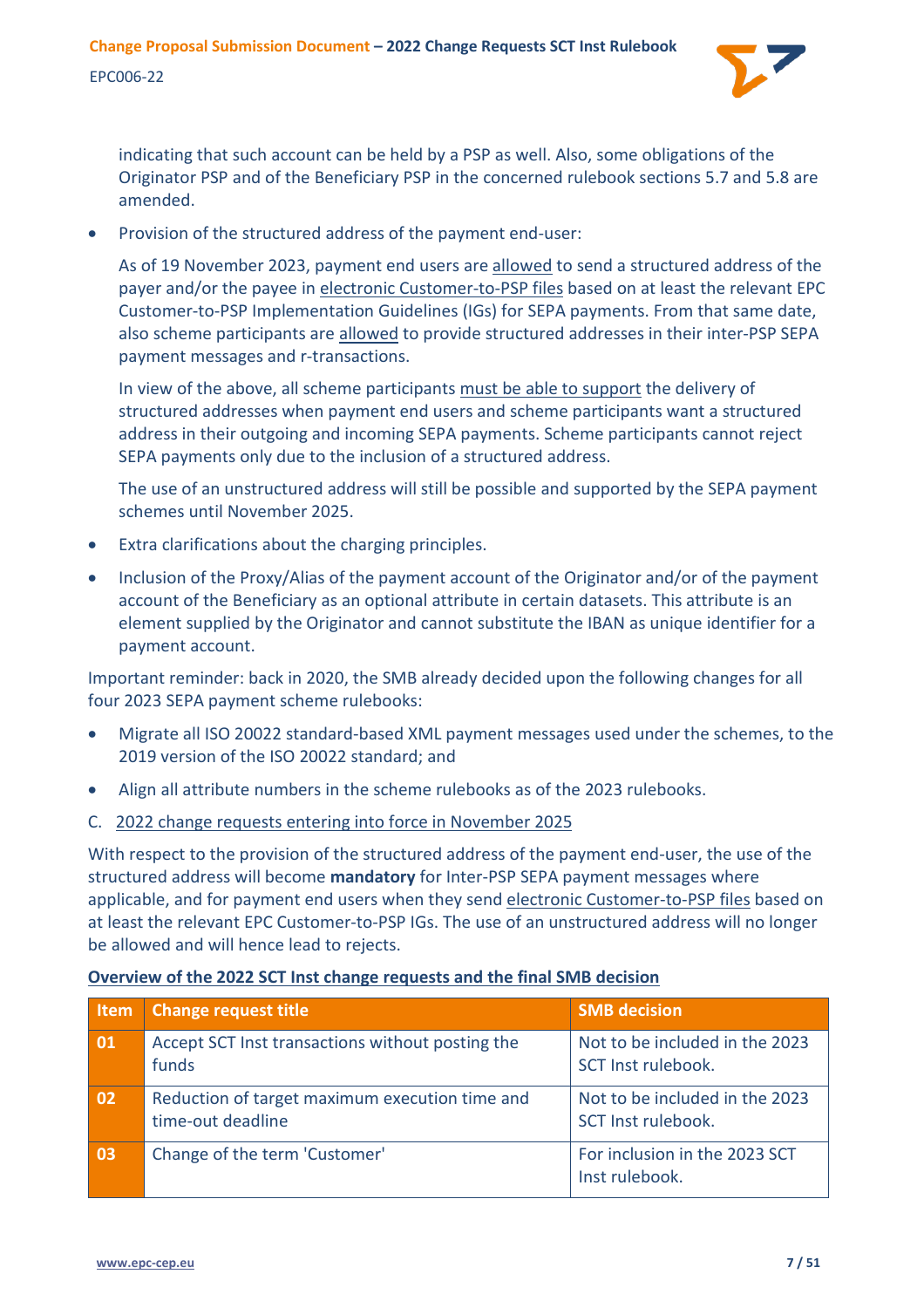

| Item | <b>Change request title</b>                                                          | <b>SMB</b> decision                                                                                                                                                                  |
|------|--------------------------------------------------------------------------------------|--------------------------------------------------------------------------------------------------------------------------------------------------------------------------------------|
| 04   | Introduction of a new additional settlement model<br>Single Instructing Party (SIP)  | Not to be included in the 2023<br>SCT Inst rulebook.                                                                                                                                 |
| 06   | Provision of the structured address of the payment<br>end-user                       | For inclusion in the 2023 and<br>2025 SCT Inst rulebooks.                                                                                                                            |
| 08   | Clarification on charges                                                             | For inclusion in the 2023 SCT<br>Inst rulebook.                                                                                                                                      |
| 11   | Inclusion of Alias and Proxy as optional attributes                                  | For inclusion in the 2023 SCT<br>Inst rulebook.                                                                                                                                      |
| 12   | Inclusion of hyperlinks or external sources                                          | Not to be included in the 2023<br>SCT Inst rulebook.                                                                                                                                 |
| 14   | Pain.002 message to be compliant with SWIFT CGI-<br><b>MP</b> standard               | Not to be included in the 2023<br>SCT Inst rulebook.                                                                                                                                 |
| 15   | Returned amount under Recall or RFRO can be<br>different to the initial amount       | Not to be included in the 2023<br>SCT Inst rulebook.                                                                                                                                 |
| 17   | Optional use of Unique End-to-end Transaction<br>Reference (UETR)                    | Not to be included in the 2023<br>SCT Inst rulebook.                                                                                                                                 |
| 18   | Reroute an unsuccessful SCT Inst transaction as an<br><b>SCT</b> transaction         | Not to be included in the 2023<br>SCT Inst rulebook.                                                                                                                                 |
| 20   | Change in the definition of structured remittance<br>information in payment messages | Not to be included in the 2023<br>SCT Inst rulebook but instead<br>incorporate this suggestion into<br>the implementation guidelines<br>entering into effect as of<br>November 2023. |
| 22   | Definition amendment of the term 'Customer'                                          | Not to be included in the 2023<br>SCT Inst rulebook.                                                                                                                                 |
| 23   | Mandate the use of the Legal Entity Identifier (LEI) for<br>scheme participants      | Not to be included in the 2023<br>SCT Inst rulebook.                                                                                                                                 |
| 25   | Changes to the SEPA Payment Scheme Management<br><b>Rules</b>                        | Such decision is not within the<br>remit of the SMB. The EPC<br>Board has taken the following<br>decision: for inclusion in the<br>SCT Inst scheme as of April<br>2023.              |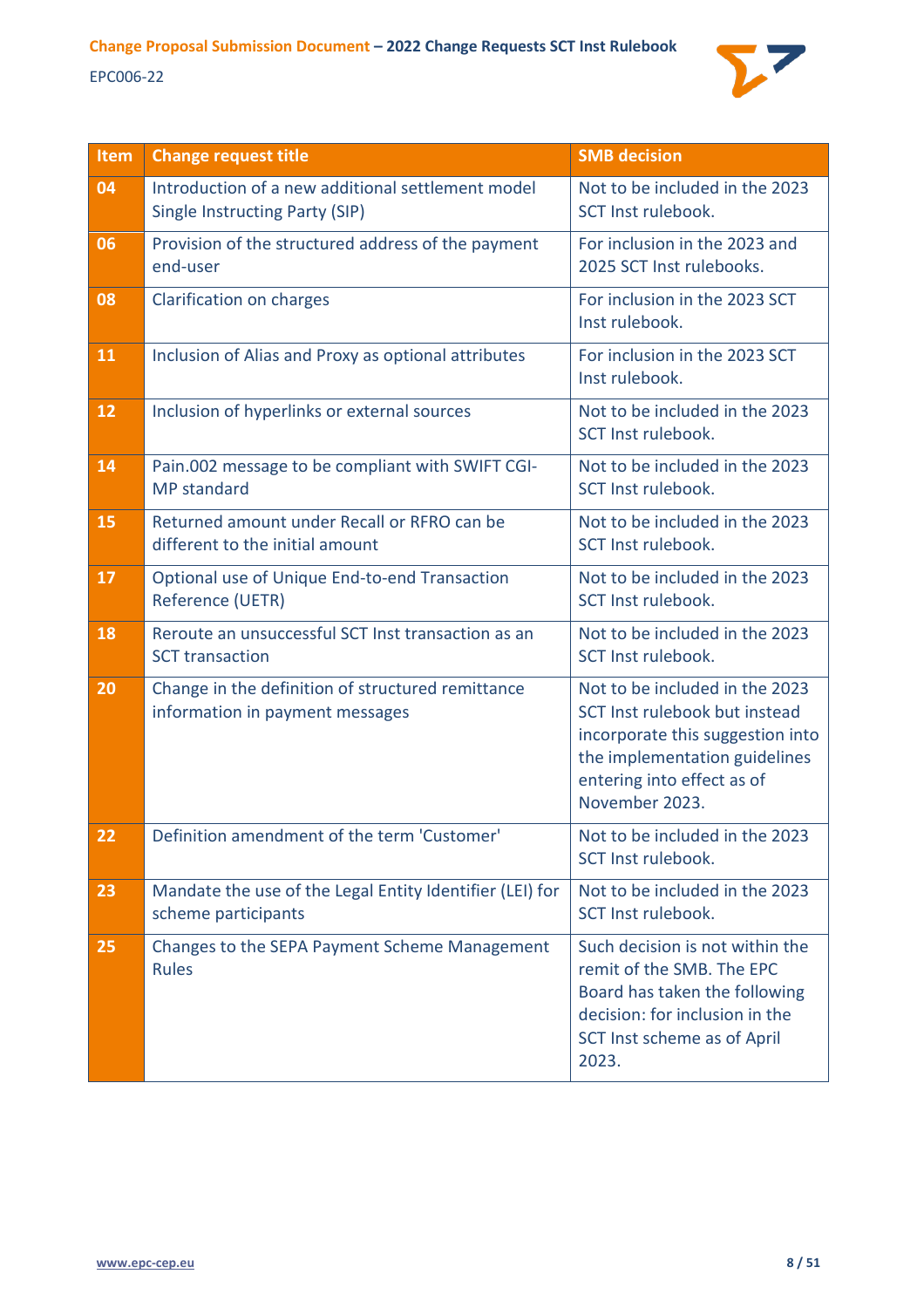

# <span id="page-8-0"></span>**3 Overview of Change Requests Submitted for the 2022 Public Consultation**

All change requests to the SCT Inst rulebook were reviewed by the SEMWG.

This section lists the change requests which were presented for public consultation along with the recommendation given by the SEMWG for each change request.

# <span id="page-8-1"></span>3.1 Possible recommendations for a change request

Each recommendation reflects one of the options detailed in points a) through f) below:

- a) The change request is **already provided for** in the scheme: no action is necessary for the EPC.
- b) The change request **should be incorporated into the scheme**: the change request would become part of the scheme and the rulebook would be amended accordingly.
- c) The change request should be included in the scheme as an **optional feature**:
	- The new feature is optional and the rulebook would be amended accordingly;
	- Each scheme participant<sup>[1](#page-8-2)</sup> may decide to offer the feature to its customers, or not.
- d) The change request is **not considered fit for SEPA wide use** and could be handled as an additional optional service (AOS) by interested communities:
	- The proposed new feature would not be included in the rulebook or in the implementation guidelines released by the EPC with regard to the rulebook;
	- The development of AOS is out of scope of the EPC. The EPC does however publish declared AOS arrangements on its website for information;
	- The EPC may consider the inclusion of AOS arrangements, if supported by enough communities, in a future version of the rulebook.
- e) The change request **cannot** be part of the existing scheme for one of the following reasons:
	- It is technically impossible;
	- It is not feasible (explained on a case by case basis);
	- It is out of scope of the EPC;
	- $\bullet$  It does not comply with the SEPA Regulation<sup>[2](#page-8-3)</sup> or any other relevant EU legislation.
- f) The change request may be considered for the development of a **new scheme**:
	- The change request reflects major changes which cannot be integrated into an existing scheme;
	- To develop the change request further, i.e. to develop a new scheme, the following requirements must be met:
		- o The benefits of the new scheme for payment end users are demonstrated prior to the launch of the development phase;
		- o It is demonstrated that enough stakeholders will make use of the new scheme;
		- o A cost-benefit analysis is provided;
		- o It complies with the SEPA Regulation or any other relevant Regulation.

<span id="page-8-2"></span><sup>&</sup>lt;sup>1</sup> A scheme participant is a payment service provider which has formally adhered to an EPC SEPA payment scheme.

<span id="page-8-3"></span> $2$  Regulation (EU) No 260/2012 establishing technical and business requirements for credit transfers and direct debits in euro and amending Regulation (EC) No 924/2009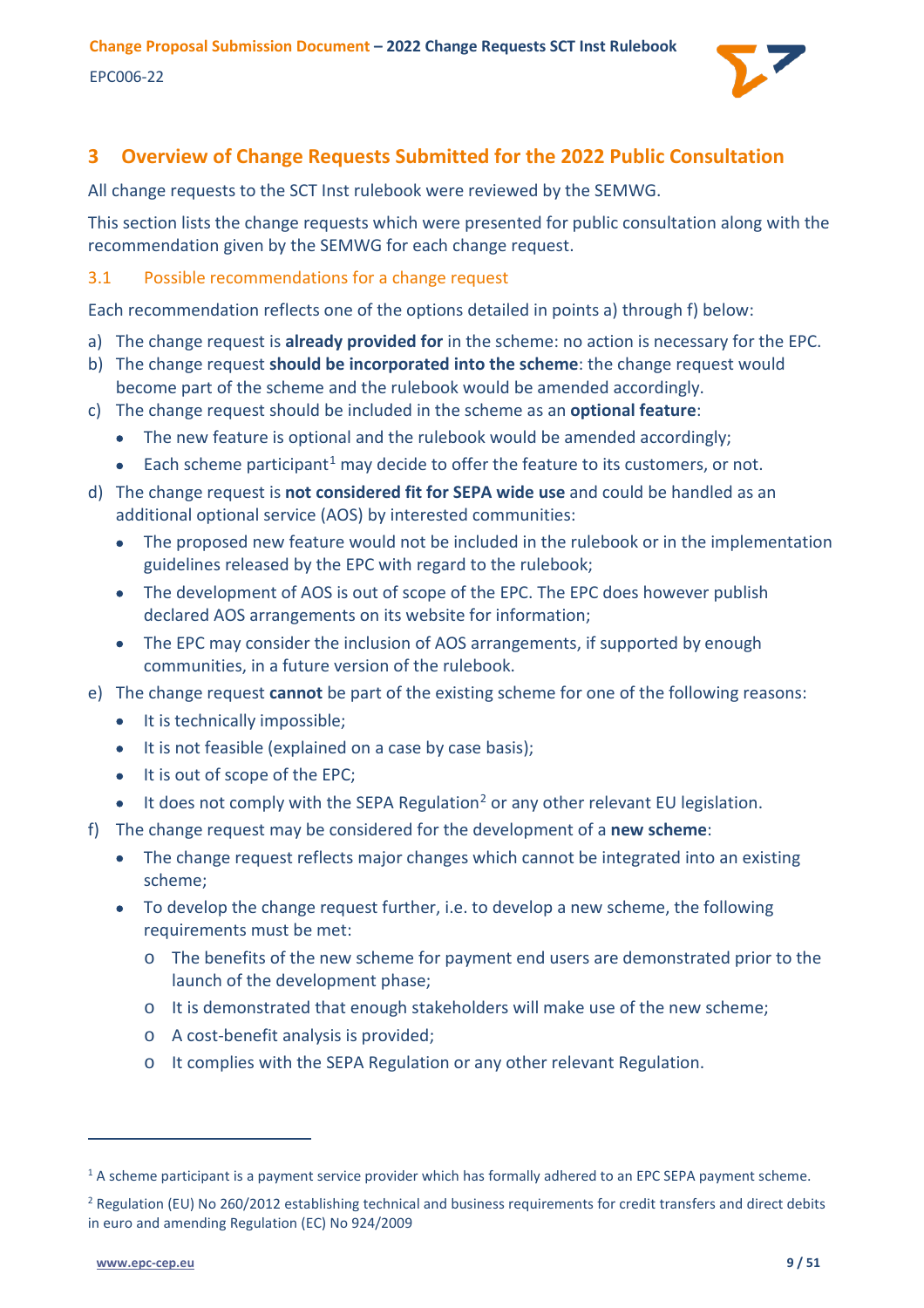

# <span id="page-9-0"></span>3.2 Summary of change requests and the expressed support following the public consultation

The two tables below express the level of support from the contributors to the EPC SEMWG recommendations presented during the public consultation. The list of contributors can be found in [Annex I](#page-50-0) at the end of this document.

The tables summarise the responses from the (national communities of) scheme participants and the other contributors respectively for each change request. The contributors were requested to indicate in the response template if they support the SEMWG recommendation ("Yes") or not ("No"). They also had the choice to express no position on the change request or on the SEMWG recommendation ("No Opinion"). **The number of "No Opinion" positions have not been taken into account when determining the level of support for each change request.**

Please note that contributors may have expressed a "Yes", a "No" or a "No Opinion" position without having provided further comments. The section "Explicit public consultation comments received" for each change request under section [4](#page-12-0) will only report the explicit comments received from each contributor but not a simple "Yes", a "No" or a "No Opinion" position itself without any other comment of that contributor.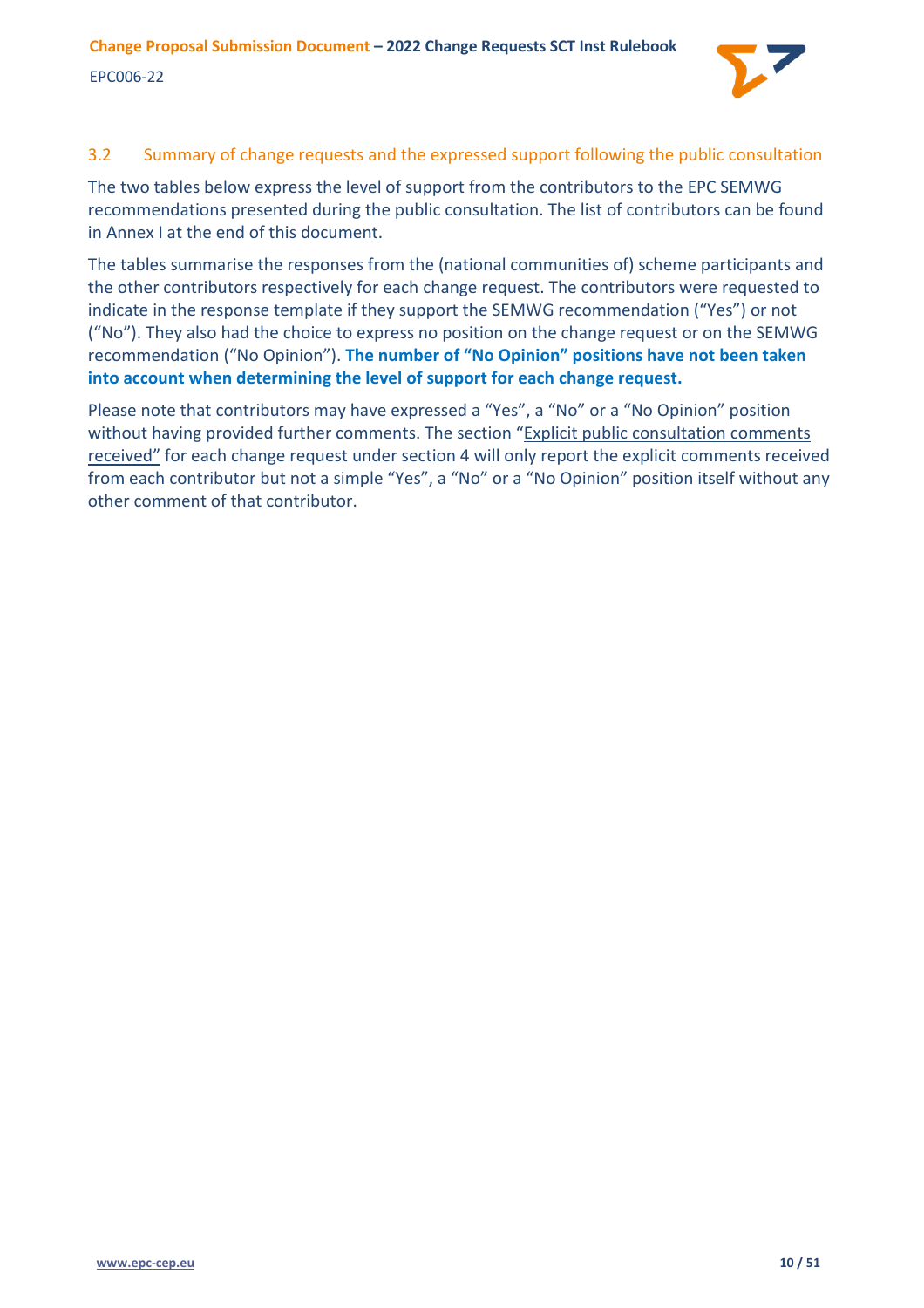# EPC006-22



#### Table 1 **Scheme participant**s: summary of change requests and the support expressed during the public consultation

| Item | Change request title                                                              | <b>Topic</b>              | <b>EPC SEMWG recommendation</b>                       | Count<br>"Yes" | Count<br>"No" | Count "No<br>Opinion" | <b>Total</b> | Percentage "Yes"<br>in total responses |
|------|-----------------------------------------------------------------------------------|---------------------------|-------------------------------------------------------|----------------|---------------|-----------------------|--------------|----------------------------------------|
|      | Accept SCT Inst transactions without posting the funds                            | <b>Process amendments</b> | Cannot be part of the existing scheme (option e)      | 14             |               |                       | 15           | 100%                                   |
|      | Reduction of target maximum execution time and time-out deadline                  | Timeline changes          | Cannot be part of the existing scheme (option e)      | 12             |               |                       | 15           | 86%                                    |
|      | Change of the term 'Customer'                                                     | Terminology               | Inclusion into the scheme (option b) as of Nov 2023   | 14             |               |                       | 15           | 100%                                   |
|      | Introduction of new settlement model Single Instructing Party (SIP)               | <b>Process amendments</b> | Cannot be part of the existing scheme (option e)      | 14             |               |                       | 15           | 100%                                   |
|      | Provision of the structured address of the payment end-user                       | Use of structured data    | Inclusion into the scheme (option b) as of Nov 2023   | 13             |               |                       | 15           | 87%                                    |
| 8    | Clarification on charges                                                          | Charging                  | Inclusion into the scheme (option b) as of Nov 2023   | 14             |               |                       | 15           | 100%                                   |
|      | Inclusion of Alias and Proxy as optional attributes                               | Alias/Proxy details       | Inclusion into the scheme (option b) as of Nov 2023   | 12             |               | 0                     | 15           | 80%                                    |
| 12   | Inclusion of hyperlinks or external sources                                       | <b>External sources</b>   | Cannot be part of the existing scheme (option e)      | 13             | 0.            |                       | 15           | 100%                                   |
| 14   | Pain.002 message to be compliant with SWIFT CGI-MP standard                       | <b>Use of standards</b>   | Cannot be part of the existing scheme (option e)      | 14             | 0.            |                       | 15           | 100%                                   |
| 15   | Returned amount under Recall or RFRO can be different to the initial amount       | <b>R-transactions</b>     | Cannot be part of the existing scheme (option e)      | 15             | O.            | 0                     | 15           | 100%                                   |
|      | Optional use of Unique End-to-end Transaction Reference (UETR)                    | <b>New attributes</b>     | Cannot be part of the existing scheme (option e)      | 12             |               |                       | 15           | 86%                                    |
| 18   | Reroute an unsuccessful SCT Inst transaction as an SCT transaction                | <b>Process amendments</b> | Cannot be part of the existing scheme (option e)      | 12             |               |                       | 15           | 86%                                    |
| 20   | Change in the definition of structured remittance information in payment messages | Use of structured data    | Cannot be part of the existing scheme (option e)      | 14             |               |                       | 15           | 100%                                   |
| 22   | Definition amendment of the term 'Customer'                                       | Terminology               | Cannot be part of the existing scheme (option e)      | 15             |               |                       | 15           | 100%                                   |
| 23   | Mandate the use of the Legal Entity Identifier (LEI) for scheme participants      | <b>New attributes</b>     | Cannot be part of the existing scheme (option e)      | 15             |               |                       | 15           | 100%                                   |
| 25   | Changes to the SEPA Payment Scheme Management Rules                               | <b>Internal Rules</b>     | Inclusion into the scheme (option b) as of April 2023 | 15             |               |                       | 15           | 100%                                   |

# Table 2 **Other contributors:** summary of change requests and the support expressed during the public consultation

| Item |                                                                                   |                            | <b>EPC SEMWG recommendation</b>                       | Count | Count | Count "No | <b>Total</b> | Percentage "Yes"   |
|------|-----------------------------------------------------------------------------------|----------------------------|-------------------------------------------------------|-------|-------|-----------|--------------|--------------------|
|      | <b>Change request title</b>                                                       |                            | <b>Topic</b>                                          | "Yes" | "No"  | Opinion"  |              | in total responses |
|      | Accept SCT Inst transactions without posting the funds                            | <b>Process amendments</b>  | Cannot be part of the existing scheme (option e)      |       |       |           |              | 100%               |
|      | Reduction of target maximum execution time and time-out deadline                  | <b>Timeline changes</b>    | Cannot be part of the existing scheme (option e)      |       |       |           |              | 100%               |
|      |                                                                                   |                            |                                                       |       |       |           |              |                    |
|      | Change of the term 'Customer'                                                     | Terminology                | Inclusion into the scheme (option b) as of Nov 2023   |       |       |           |              | 100%               |
|      | Introduction of new settlement model Single Instructing Party (SIP)               | <b>Process amendments</b>  | Cannot be part of the existing scheme (option e)      | o     |       |           |              | 100%               |
| 6    | Provision of the structured address of the payment end-user                       | Use of structured data     | Inclusion into the scheme (option b) as of Nov 2023   |       |       |           |              | 100%               |
|      | Clarification on charges                                                          | Charging                   | Inclusion into the scheme (option b) as of Nov 2023   |       |       |           |              | 100%               |
| 11   | Inclusion of Alias and Proxy as optional attributes                               | <b>Alias/Proxy details</b> | Inclusion into the scheme (option b) as of Nov 2023   |       |       |           |              | 100%               |
| 12   | Inclusion of hyperlinks or external sources                                       | <b>External sources</b>    | Cannot be part of the existing scheme (option e)      |       |       |           |              | 100%               |
| 14   | Pain.002 message to be compliant with SWIFT CGI-MP standard                       | Use of standards           | Cannot be part of the existing scheme (option e)      |       |       |           |              | 100%               |
| 15   | Returned amount under Recall or RFRO can be different to the initial amount       | <b>R-transactions</b>      | Cannot be part of the existing scheme (option e)      |       |       |           |              | 100%               |
| 17   | Optional use of Unique End-to-end Transaction Reference (UETR)                    | <b>New attributes</b>      | Cannot be part of the existing scheme (option e)      |       |       |           |              | 67%                |
| 18   | Reroute an unsuccessful SCT Inst transaction as an SCT transaction                | <b>Process amendments</b>  | Cannot be part of the existing scheme (option e)      |       |       |           |              | 100%               |
| 20   | Change in the definition of structured remittance information in payment messages | Use of structured data     | Cannot be part of the existing scheme (option e)      |       |       |           |              | 67%                |
| 22   | Definition amendment of the term 'Customer'                                       | Terminology                | Cannot be part of the existing scheme (option e)      |       |       |           |              | 100%               |
| 23   | Mandate the use of the Legal Entity Identifier (LEI) for scheme participants      | <b>New attributes</b>      | Cannot be part of the existing scheme (option e)      |       |       |           |              | 67%                |
| 25   | Changes to the SEPA Payment Scheme Management Rules                               | <b>Internal Rules</b>      | Inclusion into the scheme (option b) as of April 2023 |       |       |           |              | 100%               |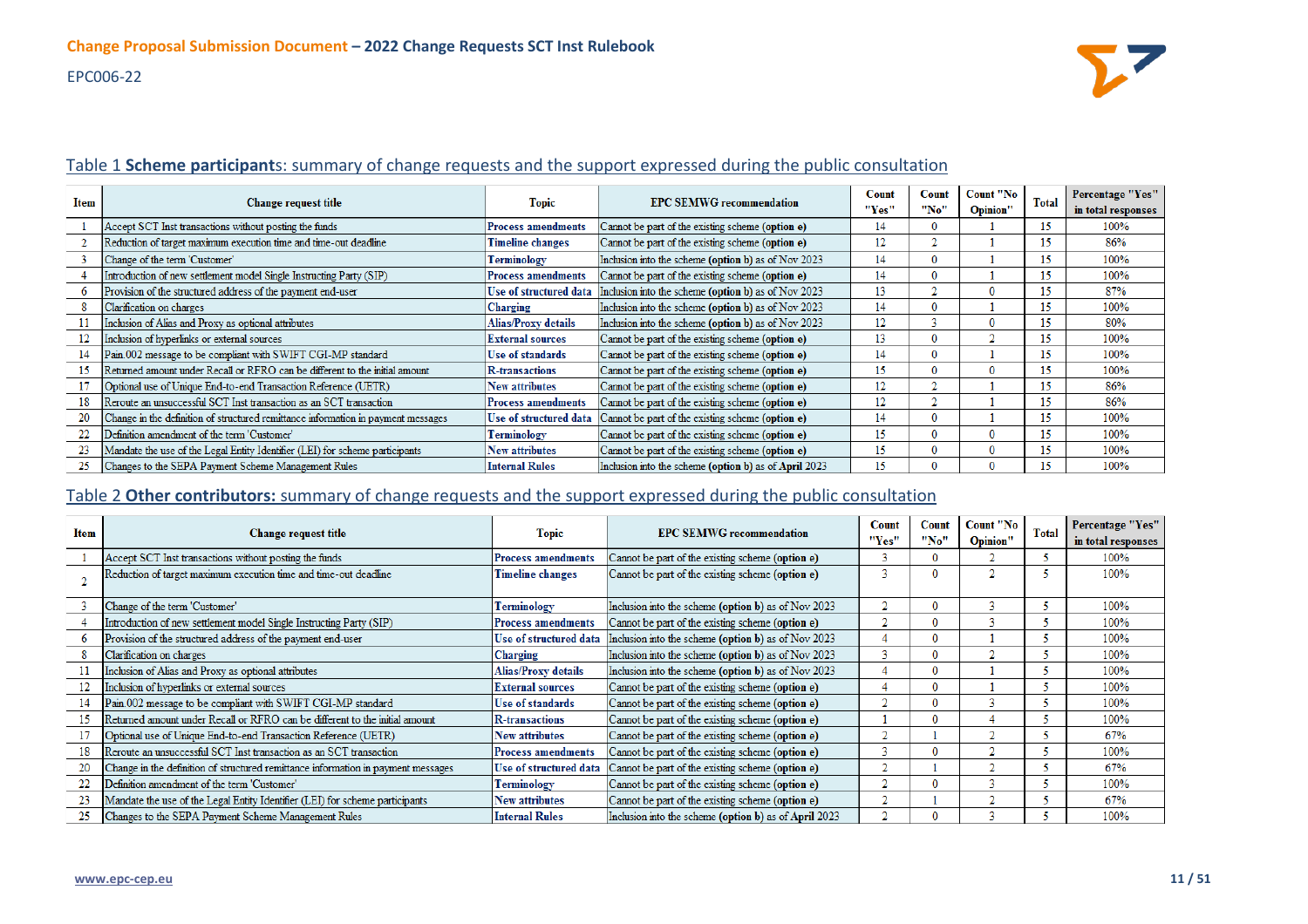

<span id="page-11-0"></span>3.3 Summary of changes for inclusion in the next version of the SCT Inst rulebook to be aligned with the SEPA Regulation or with any other relevant EU legislation

No change item was identified at the time of the start of the public consultation that required a change to the SCT Inst rulebook due to a particular EU legislation.

No items have been identified that require a change to the SCT Inst scheme rulebook due to any EU legislation.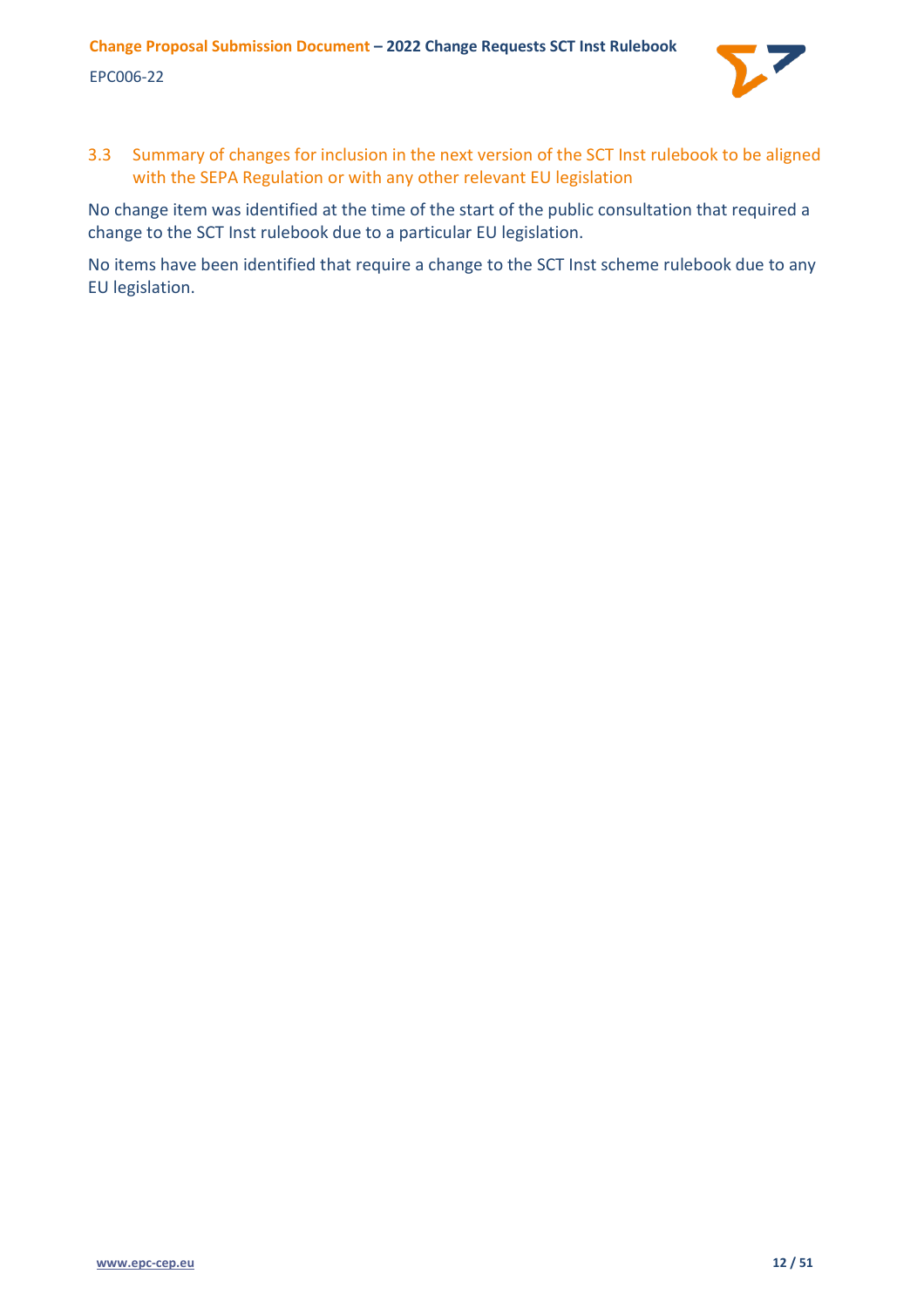

# <span id="page-12-0"></span>**4 Major Change Request Details, the Related Public Consultation Comments and the SEMWG Change Proposal**

# <span id="page-12-1"></span>4.1 # 01: Accept SCT Inst transactions without posting the funds

# <span id="page-12-2"></span>4.1.1 Description

This change request was made by JP Morgan AG Germany.

Given the transaction processing window for SCT Inst is limited to 10 seconds end to end, there are additional considerations to sanctions screening, in particular the ability to determine false positive suspicious transactions with an equal accuracy to other transaction types with wider processing windows.

The contributor states that scheme participants are currently experiencing for incoming transactions, a conflict of SCT Inst scheme rulebook requirements that dictate an immediate, binary accept/reject decision, vs. sanctions screening laws which ask to hold and investigate any potential "hits" – which could result as a false positive, in a successful transaction.

The request is to allow for a new response type, "accept without posting" for incoming transactions in certain cases.

#### <span id="page-12-3"></span>4.1.2 SEMWG analysis and recommendation

The SEMWG recommends not taking forward the change request (**option e**) on the following grounds:

- A core feature of the SCT Inst scheme is to give an immediate unambiguous positive or negative confirmation to the payer within seconds. This "accept without posting" option would negatively affect a core feature and the attractiveness of the scheme;
- Discussions at certain EU authority levels take place on how to improve the sanction screening for SCT Inst transactions within the EU. In the end, only changes to the relevant EU legislations can to a certain extent resolve or mitigate the SCT Inst sanction screening issues.

# <span id="page-12-4"></span>4.1.3 SEMWG change proposal and explicit public consultation comments received

#### **SEMWG change proposal**

The vast majority of EPC scheme participants (via national communities or via individual comments) and other contributors to the 2022 public consultation supported the SEMWG recommendation that this change request cannot be part of the scheme.

Therefore, the SEMWG proposes not to include this change request in the 2023 SCT Inst rulebook version 1.0.

| <b>Contributor</b>                 | <b>Comments received</b>                                                                                                                                                                |
|------------------------------------|-----------------------------------------------------------------------------------------------------------------------------------------------------------------------------------------|
| <b>French Banking Federation</b>   | Yes. The Change Request doesn't comply with the core rules of<br>the SCT INST. The issue related to the sanction screening check<br>must be tackled at the European level (ECB and EC). |
| <b>Italian Banking Association</b> | Yes. Even though the need to solve the issues related to<br>sanction screening is agreed, this change request would distort                                                             |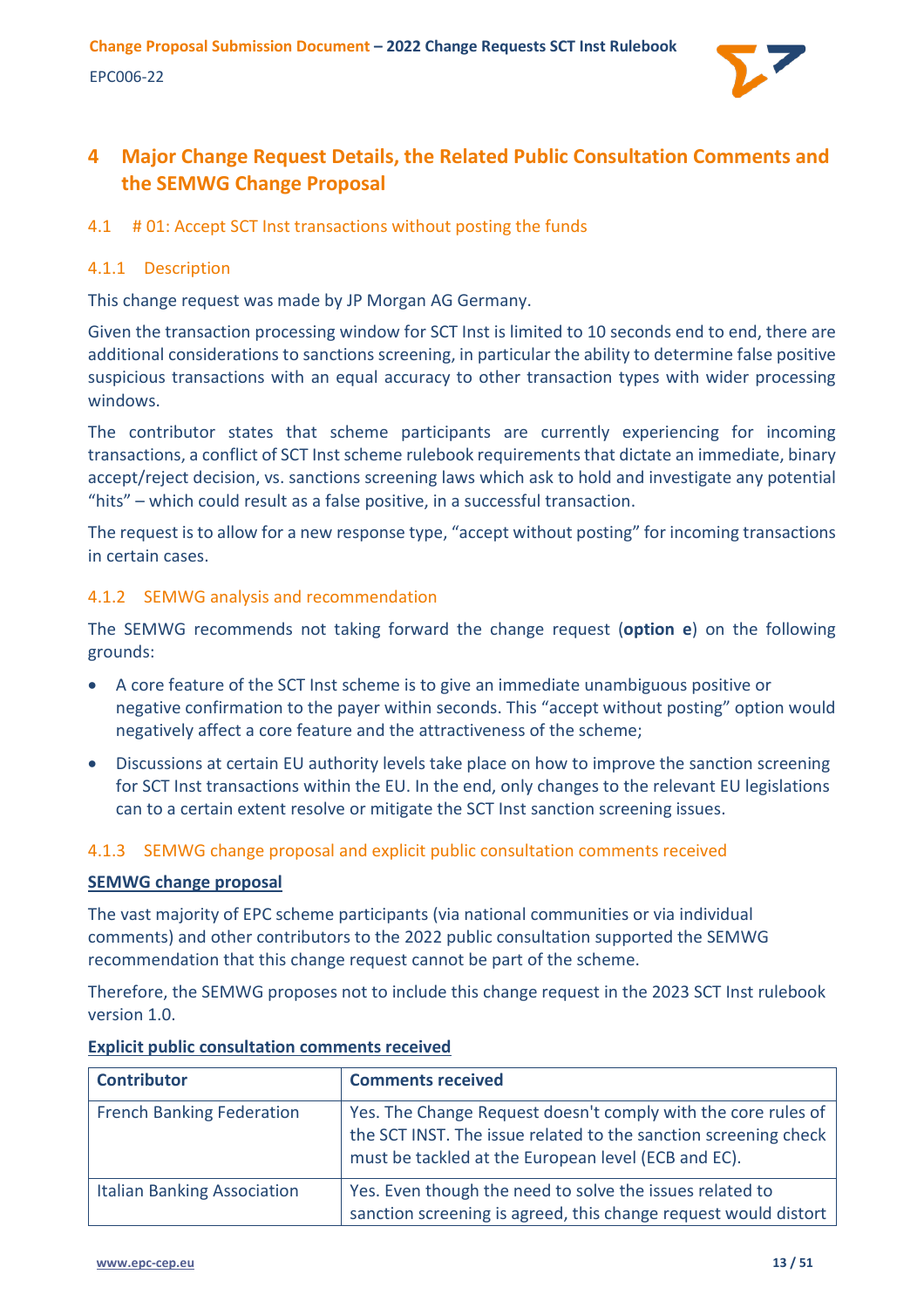

| <b>Contributor</b>                                         | <b>Comments received</b>                                                                                                                                                                                                                                                                                                                                                                                  |
|------------------------------------------------------------|-----------------------------------------------------------------------------------------------------------------------------------------------------------------------------------------------------------------------------------------------------------------------------------------------------------------------------------------------------------------------------------------------------------|
|                                                            | the main feature of the SCT Inst, i.e. the finality of the<br>execution within few seconds.                                                                                                                                                                                                                                                                                                               |
|                                                            | Given the nature of this kind of payment, customers who use it<br>probably want to have immediate knowledge of the amount<br>credited to the counterparty and, if the instant payment is not<br>successfully finalized, they can use alternative methods to<br>transfer funds to the payee. There would be a risk of double<br>executions or requests for cancellations of payments already<br>finalized. |
|                                                            | In any case, we believe that the underlying process should be<br>further investigated in order to address the following critical<br>points:                                                                                                                                                                                                                                                               |
|                                                            | - the timelines for executing the checks and crediting the<br>account of the payee should be defined                                                                                                                                                                                                                                                                                                      |
|                                                            | - these checks could lead to rejections of payments that have<br>previously been confirmed (with impact on the relationship<br>with the customers).                                                                                                                                                                                                                                                       |
| SIX BBS on behalf of the Swiss<br><b>Banking Community</b> | Yes. Although the recommendation is fine in regards of the<br>current SCT Inst implementation, it seems worth to keep this<br>in mind for future developments in the light of "Instant as the<br>new normal".                                                                                                                                                                                             |

# <span id="page-13-0"></span>4.1.4 SMB decision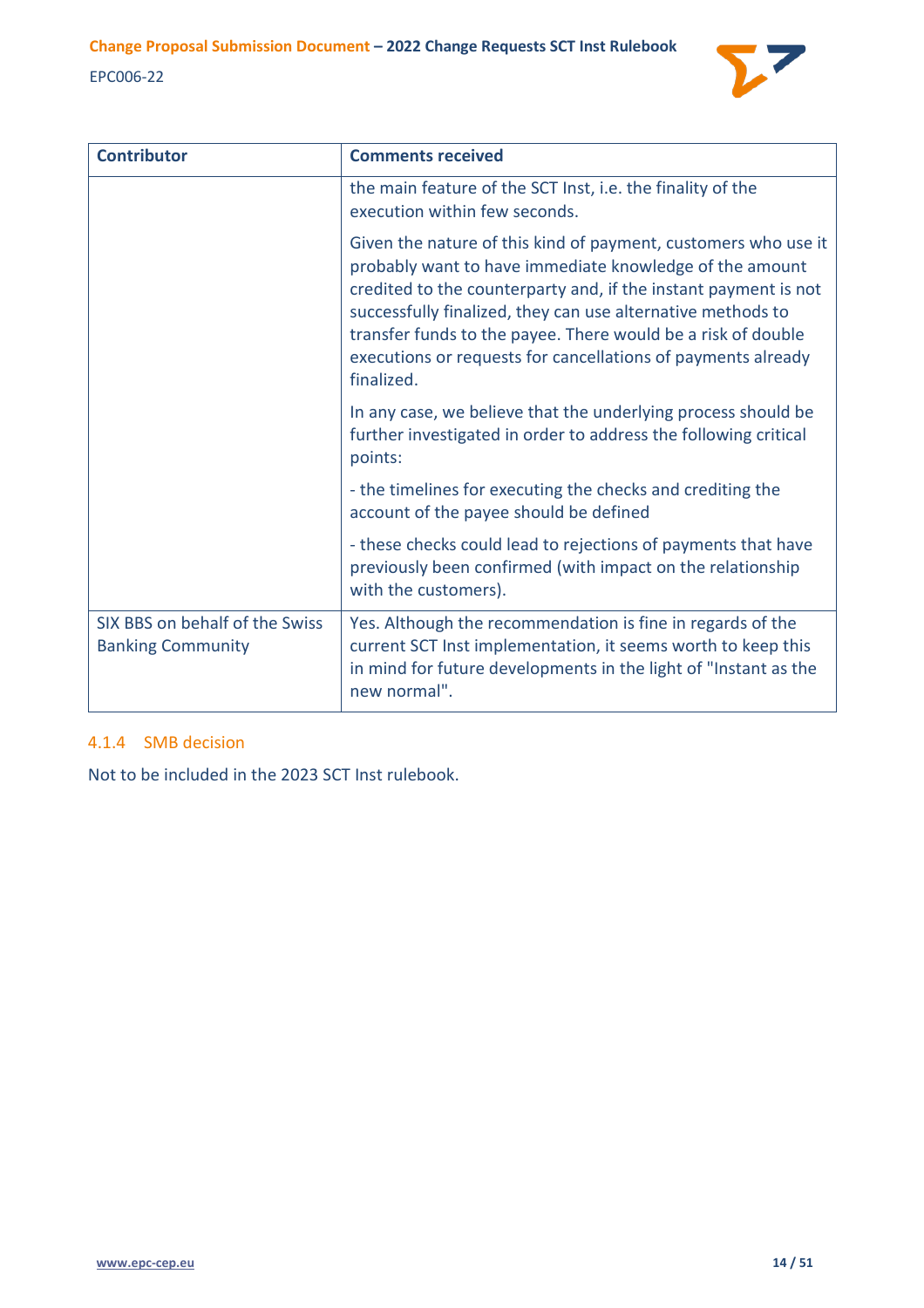

# <span id="page-14-0"></span>4.2 # 02: Reduction of target maximum execution time and time-out deadline

# <span id="page-14-1"></span>4.2.1 Description

This change request was made by the Dutch Payments Association.

The contributor is concerned that the SCT Inst scheme is not competitive enough to other solutions based on card payments and therefore, not attractive for PSPs which want to use SCT Inst, possibly in combination with SEPA Request-to-Pay, at the Point of Interaction (POI).

It proposes to reduce the following timelines under the SCT Inst scheme rulebook to adapt to market circumstances and customer needs, especially to the (future) use of SCT Inst at the POI, both in a physical and online environment:

- Target maximum execution time: reduction from the current 10 seconds to 5 seconds;
- Time-out deadline: reduction from the current 20 seconds to 7 seconds:
- Receipt of the positive or negative confirmation message after the time-out deadline by the Originator PSP: proposal to receive within 2 seconds (instead of 5 seconds) by the  $9<sup>th</sup>$  second (instead of the 25<sup>th</sup> second)

The contributor considers that these timelines will give end-users an experience that comes close to the current processing times for payment card-based transactions.

SCT Inst transaction data analysis shows that more than 95% of all SCT Inst transactions are processed within 3 seconds and more than 99% of all SCT Inst transactions are processed within 5 seconds, even in case multiple Clearing and Settlement Mechanisms (CSMs) are involved in one SCT Inst transaction. This demonstrates that the proposed change is feasible and realistic.

# <span id="page-14-2"></span>4.2.2 SEMWG analysis and recommendation

The SEMWG recommends not taking forward the change request (**option e**).

In general, the customer feedback about the actual execution timeline of SCT Inst payments is very positive and payment service users do not make calls to reduce the current timelines.

If the current timelines would be reduced, this may complicate the SCT Inst implementation plans of those PSPs intending to join the scheme.

With TARGET Instant Payment Settlement (TIPS) from the Eurosystem taking a more central place in the clearing and settlement of SCT Inst transactions as of December 2021, the chain of inter-PSP space intermediaries will lengthen having its impact on the overall timespan.

The SCT Inst volume is still expected to grow considerably over the coming years which could affect the current timeline performance.

# <span id="page-14-3"></span>4.2.3 SEMWG change proposal and explicit public consultation comments received

# **SEMWG change proposal**

The vast majority of EPC scheme participants (via national communities or via individual comments) and other contributors to the 2022 public consultation supported the SEMWG recommendation that this change request cannot be part of the scheme.

Therefore, the SEMWG proposes not to include this change request in the 2023 SCT Inst rulebook version 1.0.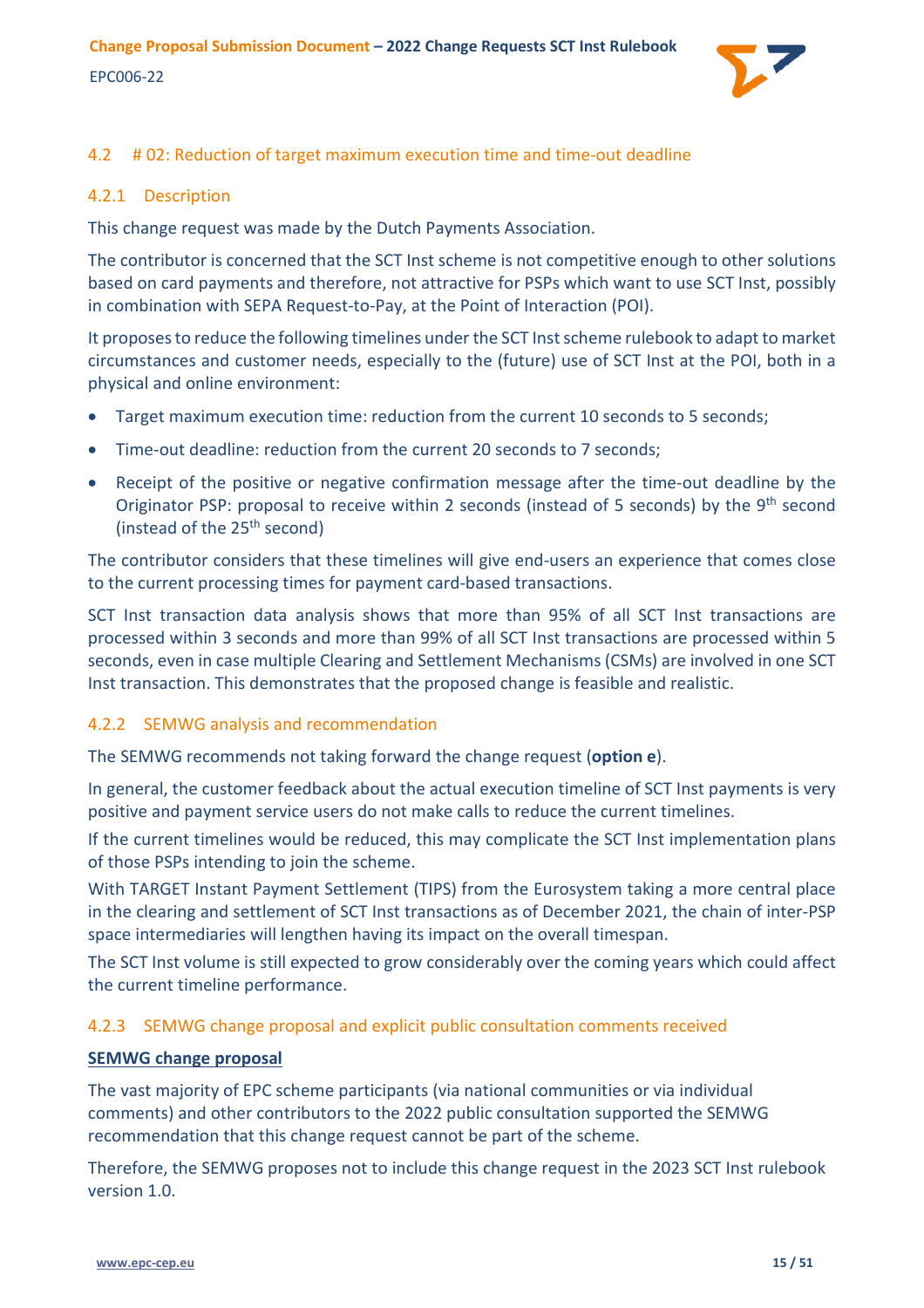

| <b>Contributor</b>                 | <b>Comments received</b>                                                                                                                                                                                                                                                                                                                                                                                                                                                                                                                                                                 |
|------------------------------------|------------------------------------------------------------------------------------------------------------------------------------------------------------------------------------------------------------------------------------------------------------------------------------------------------------------------------------------------------------------------------------------------------------------------------------------------------------------------------------------------------------------------------------------------------------------------------------------|
| <b>Dutch Payments Association</b>  | No. We encourage the EPC SEMWG to reconsider its<br>recommendation.                                                                                                                                                                                                                                                                                                                                                                                                                                                                                                                      |
|                                    | As the use of SCT Inst at the Point of Interaction (POI), possibly<br>in combination with SEPA Request-to-Pay, both in a physical<br>and online environment, is not yet widespread, it seems only<br>logical that the payment service users do not yet call to reduce<br>the current timelines.                                                                                                                                                                                                                                                                                          |
|                                    | However, we would like to be pro-active and avoid as much as<br>possible any negative customer experience caused by a time-<br>out deadline of 25 seconds for SCT Inst transactions compared<br>to a time-out deadline of typically 7 to 10 seconds for card-<br>based transactions.                                                                                                                                                                                                                                                                                                     |
|                                    | Based on experience to date with several CSMs, the processing<br>of large volumes of SCT Inst transactions shows no<br>deterioration in performance at all. And even when several<br>CSMs are involved in one single SCT transaction, which is<br>already the case today (without TIPS), the overall timespan is<br>hardly affected. The migration of the CSMs' technical account<br>to TIPS will, in itself, not lengthen the chain of inter-PSP space<br>intermediaries. In our opinion, there is no reason to disregard<br>this change request which all end users will benefit from. |
| Febelfin Belgium                   | No. The maximum time-out timing should not be longer than<br>the maximum execution time.                                                                                                                                                                                                                                                                                                                                                                                                                                                                                                 |
| <b>French Banking Federation</b>   | Yes. We are not in favour of this change request, which might<br>refrain participants candidates from adhering to the SCT INST<br>scheme. Other measures leading to the roll-out of instant<br>payments require priority (full reachability). Moreover,<br>reducing the maximum execution time and the time-out<br>deadline could cause an increase of rejects.                                                                                                                                                                                                                          |
|                                    | Anyhow at the light of the current execution time observed<br>the shortening of execution time makes senses and should be<br>considered in a near future to address emerging use cases<br>such as the one related to customer to merchant on POI.                                                                                                                                                                                                                                                                                                                                        |
| <b>Italian Banking Association</b> | Yes. At this stage, a reduction in execution times at the<br>Rulebook level is still premature. This topic could be managed<br>by functionalities proposed in the competitive space by the<br>various CSMs, without the need for changes to the Rulebook.                                                                                                                                                                                                                                                                                                                                |
|                                    | In addition, it should be considered that the actual execution<br>times are already much lower than those set in the scheme:<br>reducing the maximum execution time would not bring real                                                                                                                                                                                                                                                                                                                                                                                                 |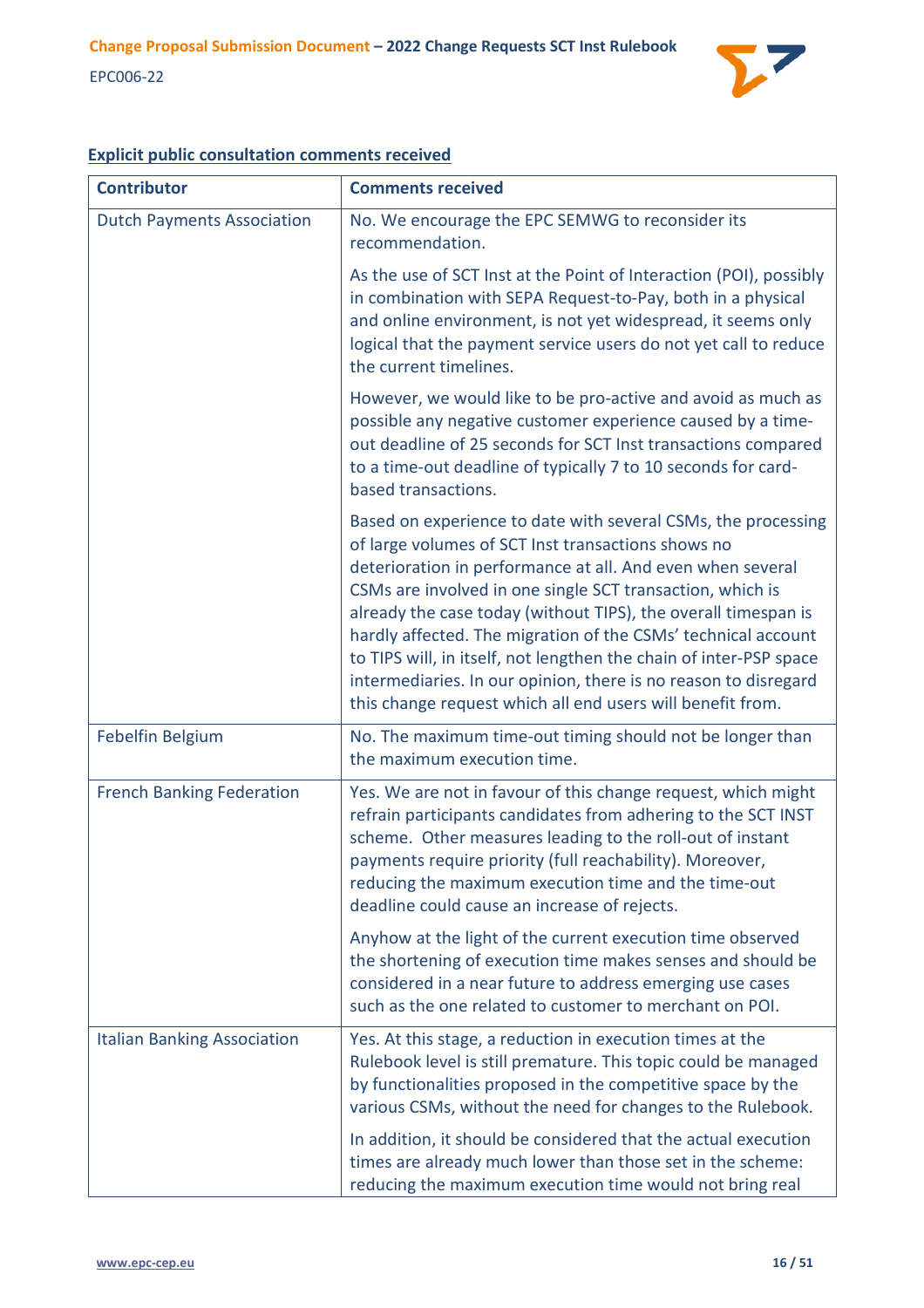

| <b>Contributor</b>                               | <b>Comments received</b>                                                                                                                                                                                                                                  |
|--------------------------------------------------|-----------------------------------------------------------------------------------------------------------------------------------------------------------------------------------------------------------------------------------------------------------|
|                                                  | benefits, but it would pose higher compliance risk to the rules<br>of the scheme.                                                                                                                                                                         |
| Market Infrastructure Board of<br>the Eurosystem | Yes. It would be probably premature at this point in time to<br>reduce the timeout deadline. It would be useful to perform a<br>broader investigation on the level of performance of instant<br>payment providers before taking a step in that direction. |

# <span id="page-16-0"></span>4.2.4 SMB decision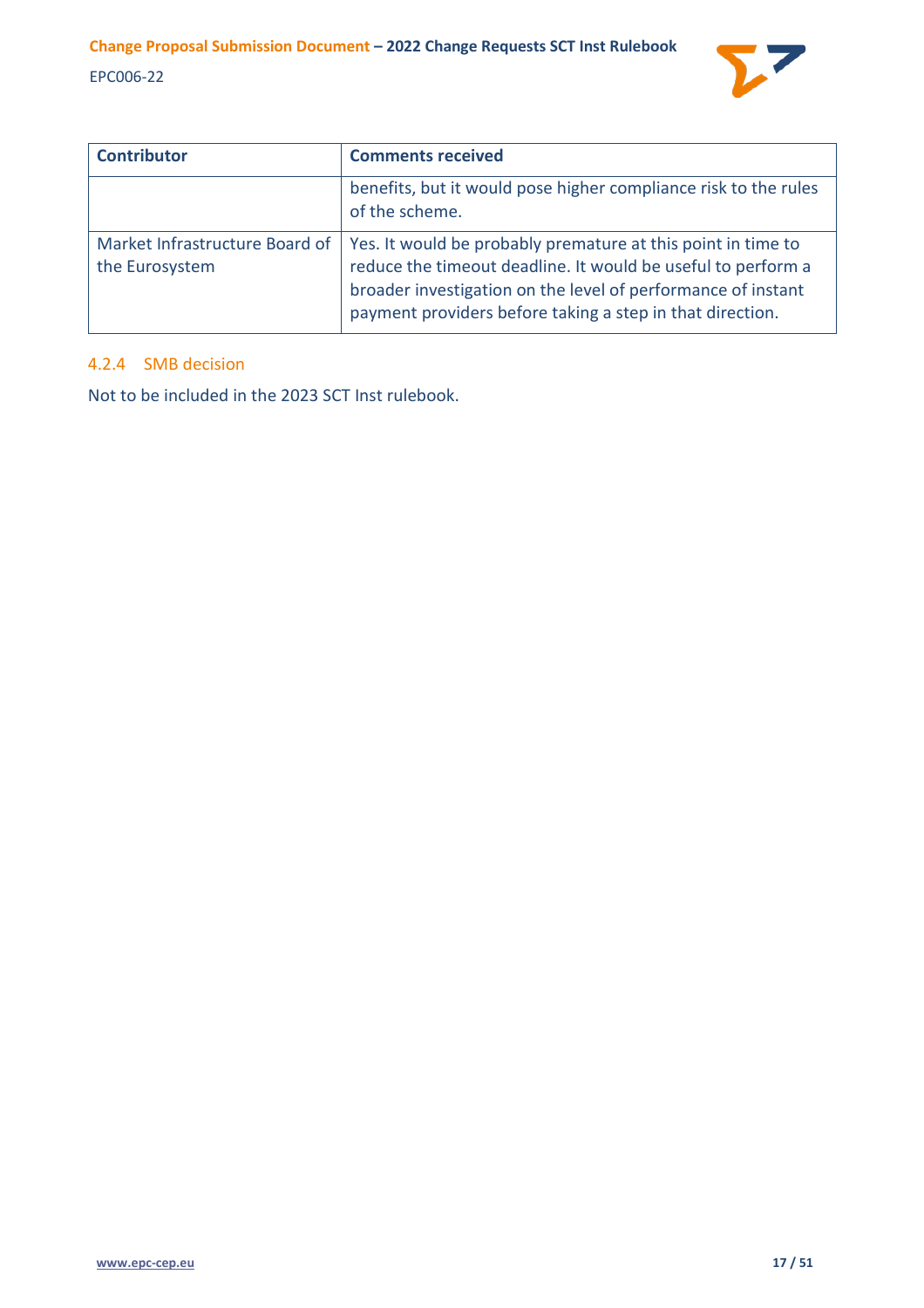

# <span id="page-17-0"></span>4.3 # 03: Change of the term 'Customer'

# <span id="page-17-1"></span>4.3.1 Description

This change request was made by the EPC secretariat.

As of the 2021 rulebook, the term 'Customer' is currently defined as *"A physical or legal entity that is not active in the business of providing payment accounts used for the execution of payments and that is therefore not eligible for scheme participation"*.

The definition in the 2021 rulebook and its limitation does not make sufficiently clear that also a PSP may act in the capacity of an Originator or Beneficiary under the rules of the scheme. A good example are the payments an PSP makes with respect to salary payments, office rent etc.

Furthermore, reflections have been made on whether the scheme should cater also for use cases in which PSPs are making use of the payment scheme as Originator and/or as Beneficiary in the context of Financial Institution – to – Financial Institution (Fi2Fi) payments, and whether the term 'Customer' is appropriate in such context.

In order to adapt the rulebook to support the case of a PSP acting as Originator/Beneficiary in both, retail and Fi2Fi use cases, while complying with applicable law, the suggestion is to:

- i) replace the term 'Customer' with the term 'Payment Service User' ('PSU'), and define it on the basis of the definition of 'PSU' provided under the Payment Services Directive (PSD2). This will clearly identify who can take up the role of PSU and the relevant legal framework applicable to them;
- ii) amend the terms 'Originator' and 'Beneficiary' to cover use-cases in which a PSP is making use of the scheme in an Fi2Fi context;
- iii) amend the term 'Payment Account' to clarify that a payment account should be used also in the context of an Fi2Fi payment, and
- iv) amend Sections 5.7 and 5.8 to ensure that that PSPs wishing to make use of the scheme for Fi2Fi transactions as Originator/Beneficiary do so in full compliance with the rules of the scheme, while being subject to applicable law.

# <span id="page-17-2"></span>4.3.2 SEMWG analysis and recommendation

The SEMWG suggests incorporating the change request into the scheme (**option b**) entering into effect as of **November 2023**.

# <span id="page-17-3"></span>4.3.3 SEMWG change proposal and explicit public consultation comments received

#### **SEMWG change proposal**

The vast majority of EPC scheme participants (via national communities or via individual comments) and other contributors to the 2022 public consultation supported the SEMWG recommendation that this change request can be part of the scheme.

Therefore, the SEMWG proposes to include this change request in the 2023 SCT Inst rulebook version 1.0.

| <b>Contributor</b>               | <b>Comments received</b>                                  |
|----------------------------------|-----------------------------------------------------------|
| <b>French Banking Federation</b> | Yes. We agree with the proposed change request as it is   |
|                                  | mentioned that the new definition will allow to cover the |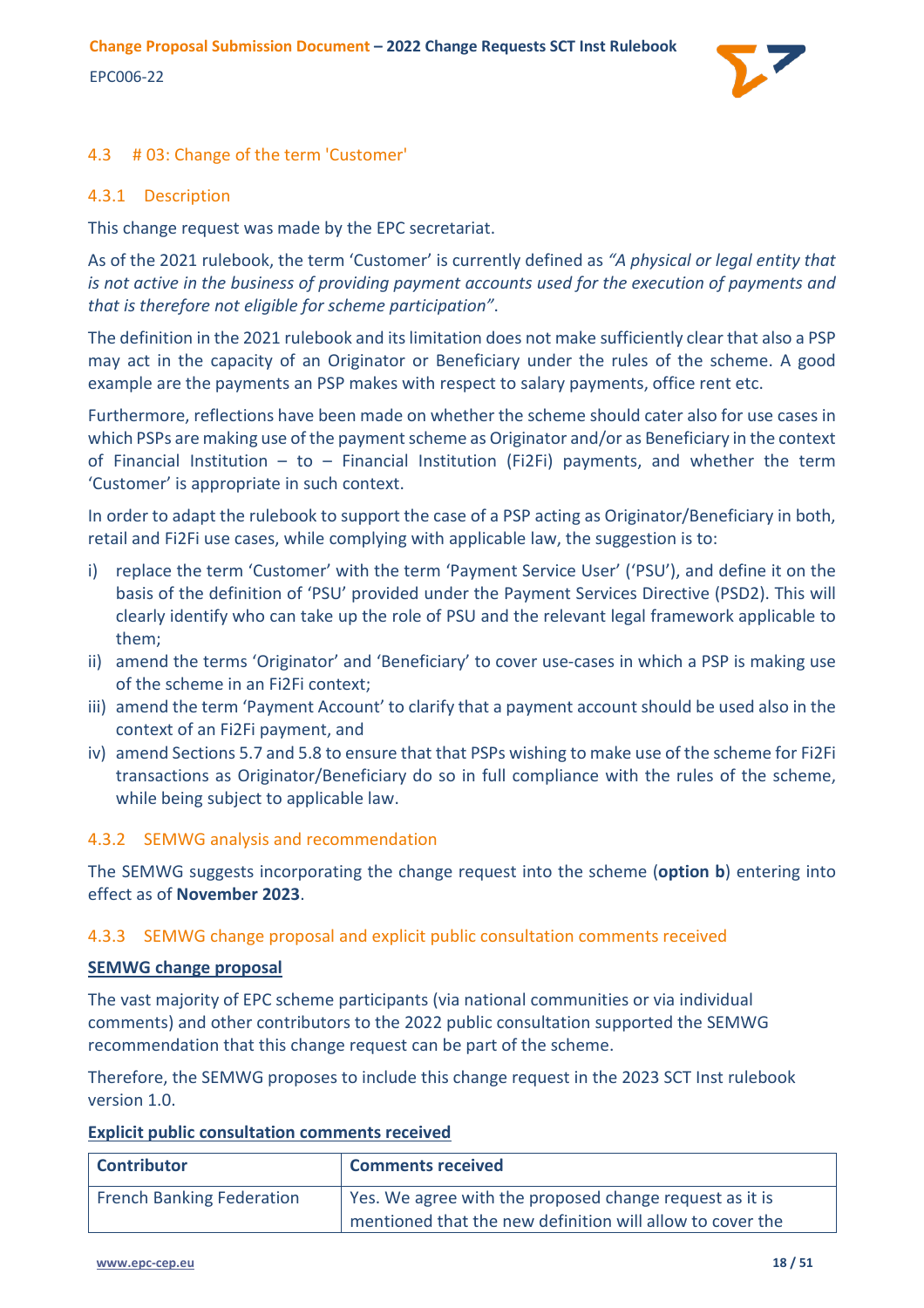

| <b>Contributor</b> | <b>Comments received</b>                                                                                                                                                                                    |
|--------------------|-------------------------------------------------------------------------------------------------------------------------------------------------------------------------------------------------------------|
|                    | financial to financial (Fi2Fi) use case in which two PSPs make<br>payment as an originator or a beneficiary on behalf of their<br>ultimate customers.                                                       |
|                    | Such definition will be appropriate to cover upcoming solution<br>aiming to address the customer to merchant use cases. A PSP<br>should be allowed to use the scheme as it acts in the role of<br>customer. |

# <span id="page-18-0"></span>4.3.4 SMB decision

For inclusion in the 2023 SCT Inst rulebook.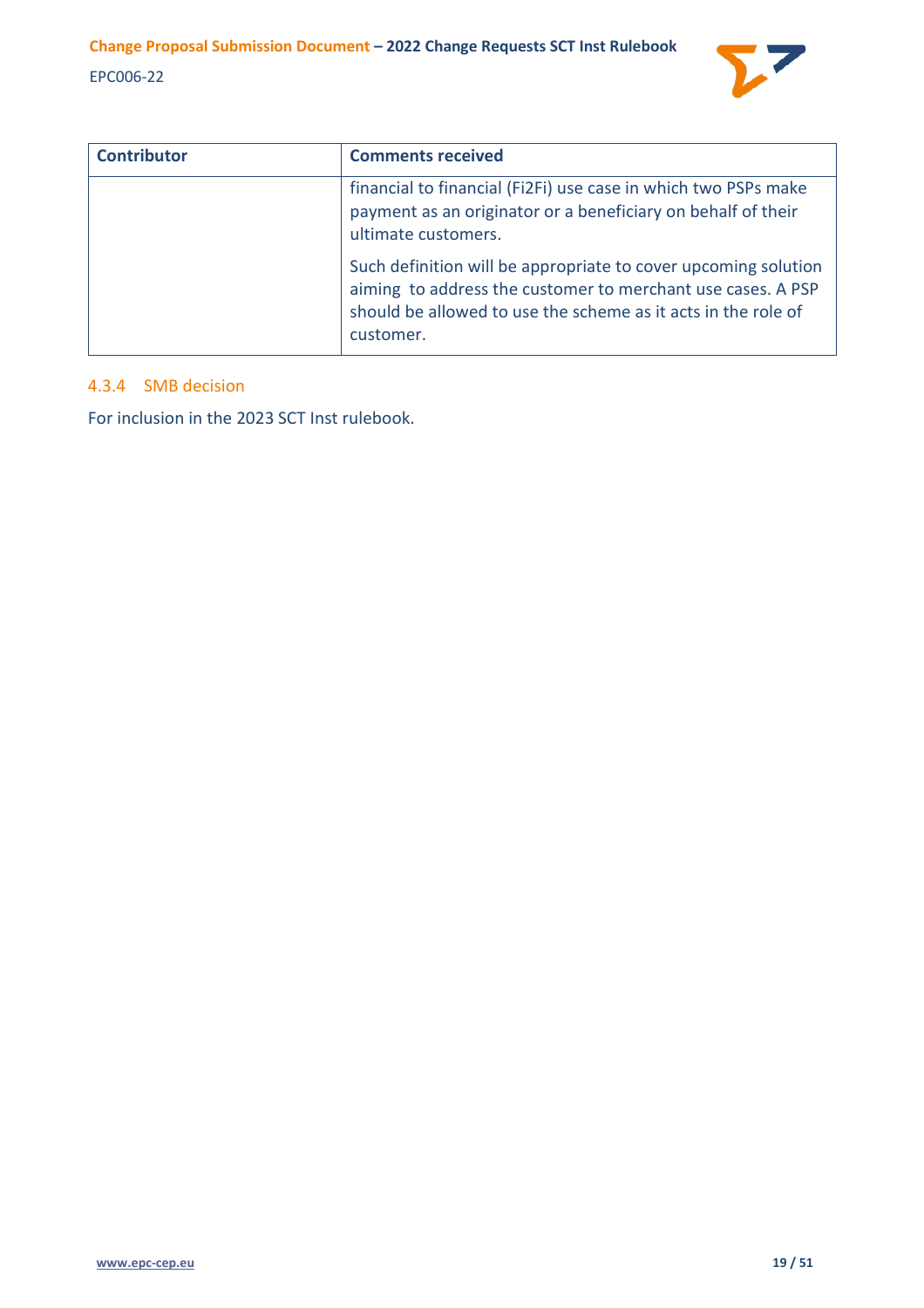<span id="page-19-0"></span>

# <span id="page-19-1"></span>4.4.1 Description

This change request was made by the Market Infrastructure Board of the Eurosystem.

The change request aims at introducing an additional new settlement model in the SCT Inst scheme rulebook, which entails an immediate instant payment settlement without preliminary reservation of funds at the level of the Clearing and Settlement Mechanism (CSM)<sup>[3](#page-19-4)</sup>.

The model relies on the Single Instructing Party (SIP) managing a community of counterparts, which agree to exchange instant payments following the model described in detail in the change request. This would entail that both the Originator PSP and the Beneficiary PSPs shall agree bilaterally on the instant payment settlement through their serving SIP. Only after the bilateral agreement is reached the instant payment is submitted by the SIP to the CSM for immediate settlement.

The activation in the CSM of the SIP settlement model is based on the following two conditions: i) the SIP is acting as sender/receiver for both counterparts involved in the transaction, and ii) the SIP has the necessary privileges to activate this settlement model in the CSM. If one or both conditions are not met, the payment will be processed following the standard settlement model.

# <span id="page-19-2"></span>4.4.2 SEMWG analysis and recommendation

The SEMWG recommends not taking forward the change request (**option e**).

The upfront settlement or guarantee for the Beneficiary PSP simply receiving the SCT Inst transaction from its own CSM is a core feature of the SCT Inst scheme.

Based on the information at hand in this change request, such upfront settlement certainty is not provided to the Beneficiary PSP when it receives the first message about the SCT Inst transaction.

The contributor may consider determining arrangements outside of the SCT Inst scheme with the SCT Inst scheme participants interested in the proposed SIP model on how such upfront settlement certainty can be guaranteed to the Beneficiary PSP.

# <span id="page-19-3"></span>4.4.3 SEMWG change proposal and explicit public consultation comments received

# **SEMWG change proposal**

The vast majority of EPC scheme participants (via national communities or via individual comments) and other contributors to the 2022 public consultation supported the SEMWG recommendation that this change request cannot be part of the scheme.

Therefore, the SEMWG proposes not to include this change request in the 2023 SCT Inst rulebook version 1.0.

| <b>Contributor</b>          | <b>Comments received</b>                                       |
|-----------------------------|----------------------------------------------------------------|
| Italian Banking Association | Yes. The functioning of this new settlement model is not clear |
|                             | and more detailed information on the proposed solution         |

<span id="page-19-4"></span><sup>&</sup>lt;sup>3</sup> The reservation of funds shall still apply at the level of the Originator's account, prior to submit the order from the Originator PSP to the SIP.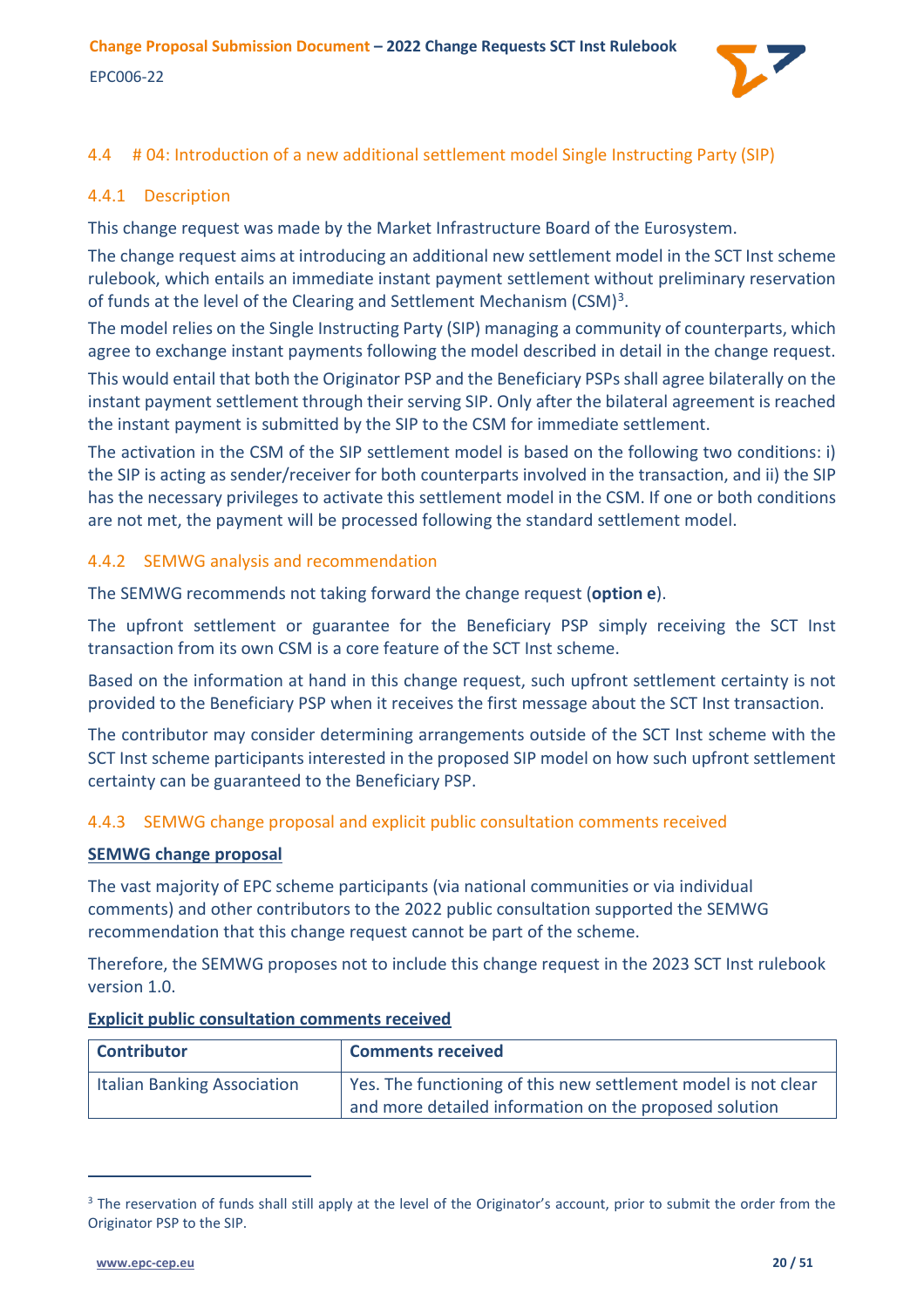

| <b>Contributor</b>                               | <b>Comments received</b>                                                                                                                                                                    |
|--------------------------------------------------|---------------------------------------------------------------------------------------------------------------------------------------------------------------------------------------------|
|                                                  | would be needed. In particular, it should be better analysed<br>the process and its relation with TIPS.                                                                                     |
|                                                  | In any case, the functionalities provided by the CSMs have<br>always been declared out-of-scope of the scheme. We do not<br>see the need to introduce these specifications in the Rulebook. |
| Market Infrastructure Board of<br>the Eurosystem | No opinion. Abstain as the Eurosystem is the requestor.                                                                                                                                     |

#### <span id="page-20-0"></span>4.4.4 SMB decision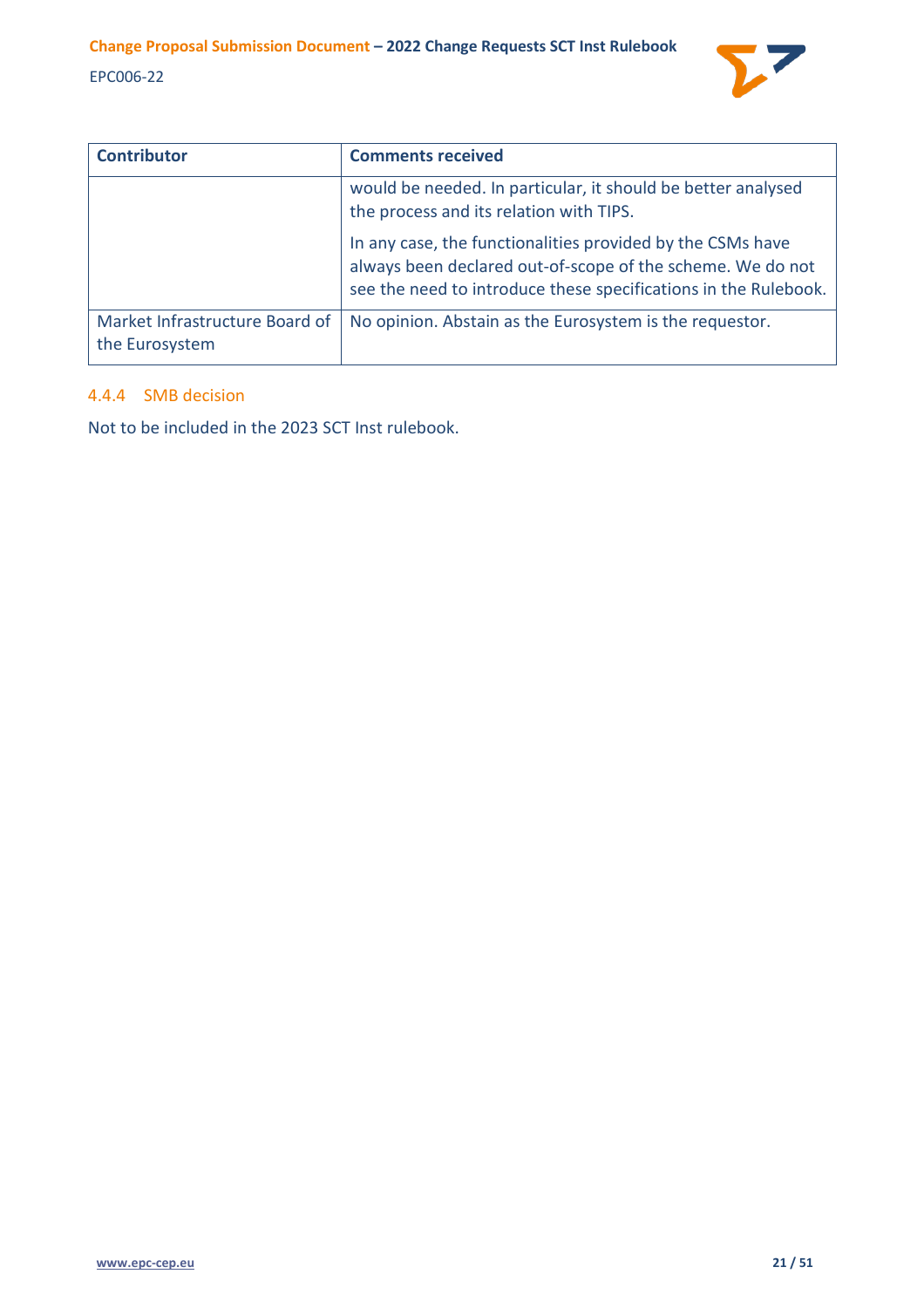

# <span id="page-21-0"></span>4.5 # 06: Provision of the structured address of the payment end-user

### <span id="page-21-1"></span>4.5.1 Description

This change request was made by the SEMWG.

The first part of the suggestion is **to allow** payment end users to send a **structured** address of

- The payer (i.e. the Originator in SCT and SCT Inst transactions, and the Debtor in SDD Core and SDD B2B transactions); and/or
- The payee (i.e. the Beneficiary in SCT and SCT Inst transactions, and the Creditor in SDD Core and SDD B2B transactions)

in electronic Customer-to-PSP files based on at least the relevant EPC Customer-to-PSP Implementation Guidelines for SCT, SCT Inst, SDD Core and SDD B2B transactions **as of November 2023.** From that same date, also SEPA payment scheme participants are allowed to provide structured addresses in their inter-PSP SEPA payment messages and r-transactions.

In view of the above, the second part of the suggestion is that as of the November 2023 SEPA payment scheme rulebooks, all scheme participants must be able to support the delivery of structured addresses when payment end users and scheme participants want a structured address in their outgoing and incoming SEPA payment transactions. From November 2023 onwards, scheme participants cannot reject SEPA payment transactions only due to the inclusion of a structured address.

The use of an unstructured address will still be possible and supported by the SEPA payment schemes until November 2025.

The period between November 2023 and November 2025 should be used by payment end users to upgrade their payment-related systems/applications and to organise the migration from the use of unstructured to structured addresses in their databases to avoid a big bang migration in November 2025 and possible rejects of SEPA payment transactions.

The third part of the suggestion is that as of the **November 2025** entry-into-force date of all SEPA payment scheme rulebooks, the use of the structured address will become **mandatory** for Inter-PSP SEPA payment messages where applicable, and for payment end users when they send electronic Customer-to-PSP files based at least on the relevant EPC Customer-to-PSP Implementation Guidelines. The use of an **unstructured** address will **no longer be allowed and will hence lead to rejects**.

With the exclusive use of structured addresses as of November 2025, the SEPA payment schemes will be aligned with the deadline set for the use of the structured address under the CBPR+ specifications. These specifications define how ISO 20022 should be used for cross-border payments and cash reporting on the SWIFT network. The SWIFT community decided to move cross-border and correspondent banking from SWIFT MT messages to ISO 20022 standard-based XML messages by November 2025.

The use of structured addresses in SEPA payment transactions, gives the potential to reduce errors in payment processing, regulatory screening, and reconciliation, thereby increasing the straightthrough-processing of SEPA payment transactions.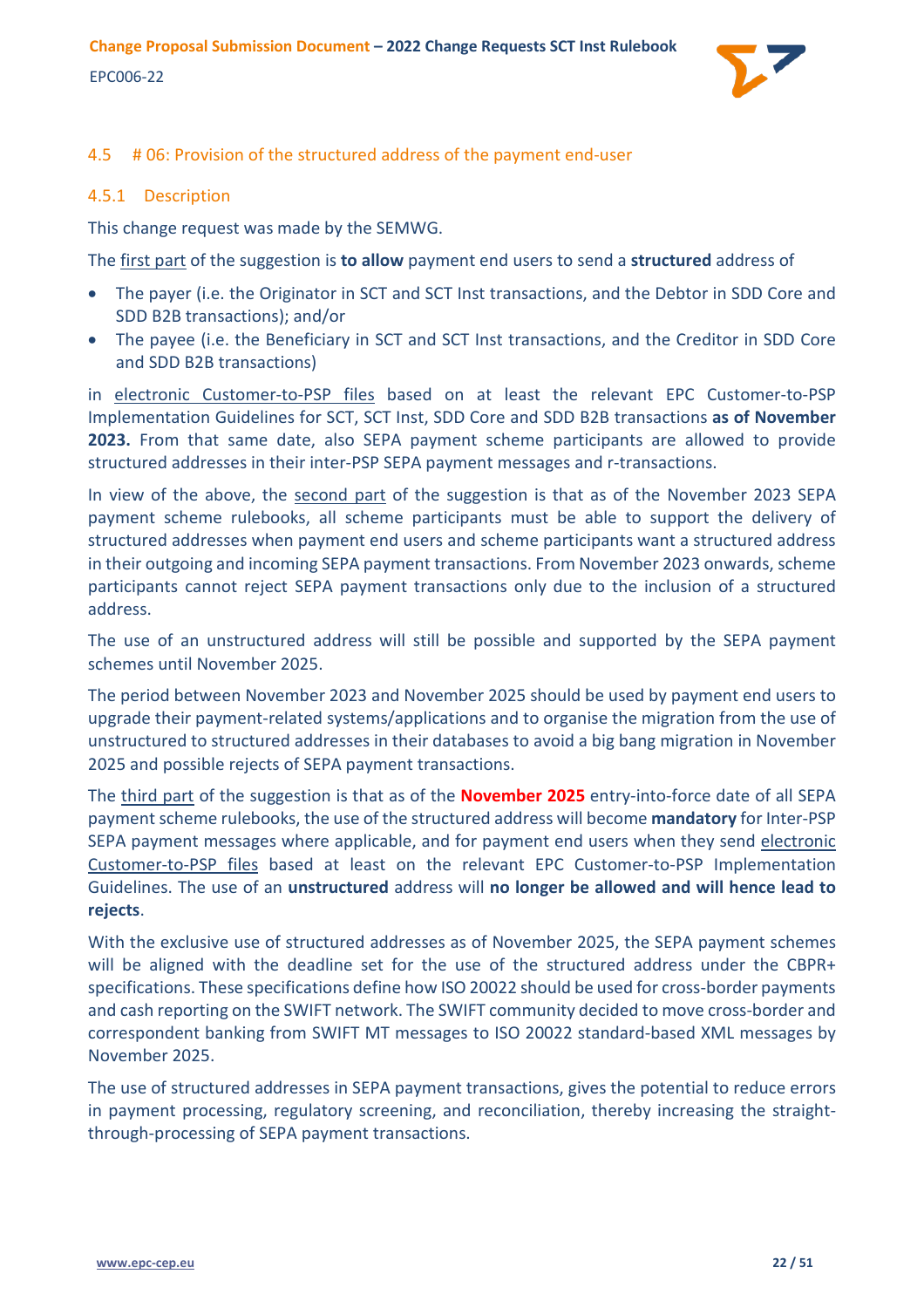

# <span id="page-22-0"></span>4.5.2 SEMWG analysis and recommendation

The SEMWG suggests incorporating the change request into the scheme (**option b**) as follows:

- As of November 2023: SEPA payment scheme participants must be able to support structured addresses when provided by the payment end user and/or the scheme participant; **and**
- As of November 2025: payment end users can only provide structured addresses in their electronic Customer-to-PSP files at least based on the relevant EPC Customer-to-PSP Implementation Guidelines; and all Inter-PSP SEPA payment messages must contain a structured address where applicable.

# <span id="page-22-1"></span>4.5.3 SEMWG change proposal and explicit public consultation comments received

# **SEMWG change proposal**

The vast majority of EPC scheme participants (via national communities or via individual comments) and other contributors to the 2022 public consultation supported the SEMWG recommendation that this change request can be part of the scheme.

Therefore, the SEMWG proposes to include this change request for inclusion in the:

- 2023 rulebook version 1.0: SEPA payment scheme participants must be able to support structured addresses when provided by the payment end user and/or the scheme participant.
- 2025 rulebook version 1.0: payment end users can only provide structured addresses in their electronic Customer-to-PSP files at least based on the relevant EPC Customer-to-PSP Implementation Guidelines; and all Inter-PSP SEPA payment messages must contain a structured address where applicable.

| <b>Contributor</b>                               | <b>Comments received</b>                                                                                                                                                                                                                                                                                                                                                                                                                                                                                                                                                                                                                    |
|--------------------------------------------------|---------------------------------------------------------------------------------------------------------------------------------------------------------------------------------------------------------------------------------------------------------------------------------------------------------------------------------------------------------------------------------------------------------------------------------------------------------------------------------------------------------------------------------------------------------------------------------------------------------------------------------------------|
| <b>French Banking Federation</b>                 | No. No consensus has been found among French PSPs on this<br>matter.                                                                                                                                                                                                                                                                                                                                                                                                                                                                                                                                                                        |
| <b>Italian Banking Association</b>               | Yes. The ongoing work on the guidelines/clarifications is<br>important to drive the migration from non-structured<br>addresses to Structured ones, in order to mitigate the<br>customer impacts during the transition period. The possibility<br>to handle the structured and the non-structured addresses<br>together until 2025 (mostly for bulk payments) should be<br>deeply analysed in order to assess properly the IT impacts.<br>Furthermore, during the transition period, it should be clearly<br>defined which address is relevant if both (structured and non-<br>structured) are filled in (if this circumstance is possible). |
|                                                  | From 2025 on, it should be clarified at which point of the<br>payment chain the reject will be initiated (e.g. by the CSMs?).<br>The impact on the client reporting should also be evaluated.                                                                                                                                                                                                                                                                                                                                                                                                                                               |
| Market Infrastructure Board of<br>the Eurosystem | Yes. The proposed change and timelines will further align retail<br>and wholesale payments usage guidelines in the future and<br>pave the way for faster, less expensive and more transparent<br>cross-border payments.                                                                                                                                                                                                                                                                                                                                                                                                                     |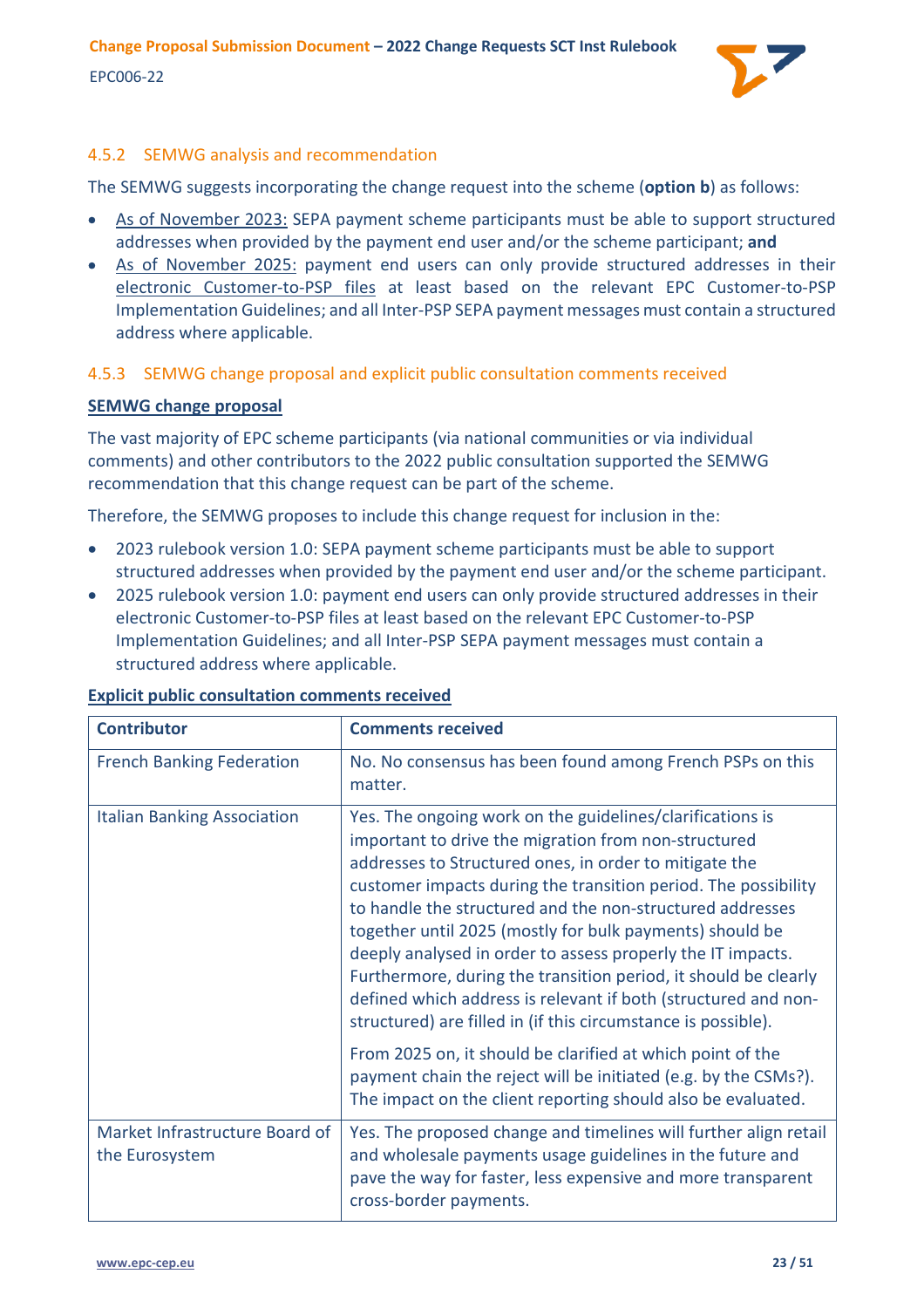

| <b>Contributor</b>               | <b>Comments received</b>                                                                                                                                                                                                              |
|----------------------------------|---------------------------------------------------------------------------------------------------------------------------------------------------------------------------------------------------------------------------------------|
| <b>Oracle Software</b>           | Yes. We support the use of structured addresses, for the<br>following reasons:                                                                                                                                                        |
|                                  | - It will benefit the bank statement reconciliation process.<br>Additional structured data will results in higher automatic<br>reconciliation rates between payments and invoices, that will<br>eventually lead to lower manual work. |
|                                  | - It will reduce the risk of incorrect payments. Structured<br>address data ensures a higher level of payee identification and<br>validation, resulting in lower risk of companies performing<br>payments to the wrong payee.         |
| <b>Spanish Banking Community</b> | No. We think that it is not necessary to implement this<br>measure, it would have a great impact on customers.                                                                                                                        |

# <span id="page-23-0"></span>4.5.4 SMB decision

For inclusion in the 2023 and 2025 SCT Inst rulebooks.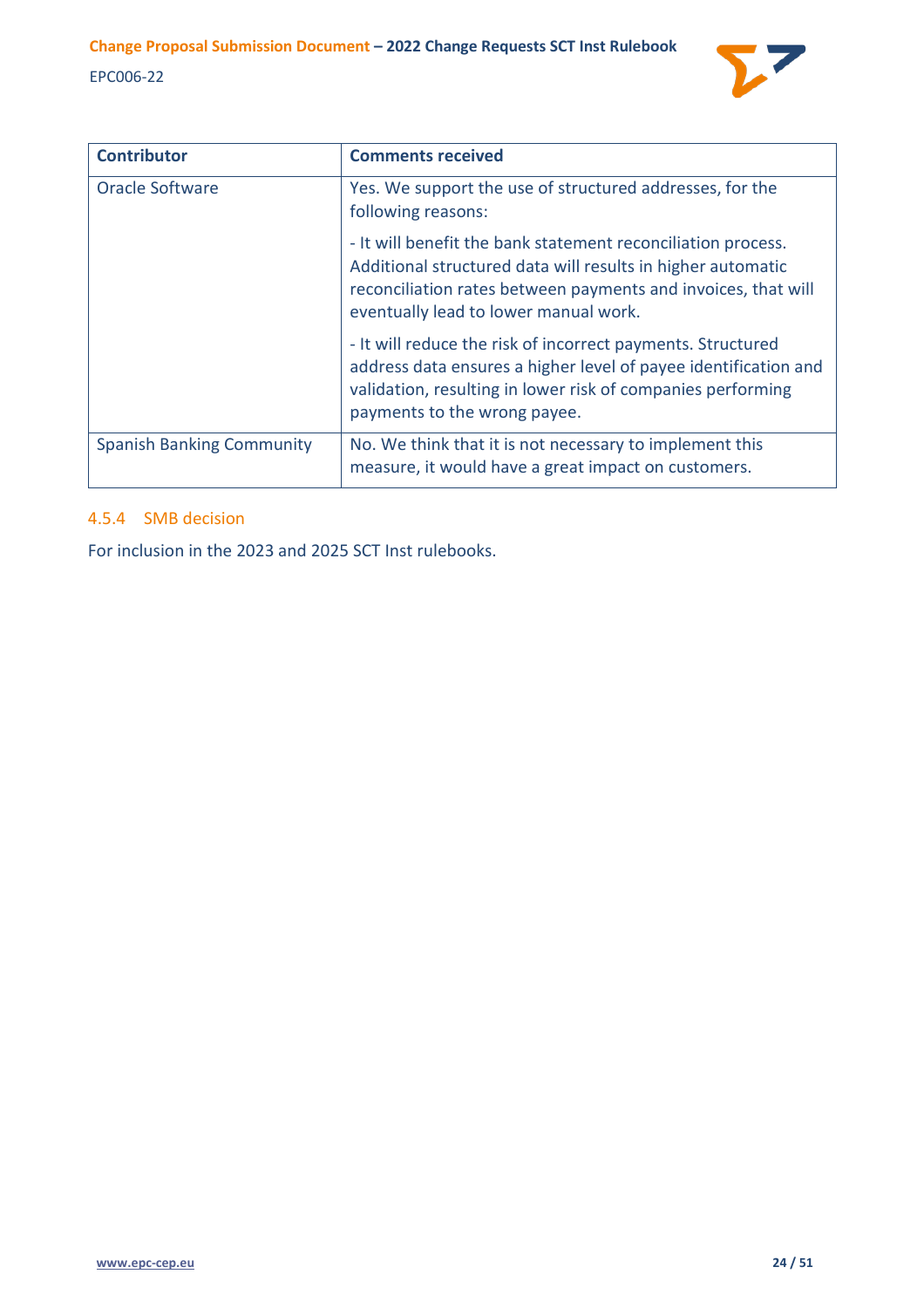

# <span id="page-24-0"></span>4.6 # 08: Clarification on charges

# <span id="page-24-1"></span>4.6.1 Description

This change request was made by the EPC Legal Support Group (LSG).

The contributor points out that charges are entirely out of the scope of the SEPA payment scheme rulebooks. They are subject to the PSPs' commercial charging policies, which depending on where the PSP(s) involved in the transaction is/are located, are subject to applicable law.

For intra-EEA SEPA transactions occurring between PSPs located in different EEA countries, these policies are subject to the Regulation (EC) 924/2009 requiring that charges for cross-border payments within the EEA are the same as those for payments of the same value and in the same currency within a (EEA) Member State.

This is not the case for transactions to/from a PSP located in a non-EEA SEPA country, which being third countries from the European law perspective are not subject to the provisions of the Regulation (EC) 924/2009. Accordingly, charges within and to/from a non-EEA SEPA country remain only subject to applicable national law and the relevant transparency and information requirements between scheme participants and their customers under the SEPA payment scheme rulebooks.

The contributor suggests a few changes to the rulebook for transparency and clarification purposes.

# <span id="page-24-2"></span>4.6.2 SEMWG analysis and recommendation

The SEMWG suggests incorporating the change request into the scheme (**option b**) entering into effect as of **November 2023**.

# <span id="page-24-3"></span>4.6.3 SEMWG change proposal and explicit public consultation comments received

#### **SEMWG change proposal**

The vast majority of EPC scheme participants (via national communities or via individual comments) and other contributors to the 2022 public consultation supported the SEMWG recommendation that this change request can be part of the scheme.

Therefore, the SEMWG proposes to include this change request in the 2023 SCT Inst rulebook version 1.0.

| <b>Contributor</b>                                    | <b>Comments received</b>                                                                                                                                                                            |
|-------------------------------------------------------|-----------------------------------------------------------------------------------------------------------------------------------------------------------------------------------------------------|
| Market Infrastructure Board of<br>the Eurosystem      | Yes. We support this change request although it is not detailed<br>which changes will be applied to the rulebook. The change<br>does not entail changes to the schema and has no impact on<br>TIPS. |
| <b>Portuguese Banking</b><br><b>Association - APB</b> | Yes. Please note that Regulation (EC) 924/2009 was replaced<br>by Regulation (EU) 2021/1230 of 14 July 2021.                                                                                        |

# **Explicit public consultation comments received**

# <span id="page-24-4"></span>4.6.4 SMB decision

For inclusion in the 2023 SCT Inst rulebook.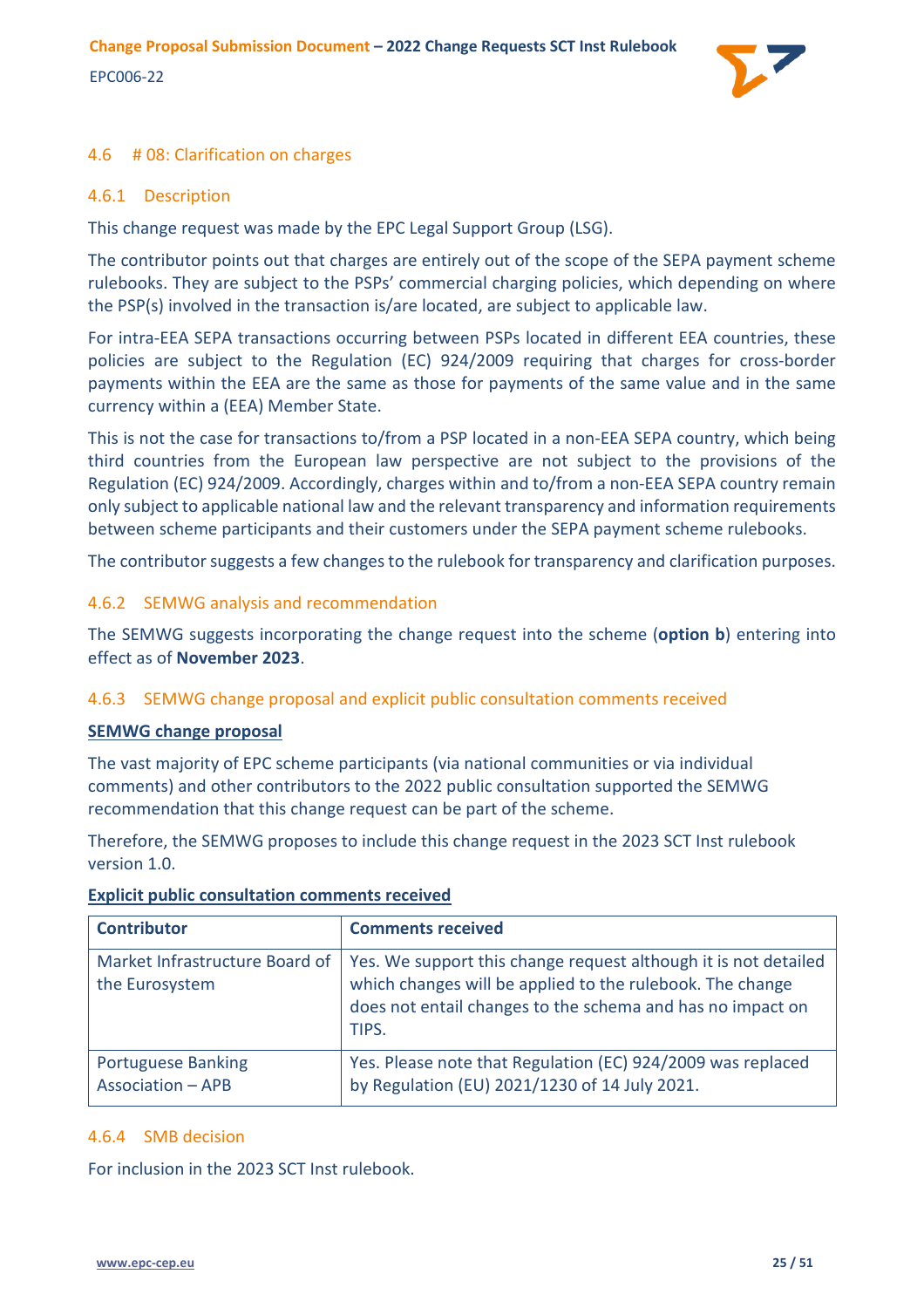# <span id="page-25-0"></span>4.7 # 11: Inclusion of Alias and Proxy as optional attributes

### <span id="page-25-1"></span>4.7.1 Description

This change request was made by the Nordic Payments Council.

The contributor suggests including an Alias and a Proxy as **optional** attributes in the SCT Inst scheme in

- The Customer-to-PSP space via the dataset DS-01 Customer-to-PSP SEPA Credit Transfer Information;
- The inter-PSP space via the datasets DS-02 Inter-PSP Payment Dataset and DS-03 Confirmation Message;
- The PSP-to-Customer space via the dataset DS-04 PSP-to-Customer SEPA Credit Transfer Information.

The Alias and Proxy do not replace the IBAN but are an addition to the IBAN, at least for the inter-PSP payment dataset.

An Alias or Proxy can be used on the Originator side when the Originator uses an Alias or Proxy in relation to the Originator's account in the payment initiation, and on the Beneficiary's side using an Alias or Proxy to identify the Beneficiary's account instead of using an IBAN.

The change request describes in detail e.g., the current use of such Aliases and Proxies in the Nordic countries, the potential business benefits, and the impact for the Customer-to-PSP and the inter-PSP space.

# <span id="page-25-2"></span>4.7.2 SEMWG analysis and recommendation

The SEMWG suggests incorporating the change request into the scheme (**option b**) entering into effect as of November 2023 on the condition that the Originator is given the possibility to validate the IBAN linked to that Alias/Proxy, prior to the formal approval of the instruction unless the Originator and the Originator PSP agreed upfront on another arrangement (e.g., through an amendment of the general terms and conditions). Under the SEPA Regulation, the Funds Transfer Regulation (FTR) and PSD2, the IBAN is the only relevant unique identifier of a payment account.

Furthermore, the PSPs should have an agreement with their customers in relation to the treatment and the use of the data provided under such Alias/Proxy i.e. if it is to be used for the purpose to initiate the payment and/or to forward it to the Beneficiary PSP and/or the Beneficiary concerned.

The combined analysis of the SEPA Regulation (Article 5) and of the FTR (Article 4), clarifies that the basis for a payment transfer within the EEA remains the IBAN. An Alias/Proxy would constitute additional information to the unique identifier.

Nevertheless, pursuant to the provisions of Article 88 (5) PSD2, and as clarified by the EU Court of Justice, if a payment order is executed in accordance with an IBAN, provided by a payment service user (PSU), that does not correspond to the payee's name (or, in this case, Alias/Proxy) indicated by that PSU, the PSPs involved in the transaction will still only remain liable for the execution of a payment made in accordance with the IBAN.

Accordingly, the law generally does not prevent the possibility that an IBAN is accompanied by/paired with an Alias/Proxy, as long as the Alias/Proxy does not substitute the IBAN as unique identifier for the payment transfer and provided that the possibility to use such Alias/Proxy is given in a way that does not create liability shifts under Article 88, PSD2.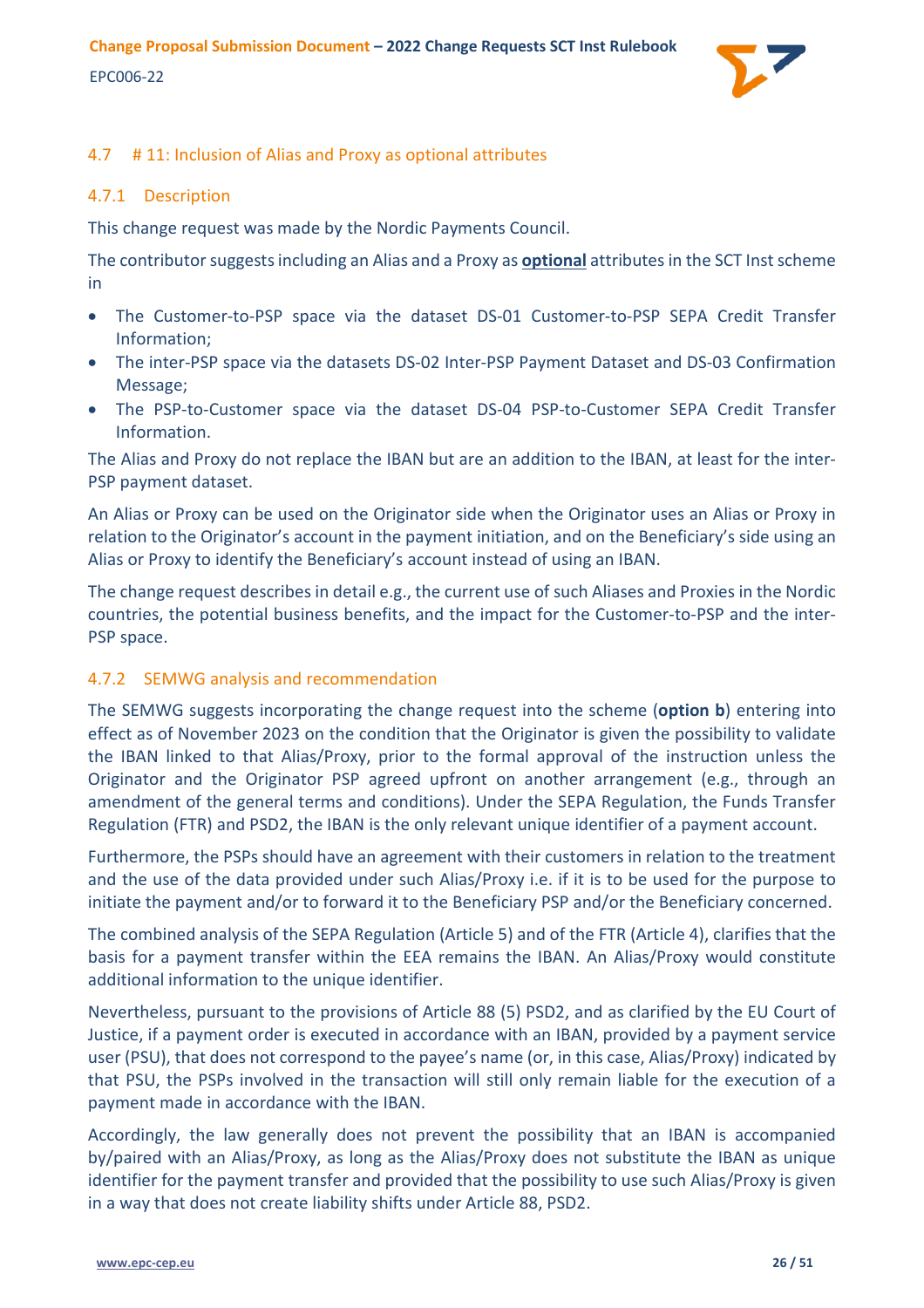

# <span id="page-26-0"></span>4.7.3 SEMWG change proposal and explicit public consultation comments received

# **SEMWG change proposal**

The vast majority of EPC scheme participants (via national communities or via individual comments) and other contributors to the 2022 public consultation supported the SEMWG recommendation that this change request can be part of the scheme.

Therefore, the SEMWG proposes to include this change request in the 2023 SCT Inst rulebook version 1.0.

| <b>Contributor</b>                 | <b>Comments received</b>                                                                                                                                                                                                                                                                                                                                                    |
|------------------------------------|-----------------------------------------------------------------------------------------------------------------------------------------------------------------------------------------------------------------------------------------------------------------------------------------------------------------------------------------------------------------------------|
| <b>Dutch Payments Association</b>  | No. We can only support the optional use of an alias and/or<br>proxy in case the Rules applied to DS-04 will be adapted in<br>such a way that a Beneficiary PSP may drop the received<br>optional attributes related to alias and/or proxy, and not make<br>them available to a Beneficiary who uses an interface which<br>does not comply with the ISO 20022 XML standard. |
| Febelfin Belgium                   | No.                                                                                                                                                                                                                                                                                                                                                                         |
|                                    | - The ordering party doesn't necessarily know the beneficiaries<br>Alias/Proxy AND legal name.                                                                                                                                                                                                                                                                              |
|                                    | - The feature is optional. What in case of beneficiary bank?                                                                                                                                                                                                                                                                                                                |
| <b>French Banking Federation</b>   | Yes. Can bring added value to both parties (originator and<br>beneficiary).                                                                                                                                                                                                                                                                                                 |
|                                    | For the originator and their PSP, it will allow a smooth<br>initiation of a SCT INST.                                                                                                                                                                                                                                                                                       |
|                                    | For the beneficiary it can be a useful extra-information to<br>mention in account or transactions reporting especially in<br>countries whereby originator IBAN is not allowed to be<br>communicated to the beneficiary.                                                                                                                                                     |
|                                    | Anyhow requires beforehand to check the compliance with<br>GDPR.                                                                                                                                                                                                                                                                                                            |
| <b>Italian Banking Association</b> | Yes. A majority of our member banks support this change<br>request.                                                                                                                                                                                                                                                                                                         |
|                                    | However, some banks highlight that the usage of<br>aliases/proxies should remain outside the scope of the scheme<br>or should be developed as an Additional Optional Service.                                                                                                                                                                                               |
|                                    | Anyhow, it should be considered that the added value of this<br>proposal is linked to the take-off of innovative services (such<br>as solutions based on the new SRTP scheme).                                                                                                                                                                                              |
| <b>Oracle Software</b>             | Yes. We support the inclusion of alias / proxy bank option in<br>the Rulebooks, to avoid country-specific approaches. We have<br>identified a growing number of countries implementing alias /<br>proxies (Australia, India and Brazil) taking their own approach.                                                                                                          |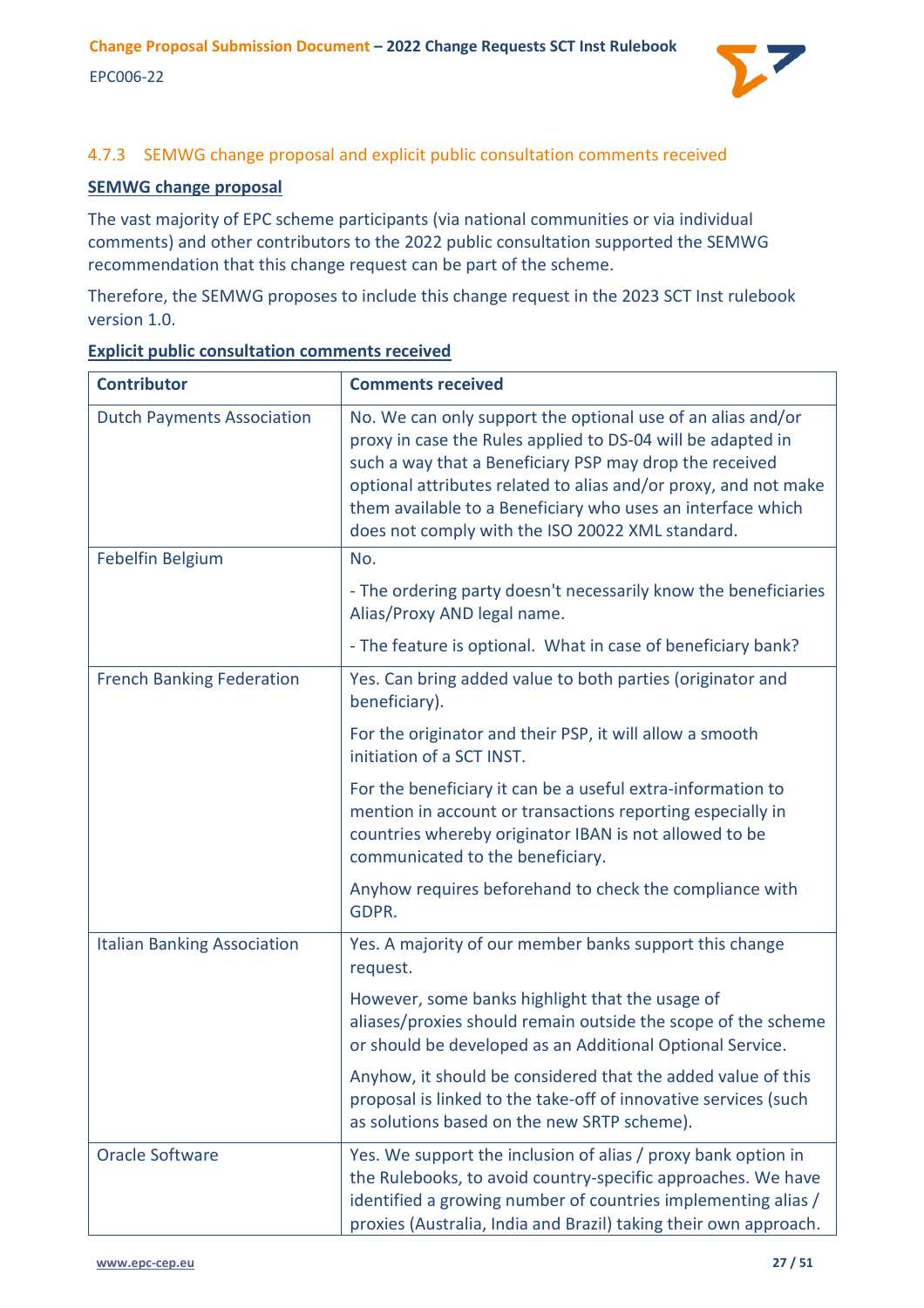

| <b>Contributor</b>               | <b>Comments received</b>                                                                                                                                       |
|----------------------------------|----------------------------------------------------------------------------------------------------------------------------------------------------------------|
|                                  | Country-specific variations are challenging for ERP software<br>vendors and their customers to provide and maintain.<br>Therefore, we promote standardization. |
| <b>Spanish Banking Community</b> | No. The use of an alias or proxy instead of the IBAN would add<br>new validations and complexity to the operation in certain<br>circumstances.                 |

# <span id="page-27-0"></span>4.7.4 SMB decision

For inclusion in the 2023 SCT Inst rulebook.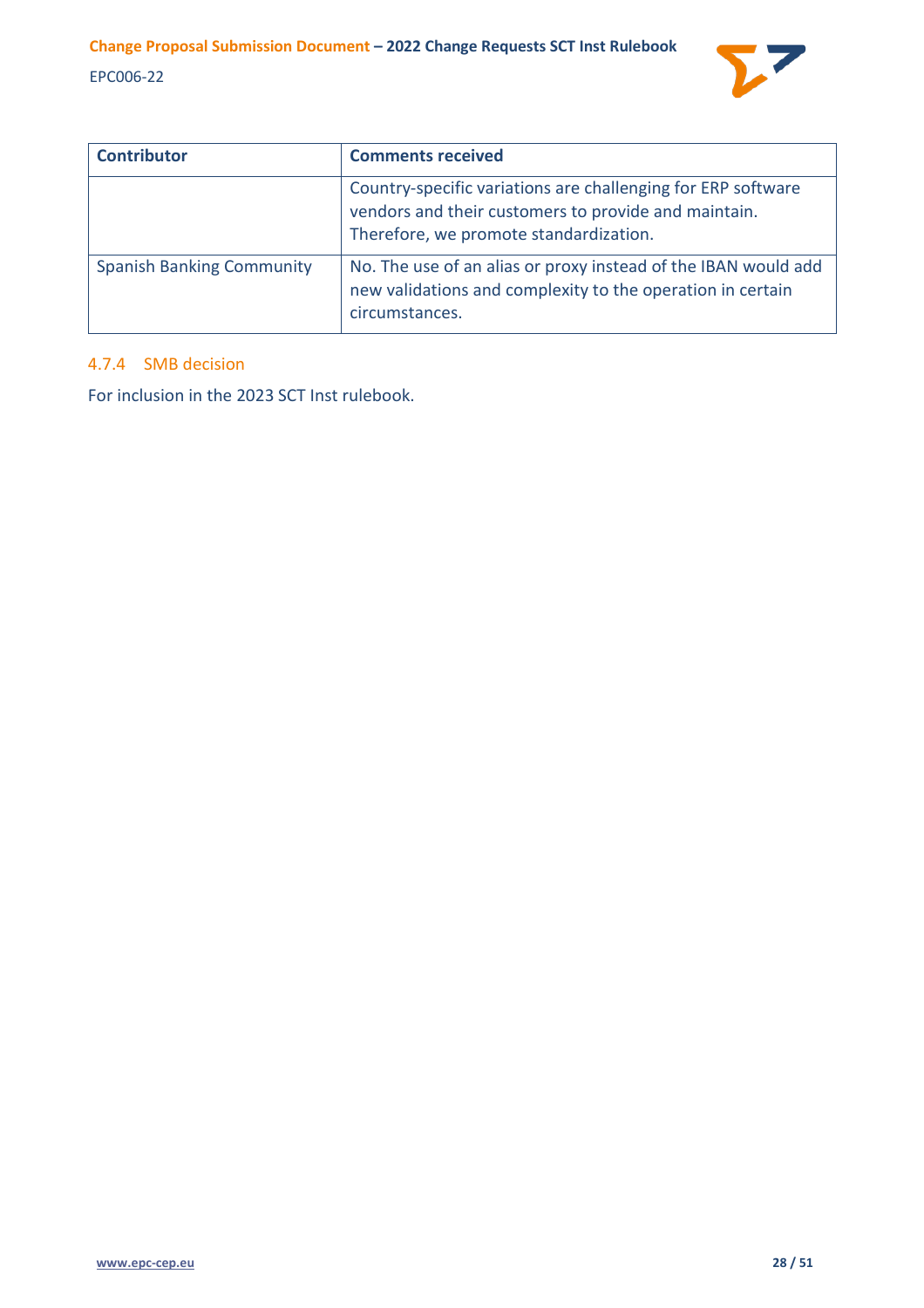

# <span id="page-28-0"></span>4.8 # 12: Inclusion of hyperlinks or external sources

### <span id="page-28-1"></span>4.8.1 Description

This change request was made by the Nordic Payments Council.

The contributor suggests allowing pointers/references (e.g., URLs) to external sources, in the remittance information attribute of a single SCT Inst instruction.

Adding a reference to an external source avoids having a large payment message. Currently, in addition to the information covered in the payment message itself, the Beneficiary often receives further details about the payment through yet another channel (e.g., e-mail).

The contributor reports use-cases and scenarios in which such pointers/references can add value.

With respect to the legal and security aspects of such pointer/reference, the contributor points out that the liability is on the Originator/Originator PSP but this needs further legal investigation.

On the other hand, to guarantee that such reference points to a trustworthy and secure environment that can be accessed by the Beneficiary via the Beneficiary PSP, a proper agreement must be in place between the Originator and the Originator PSP before the Originator can add pointers/references in the remittance information.

The current SCT Inst Customer-to-PSP and Inter-PSP implementation guidelines set restrictions for the character set i.e. the contents must not start or end with a'/' and must not contain '//'. The current character set specifications would then have to be changed to include such pointers/references in the payment message.

# <span id="page-28-2"></span>4.8.2 SEMWG analysis and recommendation

The SEMWG recommends not taking forward the change request (**option e**).

It is concerned about legal, liability and security issues and the costs associated to it. Since the payment message would only carry the information about the location at which further information related to the payment is stored, the content and form of this extra information is beyond any checking procedures of the involved scheme participants.

Therefore, scheme participants should not be held responsible for any compliance-or liability sensitive contents stored in such locations.

Furthermore, the EPC itself proposed a similar change request in a previous rulebook change management cycle with respect to extended remittance information. That change request received insufficient support from various stakeholders.

On the other hand, the SEMWG sees no issue if such pointer/reference information is transported **as plain text** (not an active hyperlink) in the Remittance Information attribute.

# <span id="page-28-3"></span>4.8.3 SEMWG change proposal and explicit public consultation comments received

#### **SEMWG change proposal**

The vast majority of EPC scheme participants (via national communities or via individual comments) and other contributors to the 2022 public consultation supported the SEMWG recommendation that this change request cannot be part of the scheme.

Therefore, the SEMWG proposes not to include this change request in the 2023 SCT Inst rulebook version 1.0.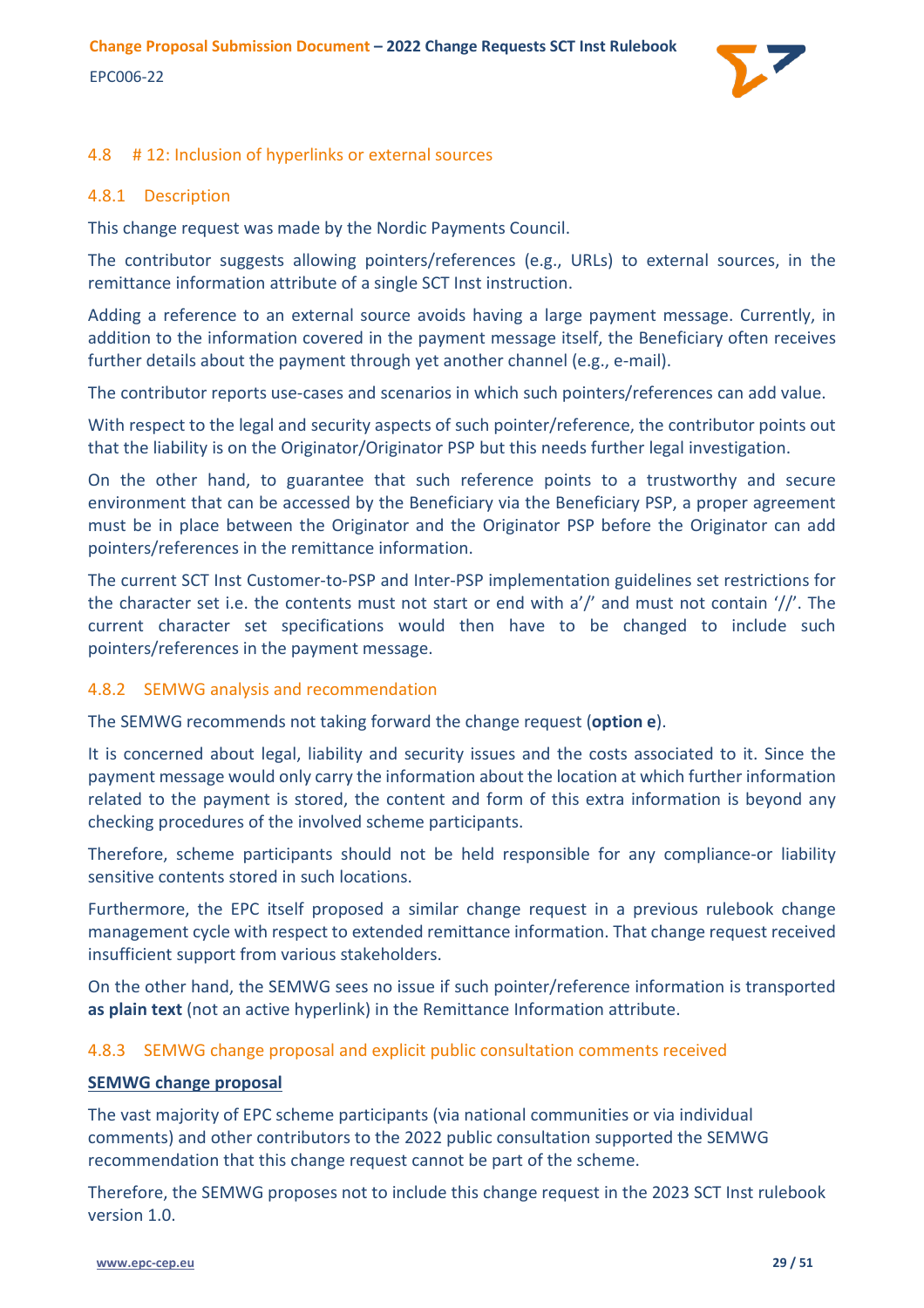

| <b>Contributor</b>                                                 | <b>Comments received</b>                                                                                                                                                                                                                                                                     |
|--------------------------------------------------------------------|----------------------------------------------------------------------------------------------------------------------------------------------------------------------------------------------------------------------------------------------------------------------------------------------|
| Finance Finland (on behalf of<br>the Finnish banking<br>community) | Yes. Should be investigated more.                                                                                                                                                                                                                                                            |
| <b>Italian Banking Association</b>                                 | Yes. The usage of the hyperlinks must remain outside the<br>perimeter of the scheme, mainly for security reasons.                                                                                                                                                                            |
| <b>Oracle Software</b>                                             | Yes. Relying on external sources for bank statement processing<br>and payment reconciliation is an unacceptable risk for<br>companies. Therefore, we do not support the inclusion of<br>hyperlinks or external sources, for the following reasons:                                           |
|                                                                    | - During the bank statement reconciliation process, external<br>sources must be available in real-time. Not being able to<br>access those sources instantaneously will lead to reconciliation<br>errors or will jeopardize their entire reconciliation process<br>running into fatal errors. |
|                                                                    | - Bank statements can contain multiple payments that might<br>direct to multiple external sources. Accessing multiple external<br>sources will lead to performance issues and longer processing<br>times, given all transactions must be loaded and<br>communication lines must be secured.  |
|                                                                    | - There is a risk of different and unstructured formats, that not<br>can be read without specific configuration. Companies are<br>forced to ongoing maintenance of formats, leading into higher<br>operational costs.                                                                        |
|                                                                    | - There is a risk of hyperlinks leading to malicious websites or<br>fishing hyperlinks that will execute spyware or ransomware<br>software or steel data from source systems.                                                                                                                |
|                                                                    | Besides, the ISO20022 payment framework provides enough<br>data elements to store structured data to improve the bank<br>statement auto reconciliation rate.                                                                                                                                 |

# **Explicit public consultation comments received**

#### <span id="page-29-0"></span>4.8.4 SMB decision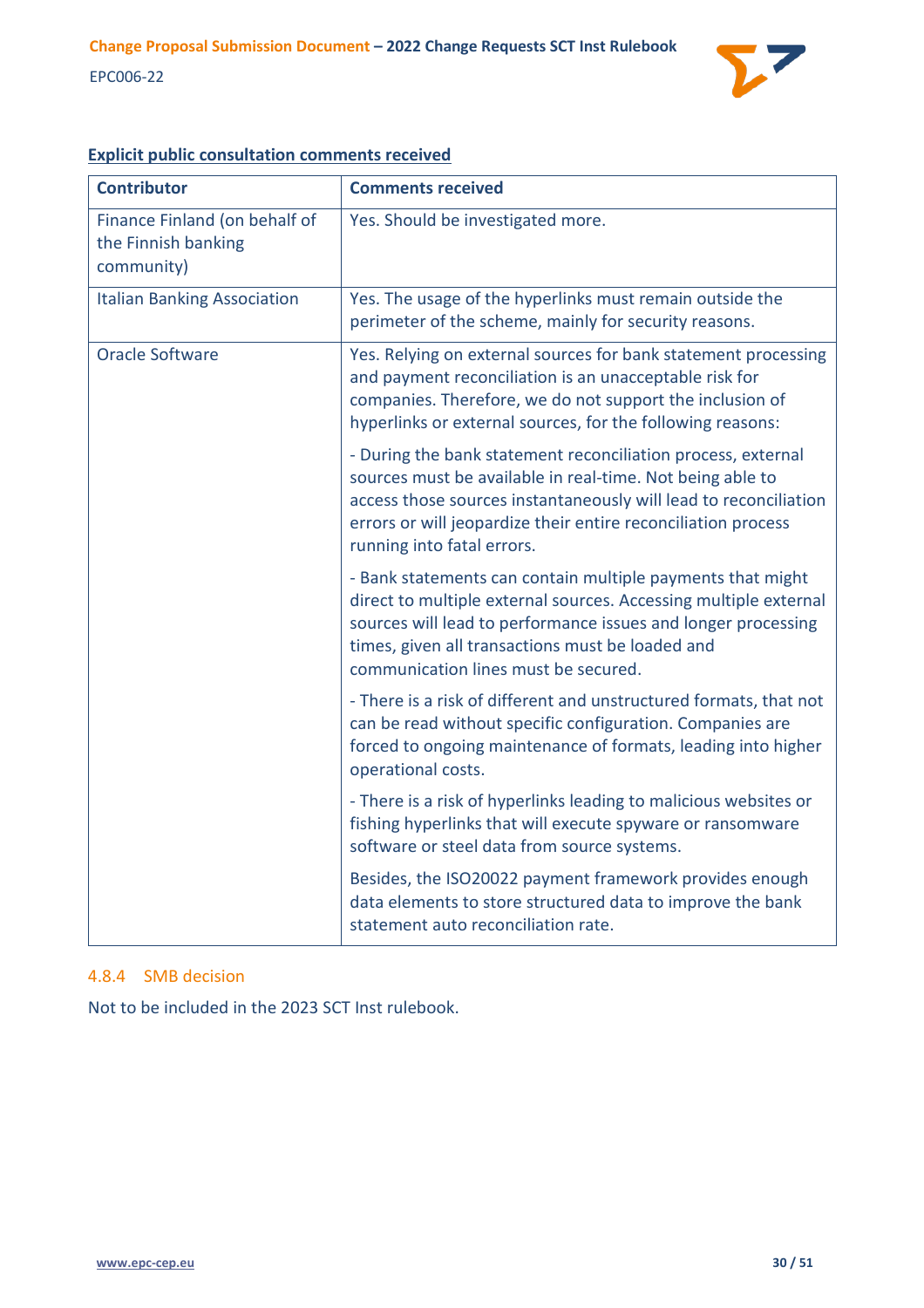

# <span id="page-30-0"></span>4.9 # 14: Pain.002 message to be compliant with SWIFT CGI-MP standard

# <span id="page-30-1"></span>4.9.1 Description

This change request was made by UniCredit AG Germany.

The contributor suggests that the pain.002.001.10 message should be compliant with the SWIFT Common Global Implementation (CGI)-MP standard, published in MyStandards.

The change request contains further technical details that apply only to the Customer-to-PSP implementation guidelines.

#### <span id="page-30-2"></span>4.9.2 SEMWG analysis and recommendation

The SEMWG recommends not taking forward the change request (**option e**).

For the suggestion to also allow PART as a valid status message, this is possible from a technical point of view. Code PART (PartiallyAccepted) already exists in ISO.

As for the suggestion to allow also additional info (on all statuses) for the status RJCT and ACWC to express more details to the Reject or changes, the rulebook currently foresees only RJCT. There is no need to add additional information for Reject reasons as stated in the rulebook.

As to also allow as an option – in addition to Reject – a positive pain.002 with the statuses ACTC, ACCP, ACWC, ACSC and ACCC, the scheme currently only describes Rejects and the implementation guidelines use pain.002 for indicating this Reject to the Originator. The actual suggestion is to use pain.002 as a processing status report with all the possibilities of a processing status report, i.e. also positive reports. This means that the rulebook should foresee this and give guidance. The SEMWG sees such status reports being a part of the internal processes developed by each PSP concerned.

With respect to the suggestion to change the final status in the pain.002 from ACCP into ACCC to be compliant with ISO extended code list for the SCT Inst implementation guidelines, the use of this code would be a decision of the Originator PSP under its own responsibility. It should be noted that CT-01-08 step as described in the SCT Inst scheme rulebook does not entail/mean that the settlement has been completed on the account of the Beneficiary.

# <span id="page-30-3"></span>4.9.3 SEMWG change proposal and explicit public consultation comments received

#### **SEMWG change proposal**

The vast majority of EPC scheme participants (via national communities or via individual comments) and other contributors to the 2022 public consultation supported the SEMWG recommendation that this change request cannot be part of the scheme.

Therefore, the SEMWG proposes not to include this change request in the 2023 SCT Inst rulebook version 1.0.

| <b>Contributor</b> | <b>Comments received</b>                                                                                                                                          |
|--------------------|-------------------------------------------------------------------------------------------------------------------------------------------------------------------|
| Oracle Software    | Yes. We do not support this change request, for the following<br>reasons:                                                                                         |
|                    | - 'Reject' messages in its current form provide enough<br>information to make the required changes and being able to<br>re-submit the payment initiation request. |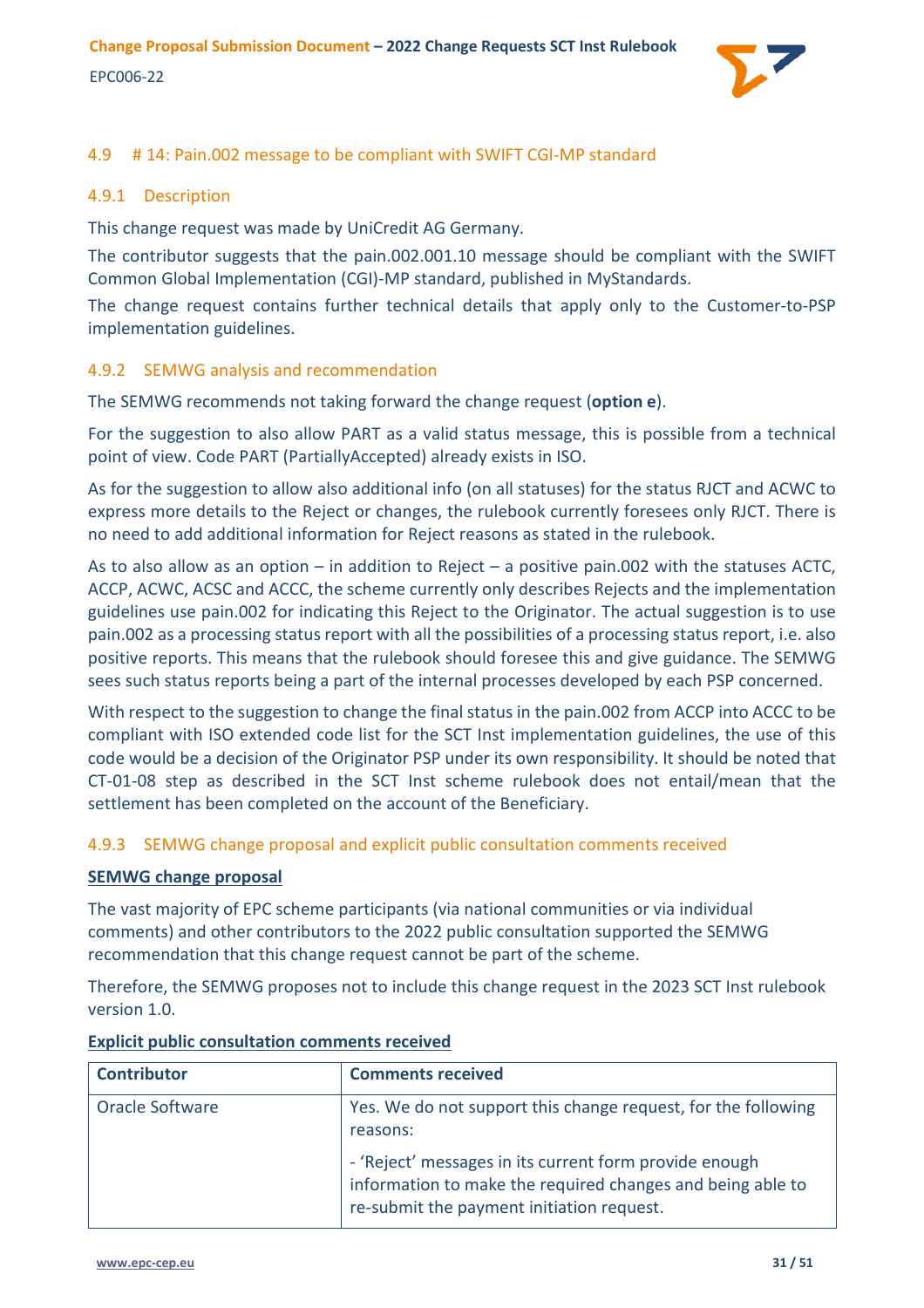

| <b>Contributor</b> | <b>Comments received</b>                                                                                                                                                                                                                                                                                                                                                                                  |
|--------------------|-----------------------------------------------------------------------------------------------------------------------------------------------------------------------------------------------------------------------------------------------------------------------------------------------------------------------------------------------------------------------------------------------------------|
|                    | - We do not see added value in supporting the 'Accept'<br>messages. Many systems consider submitted payment<br>initiation request as being approved and settled, unless<br>rejected via a pain.002 message. 'Accept' messages will be<br>ignored. However, allowing 'Accept' messages, will lead to<br>more payment messages to be processed, resulting in<br>additional payment message processing time. |

# <span id="page-31-0"></span>4.9.4 SMB decision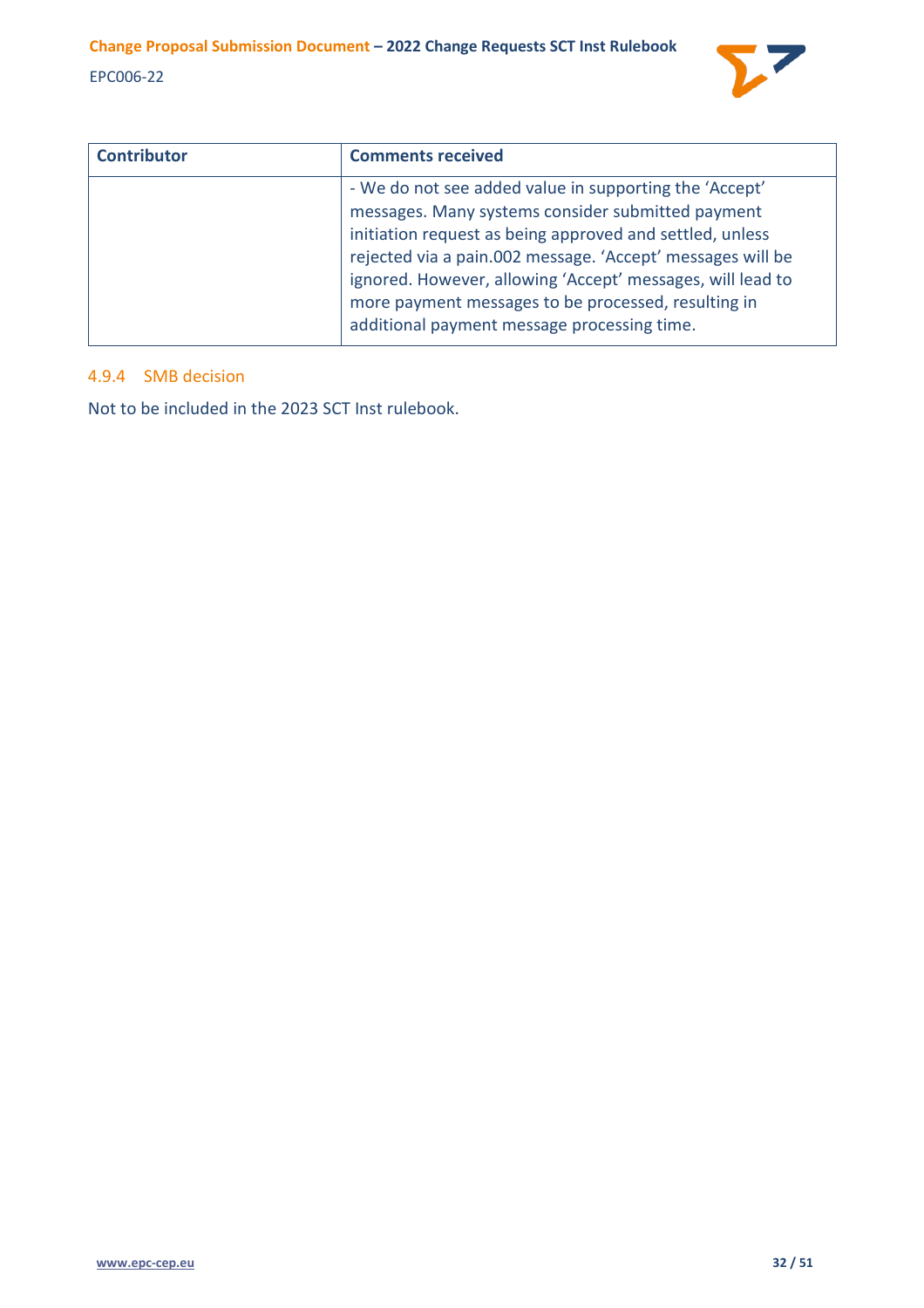

# <span id="page-32-0"></span>4.10 # 15: Returned amount under Recall or RFRO can be different to the initial amount

This change request was made by Bits Norway on behalf of the Norwegian banking community.

The SCT Inst scheme foresees the SCT Inst Recall and the Request For Recall by the Originator (RFRO) procedures to request the transfer back of funds of an earlier made SCT Inst transaction.

Under an SCT Inst Recall, the amount transferred back can differ from the original amount of the SCT Inst transaction. The Beneficiary PSP may decide to charge a fee to the Originator PSP for this action.

Under an RFRO, the Beneficiary PSP debits the account of the Beneficiary with the original amount of the SCT Inst transaction. In this case, The Beneficiary PSP may decide to charge a fee to the Originator PSP.

If the account of the Beneficiary is denominated in a currency other than euro, the amount in euro transferred back may differ from the original transaction amount in euro just due to a change in the currency exchange rate between the time of crediting the account of the Beneficiary and the point in time of transferring back the requested funds. The timespan between these two points in time can be up to 15 inter-PSP Business Days and even 13 months in case of a fraud claim.

The contributor's suggestion is to allow the Beneficiary PSP to transfer back a different euro amount under an SCT Inst Recall or an RFRO than the original euro amount due to currency exchange rate changes.

This change request does **not** take into consideration the current possibility for the Beneficiary PSP to charge a fee for having responded positively to the SCT Inst Recall/RFRO.

The contributor is of the view that this will increase the number of positive responses to an SCT Inst Recall/RFRO from scheme participants based in non-euro SEPA countries.

# <span id="page-32-1"></span>4.10.1 SEMWG analysis and recommendation

The SEMWG recommends not taking forward the change request (**option e**).

The section 2.4 of the rulebook stipulates that the process of any currency conversion by the Originator PSP or the Beneficiary PSP is not governed by the scheme.

#### <span id="page-32-2"></span>4.10.2 SEMWG change proposal and explicit public consultation comments received

#### **SEMWG change proposal**

The vast majority of EPC scheme participants (via national communities or via individual comments) and other contributors to the 2022 public consultation supported the SEMWG recommendation that this change request cannot be part of the scheme.

Therefore, the SEMWG proposes not to include this change request in the 2023 SCT Inst rulebook version 1.0.

| <b>Contributor</b>                 | <b>Comments received</b>                                                       |
|------------------------------------|--------------------------------------------------------------------------------|
| <b>Italian Banking Association</b> | Yes. This change request is not supported for the following<br>reasons:        |
|                                    | 1) the exchange rate risk would be borne by the customers<br>(payer and payee) |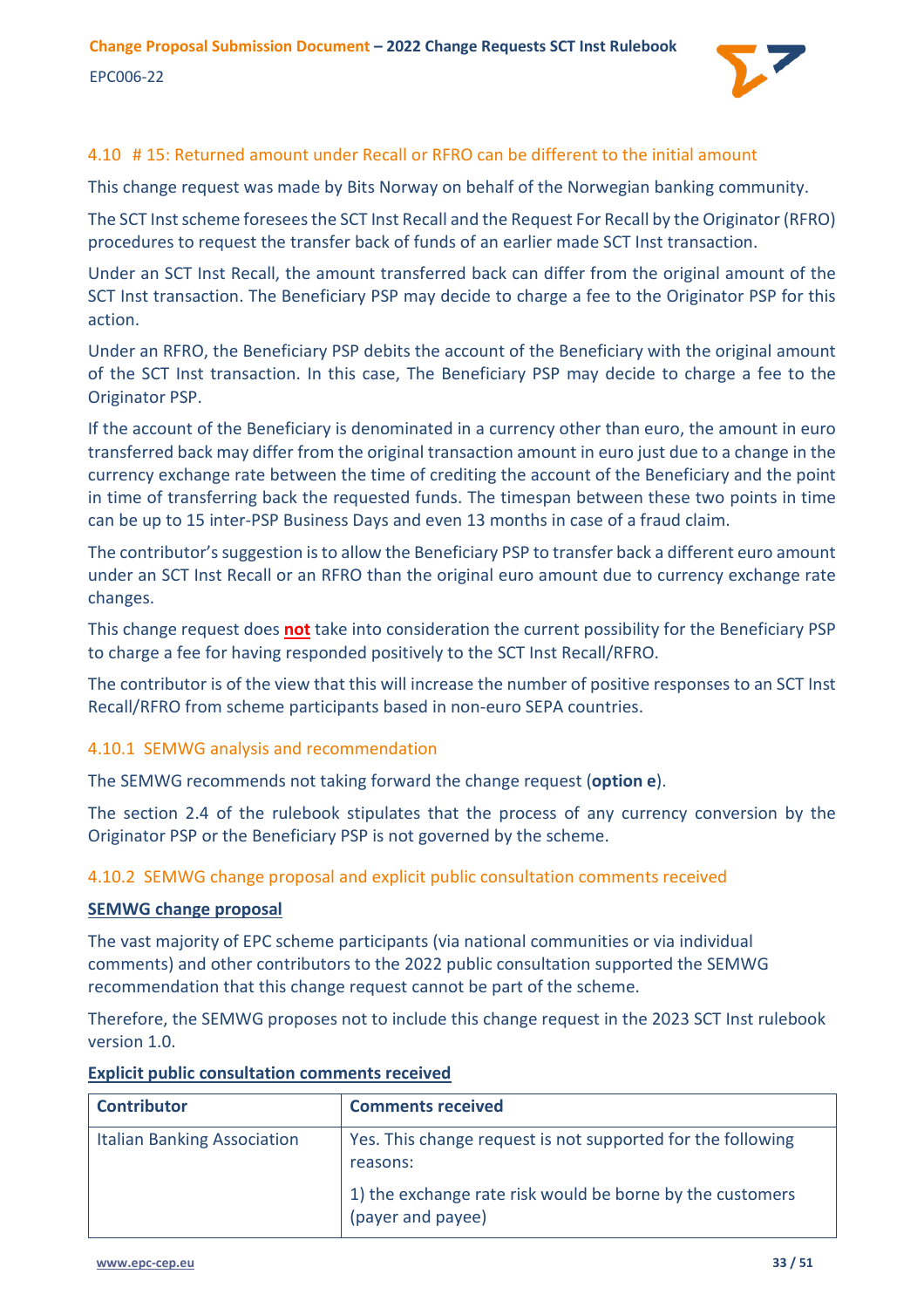

| <b>Contributor</b> | <b>Comments received</b>                                                                                                                                |
|--------------------|---------------------------------------------------------------------------------------------------------------------------------------------------------|
|                    | - the payer could bear the exchange rate fluctuation without<br>having any visibility/responsibility for the type of currency of<br>the payee's account |
|                    | - the payee could be debited with a different amount<br>depending from the exchange rate fluctuation                                                    |
|                    | 2) this change would pave the way for partial refunds making<br>the reconciliation process more complex                                                 |
|                    | The same negative response was given in the 2020 change<br>management cycle for a similar change request.                                               |

# <span id="page-33-0"></span>4.10.3 SMB decision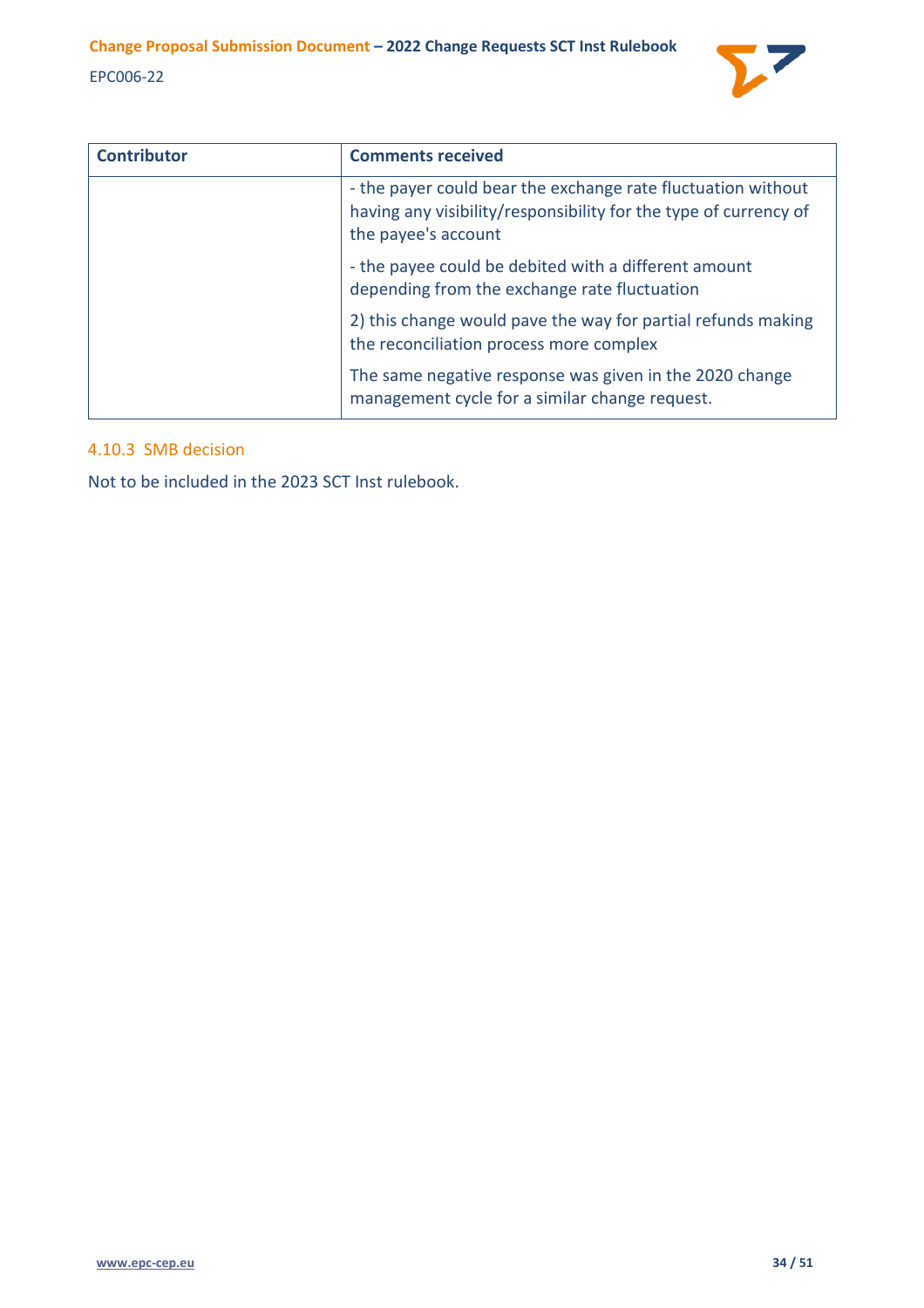

# <span id="page-34-0"></span>4.11 # 17: Optional use of Unique End-to-end Transaction Reference (UETR)

# <span id="page-34-1"></span>4.11.1 Description

This change request was made by SIX on behalf of the Swiss banking community.

The contributor suggests **the option** for scheme participants to transmit the Unique End-to-end Transaction Reference (UETR) for an SCT Inst transaction. The use of the UETR simplifies backend processes.

The SCT Inst scheme migrates to the 2019 version of the ISO 20022 standard by November 2023 whereby this ISO version supports the UETR.

# <span id="page-34-2"></span>4.11.2 SEMWG analysis and recommendation

The SEMWG recommends not taking forward the change request (**option e**).

The information about the payment status cannot be limited to just the use of a field. It also requires governance on how to use and to interpret such a field. Furthermore, there may be no need for such payment tracker for SEPA transactions as strict execution timelines for such payment transactions are defined by EU law and/or the SEPA payment schemes themselves.

<span id="page-34-3"></span>4.11.3 SEMWG change proposal and explicit public consultation comments received

#### **SEMWG change proposal**

The vast majority of EPC scheme participants (via national communities or via individual comments) and other contributors to the 2022 public consultation supported the SEMWG recommendation that this change request cannot be part of the scheme.

Therefore, the SEMWG proposes not to include this change request in the 2023 SCT Inst rulebook version 1.0.

| <b>Contributor</b>                                      | <b>Comments received</b>                                                                                                                                                                                                                                                                                                                                                                                                            |
|---------------------------------------------------------|-------------------------------------------------------------------------------------------------------------------------------------------------------------------------------------------------------------------------------------------------------------------------------------------------------------------------------------------------------------------------------------------------------------------------------------|
| Bits on behalf of the<br>Norwegian Banking<br>Community | No. We suggest to use option d) since UETR could be handled<br>as an AOS. UETR will become a new data element - something<br>similar to the Alias/Proxy in the ISO 2019 version.                                                                                                                                                                                                                                                    |
|                                                         | In addition we think that connected to this CR it is relevant to<br>point at what the European Commission has said: "The EC calls<br>for the adoption of global international messaging standards<br>such as ISO 20022 at the latest by end 2022, and encourages<br>the use of SWIFT's Global Payment Initiative (GPI), which<br>facilitates the tracking of cross-border payments in real time<br>for participating institutions." |
| Form3, Back Office<br><b>Technology Limited</b>         | No. This field is part of the ISO 20022 XML 2019 version and it<br>will be used for TARGET Consolidation - RTGS - as well as for<br>GPI, Cross-border payments. As such, participants could reuse<br>it for SEPA schemes, optionally, as well.                                                                                                                                                                                      |
| <b>Italian Banking Association</b>                      | Yes. From our perspective there is no real need to introduce<br>this new identifier in the SCT Inst scheme. The introduction of                                                                                                                                                                                                                                                                                                     |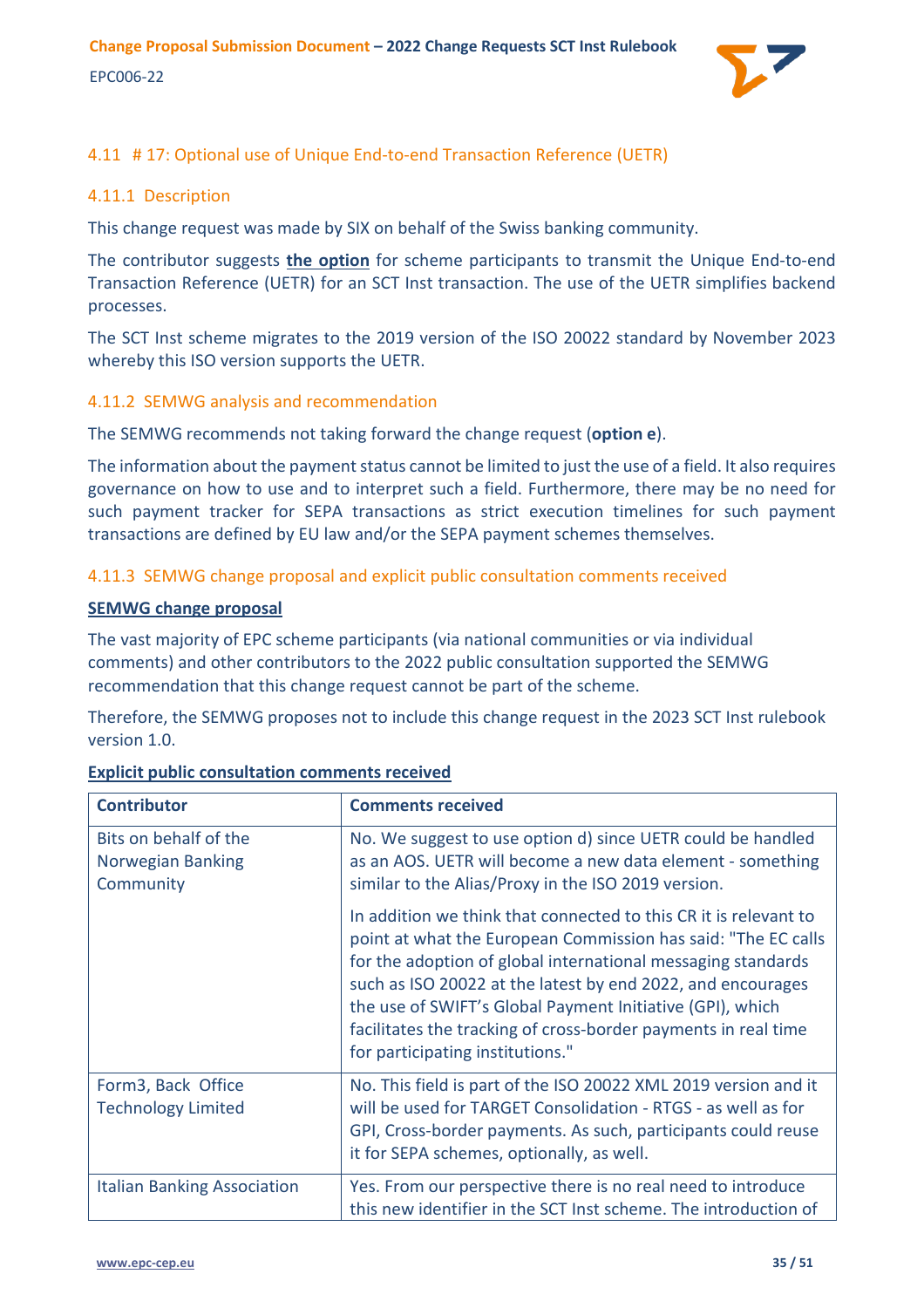

| <b>Contributor</b>                                         | <b>Comments received</b>                                                                                                                                                                                                                                                                                                    |
|------------------------------------------------------------|-----------------------------------------------------------------------------------------------------------------------------------------------------------------------------------------------------------------------------------------------------------------------------------------------------------------------------|
|                                                            | a new reference, compared to the already used Transaction<br>Identifier, would be expensive and redundant.                                                                                                                                                                                                                  |
| Market Infrastructure Board of<br>the Eurosystem           | No opinion. Thank you for the provided EPC SEMWG<br>assessment. Please find in the following additional information<br>for your consideration and explanation of our "No opinion"<br>vote.                                                                                                                                  |
|                                                            | Existing reference elements in SCT Inst pacs.008 are supposed<br>to be unique identifications across organisations.                                                                                                                                                                                                         |
|                                                            | However, they are not fit for purpose to our understanding as<br>uniqueness across organisations cannot be ensured.                                                                                                                                                                                                         |
|                                                            | In detail, the legacy "instruction", "end-to-end" and<br>"transaction" references are simple strings of 35 characters.                                                                                                                                                                                                      |
|                                                            | As uniqueness cannot be ensured by this ""free"" text<br>references, cross matches of references can occur causing<br>operational intervention and increasing the overall cost base<br>of instant payments.                                                                                                                 |
|                                                            | With ISO 20022 maintenance release version 2019, several<br>important message elements are introduced in the pacs.008<br>messages.                                                                                                                                                                                          |
|                                                            | One of those elements is the UETR (Unique End to End<br>Transaction Reference) which is frequently used in cross-<br>border and high-value payments today.                                                                                                                                                                  |
|                                                            | The UETR is a globally unique value, i.e. not just unique to one<br>organisation. It is adhering to the Universal Unique Identifier<br>(UUID) or Globally Unique Identifier (GUID) which is compliant<br>with IETF standard RFC4122, version 4 of the generation<br>algorithm.                                              |
|                                                            | Therefore, to our understanding the lack of uniqueness in<br>existing reference elements can be addressed by the UETR.                                                                                                                                                                                                      |
| <b>Oracle Software</b>                                     | Yes. We do not support this change request, for the following<br>reasons:                                                                                                                                                                                                                                                   |
|                                                            | - The current ISO20022 scheme contains enough end-to-end<br>identifiers which will identify the payment and is being<br>supported by all parties within the payment scheme.                                                                                                                                                 |
|                                                            | - Enabling the UETR data element will not result in higher<br>automatic bank statement reconciliation rates.                                                                                                                                                                                                                |
| SIX BBS on behalf of the Swiss<br><b>Banking Community</b> | No. The UETR in itself is only a unique reference that, if<br>created correctly, enables end-to-end identification of a<br>transaction. Whether this reference is used for tracking or for<br>research is not yet defined. With the increasing use of the<br>UETR in other systems, it makes sense in our view to open this |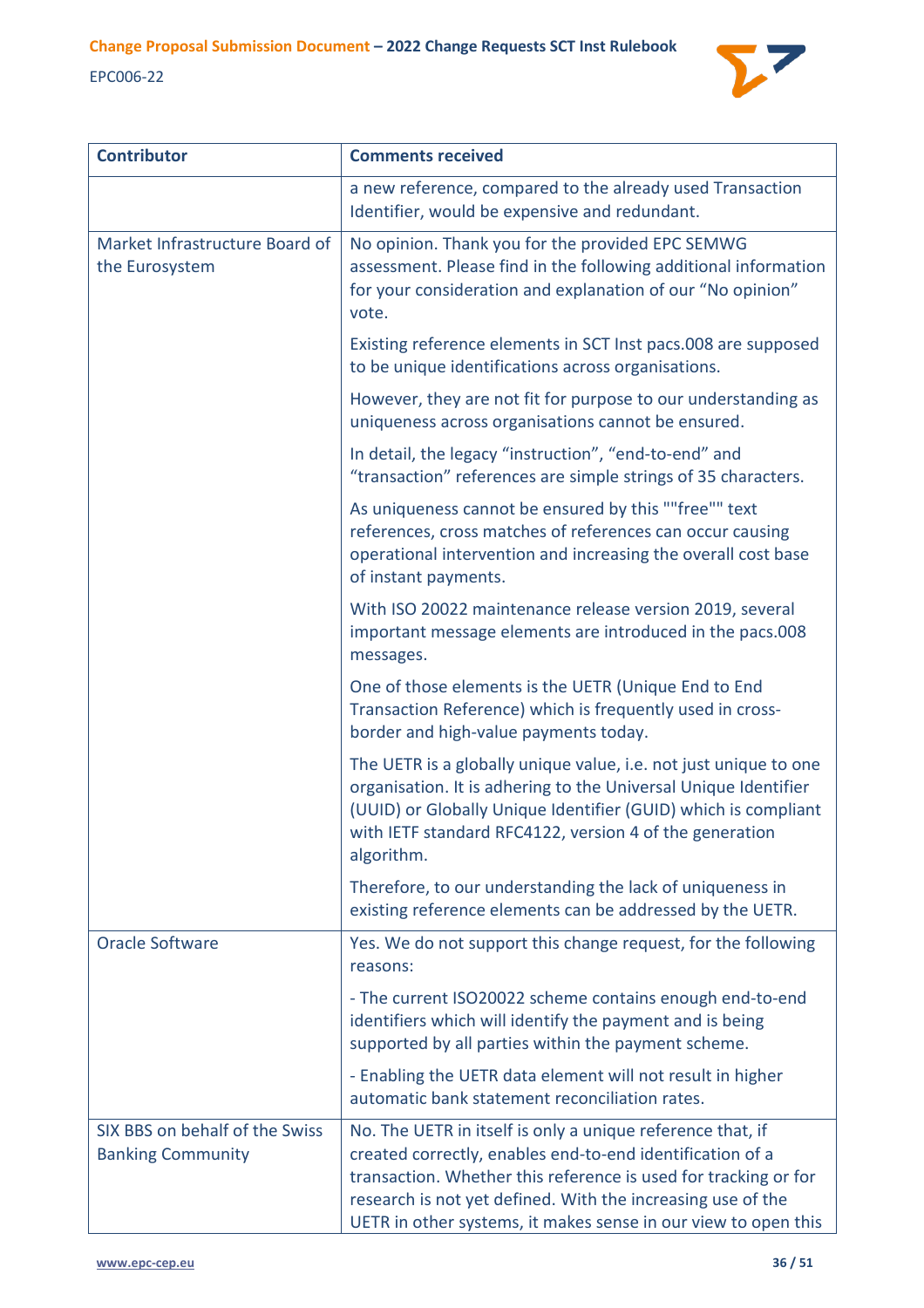

| <b>Contributor</b> | <b>Comments received</b>                                                                                                                                                                                                                                                        |
|--------------------|---------------------------------------------------------------------------------------------------------------------------------------------------------------------------------------------------------------------------------------------------------------------------------|
|                    | field also for SEPA transactions. Even if this would not require<br>an adjustment in the rule book, the UETR should be included in<br>the IG as an optional field. Nevertheless, an inclusion in the<br>rule book might be beneficial in order to define or limit the<br>usage. |

# <span id="page-36-0"></span>4.11.4 SMB decision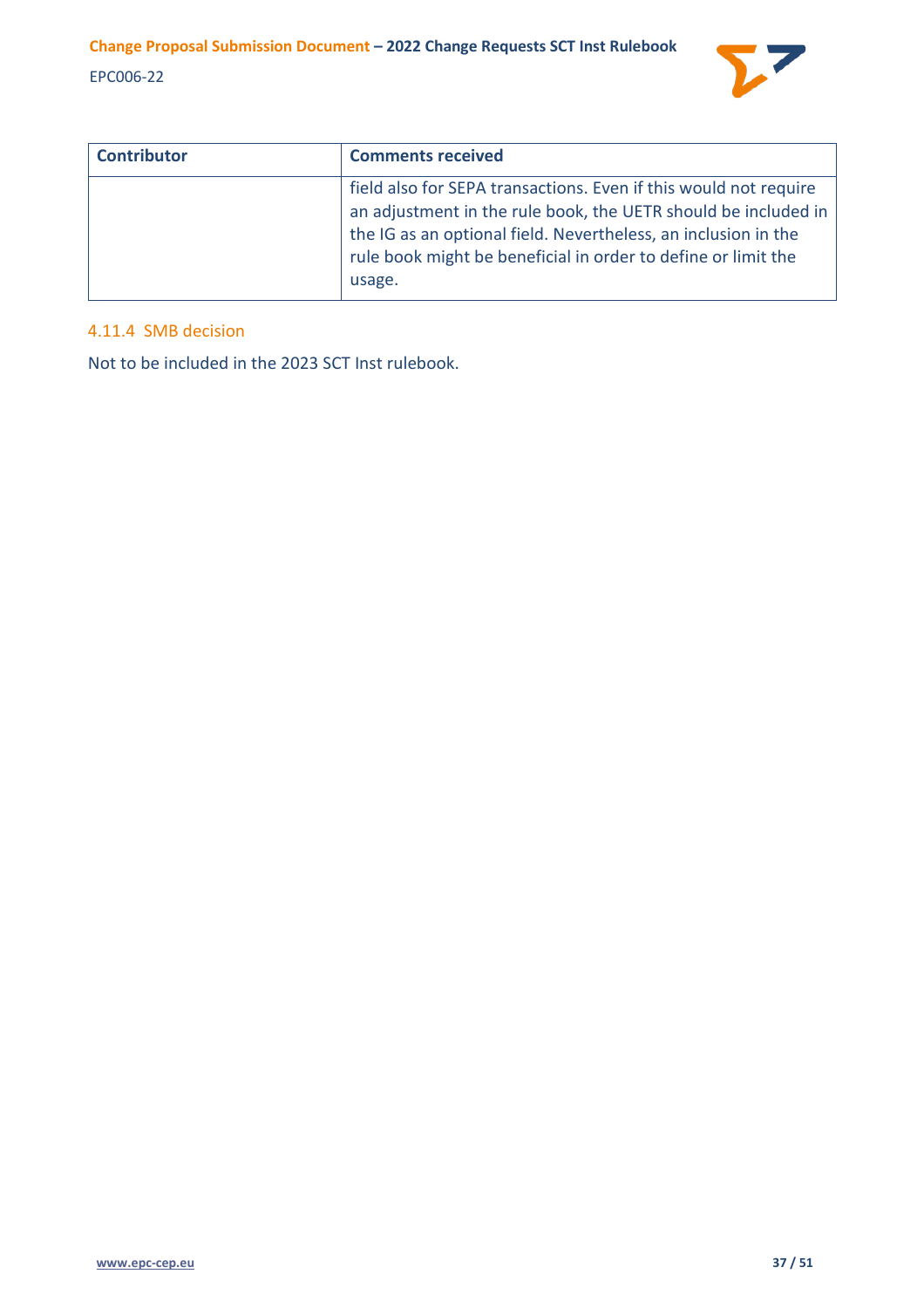

# <span id="page-37-0"></span>4.12 # 18: Reroute an unsuccessful SCT Inst transaction as an SCT transaction

# <span id="page-37-1"></span>4.12.1 Description

This change request was made by SIX on behalf of the Swiss banking community.

The contributor proposes to define a code or element in the pain.001 Customer-to-PSP message, that would allow the Originator PSP to reroute an unsuccessfully executed SCT Inst transaction automatically as an SCT instruction only if the Originator has provided the Originator PSP with such code/element in the initial SCT Inst instruction.

# <span id="page-37-2"></span>4.12.2 SEMWG analysis and recommendation

The SEMWG recommends not taking forward the change request (**option e**).

It sees this more as an Additional Optional Service (AOS) or as part of the terms and conditions between each individual Originator PSP and each of its Originator-customers.

The SEPA payment schemes are independent, and cross-references between these schemes are not foreseen.

# <span id="page-37-3"></span>4.12.3 SEMWG change proposal and explicit public consultation comments received

#### **SEMWG change proposal**

The vast majority of EPC scheme participants (via national communities or via individual comments) and other contributors to the 2022 public consultation supported the SEMWG recommendation that this change request cannot be part of the scheme.

Therefore, the SEMWG proposes not to include this change request in the 2023 SCT Inst rulebook version 1.0.

| <b>Contributor</b>                                                                                                             | <b>Comments received</b>                                                                                                                                                                                                                                                                                                               |
|--------------------------------------------------------------------------------------------------------------------------------|----------------------------------------------------------------------------------------------------------------------------------------------------------------------------------------------------------------------------------------------------------------------------------------------------------------------------------------|
| <b>German Banking Industry</b><br>Committee (GBIC) on behalf of<br>the German banking<br>community and Deutsche<br>Bundesbank. | Yes. GBIC proposes to provide some guidance how PSPs can<br>solve this issue in the C2B relationship.                                                                                                                                                                                                                                  |
| <b>Italian Banking Association</b>                                                                                             | No. The provision of a specific code by the Payer allows the<br>customer to express the will to execute anyway the payment<br>(regardless of its execution time) in some circumstances where<br>an SCT INST is not available. This would allow increasing the<br>service levels, compared to the mere rejection of the<br>transaction. |
|                                                                                                                                | This proposal seems to be useful with specific regard to some<br>use cases, such as an instant credit transfer following a<br>Request-to-Pay or instant payments addressed to PSPs that<br>are not adhering to the scheme.                                                                                                             |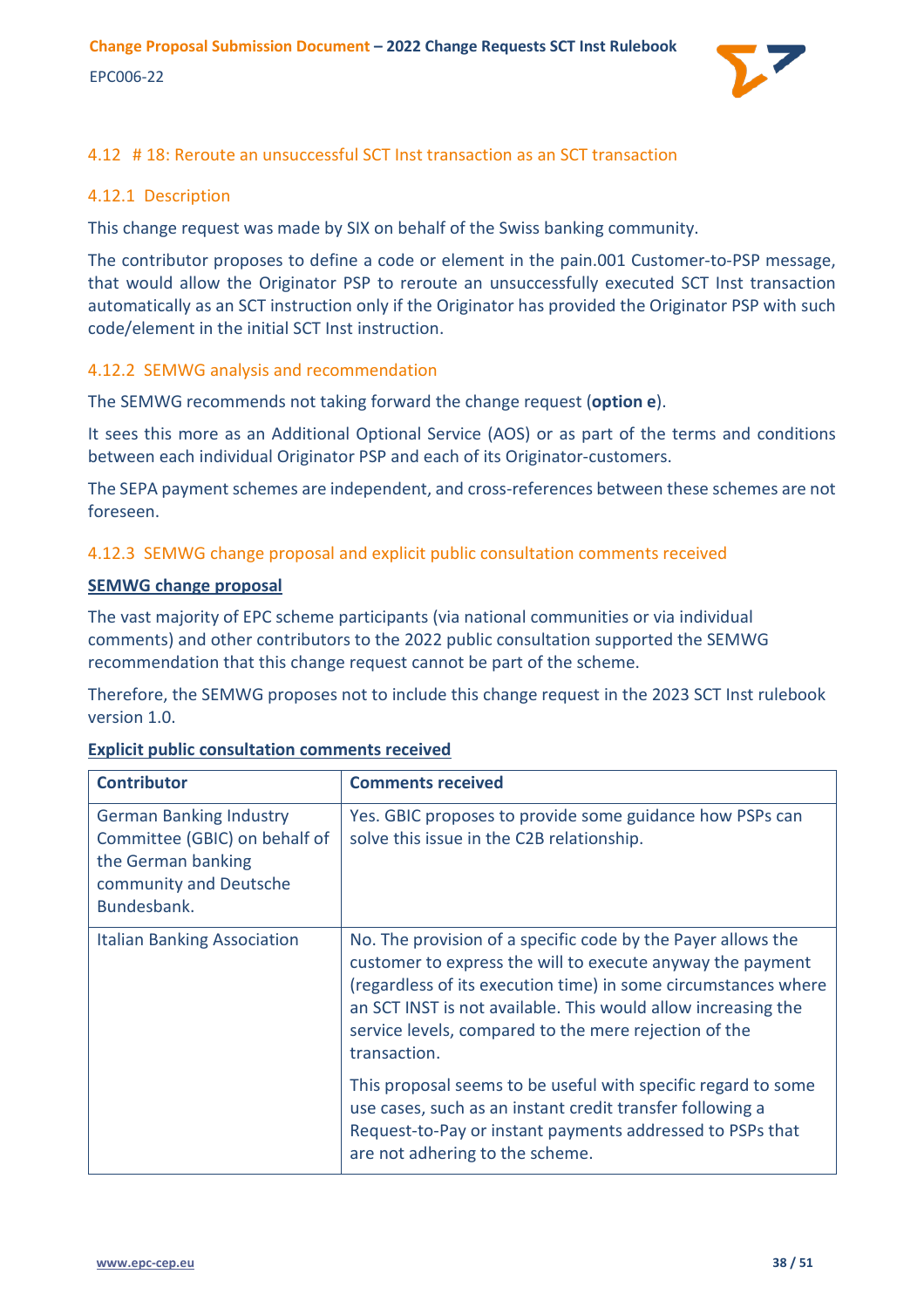

| <b>Contributor</b>                                         | <b>Comments received</b>                                                                                                                                                |
|------------------------------------------------------------|-------------------------------------------------------------------------------------------------------------------------------------------------------------------------|
|                                                            | However, it should be considered that this change will have<br>implication that need to be evaluated (in terms of accounting,<br>transparency and customer experience). |
| SIX BBS on behalf of the Swiss<br><b>Banking Community</b> | No. We would still welcome the principle being stated in the<br>scheme. However, we understand the reservations and would<br>also support an implementation in the IGs. |

# <span id="page-38-0"></span>4.12.4 SMB decision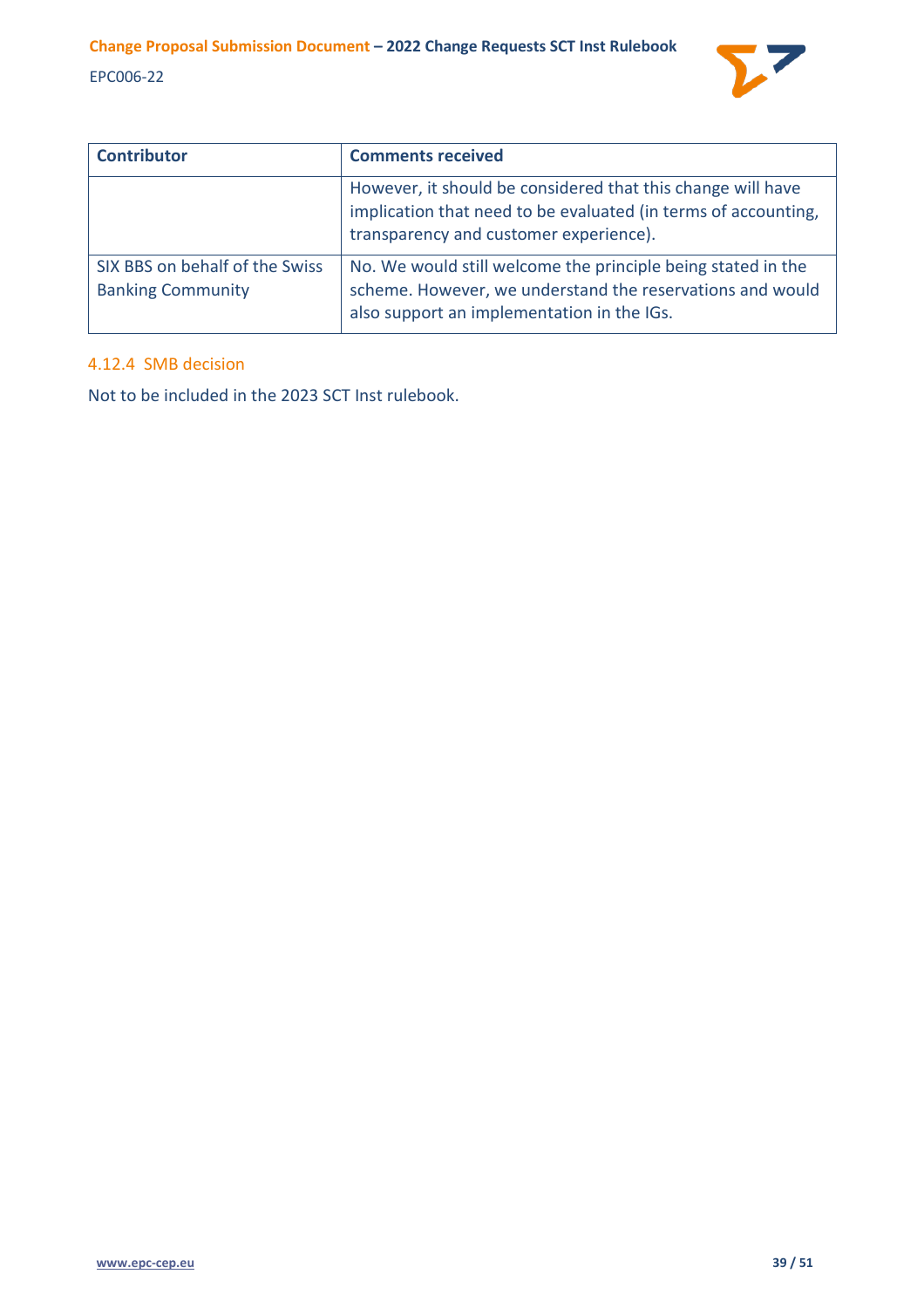

# <span id="page-39-0"></span>4.13 # 20: Change in the definition of structured remittance information in payment messages

# <span id="page-39-1"></span>4.13.1 Description

This change request was made by SIX on behalf of the Swiss banking community.

The contributor proposes the following changes in the definition of the structured remittance information for the Customer-to-PSP and inter-PSP messages:

- Element "Issuer" filled with "ISO": then the element "Reference" must be filled with the ISO 11649 reference;
- Element "Issuer" filled with any other information than "ISO": the element "Reference" can include any reference;
- Element "Issuer" not used: current definition.

# <span id="page-39-2"></span>4.13.2 SEMWG analysis and recommendation

The SEMWG recommends not taking forward the change request (**option e**) and suggests instead incorporating the suggestion into the implementation guidelines entering into effect as of November 2023.

The SEMWG assumes that the request aims to include an additional condition, which links the usage of the element "Issuer" with the element "Reference".

From a technical point of view this is possible. Additional usage rules would be required. The SEMWG can propose the following usage rule: *"Mandatory if 'Reference' is populated with an identifier issued or ruled by a known institution. E.g., "ISO" should be mentioned here if 'Reference' is populated with a RF Creditor Reference (ISO 11649)."*

<span id="page-39-3"></span>4.13.3 SEMWG change proposal and explicit public consultation comments received

# **SEMWG change proposal**

The vast majority of EPC scheme participants (via national communities or via individual comments) and other contributors to the 2022 public consultation supported the SEMWG recommendation that this change request cannot be part of the scheme.

Therefore, the SEMWG proposes not to include this change request in the 2023 SCT Inst rulebook version 1.0 and proposes instead incorporating the suggestion into the implementation guidelines entering into effect as of November 2023.

| <b>Contributor</b>                 | <b>Comments received</b>                                                                                                                                                                                                                                 |
|------------------------------------|----------------------------------------------------------------------------------------------------------------------------------------------------------------------------------------------------------------------------------------------------------|
| <b>French Banking Federation</b>   | Yes. It is to be noted that the suggestion of incorporating this<br>change into the IGs may require a slight change in the RB (ERI<br>option section 2.7) to mention this possibility.                                                                   |
| <b>Italian Banking Association</b> | Yes. It should be clarified if this is a change of the definition<br>only with no other functional/technical impacts.                                                                                                                                    |
| Oracle Software                    | No. We support this change request, for the following reasons:<br>- Structured Remittance Codes improve the overall bank<br>statement reconciliation process. Manual reconciliation is a<br>laborious and costly process. Therefore, customers with high |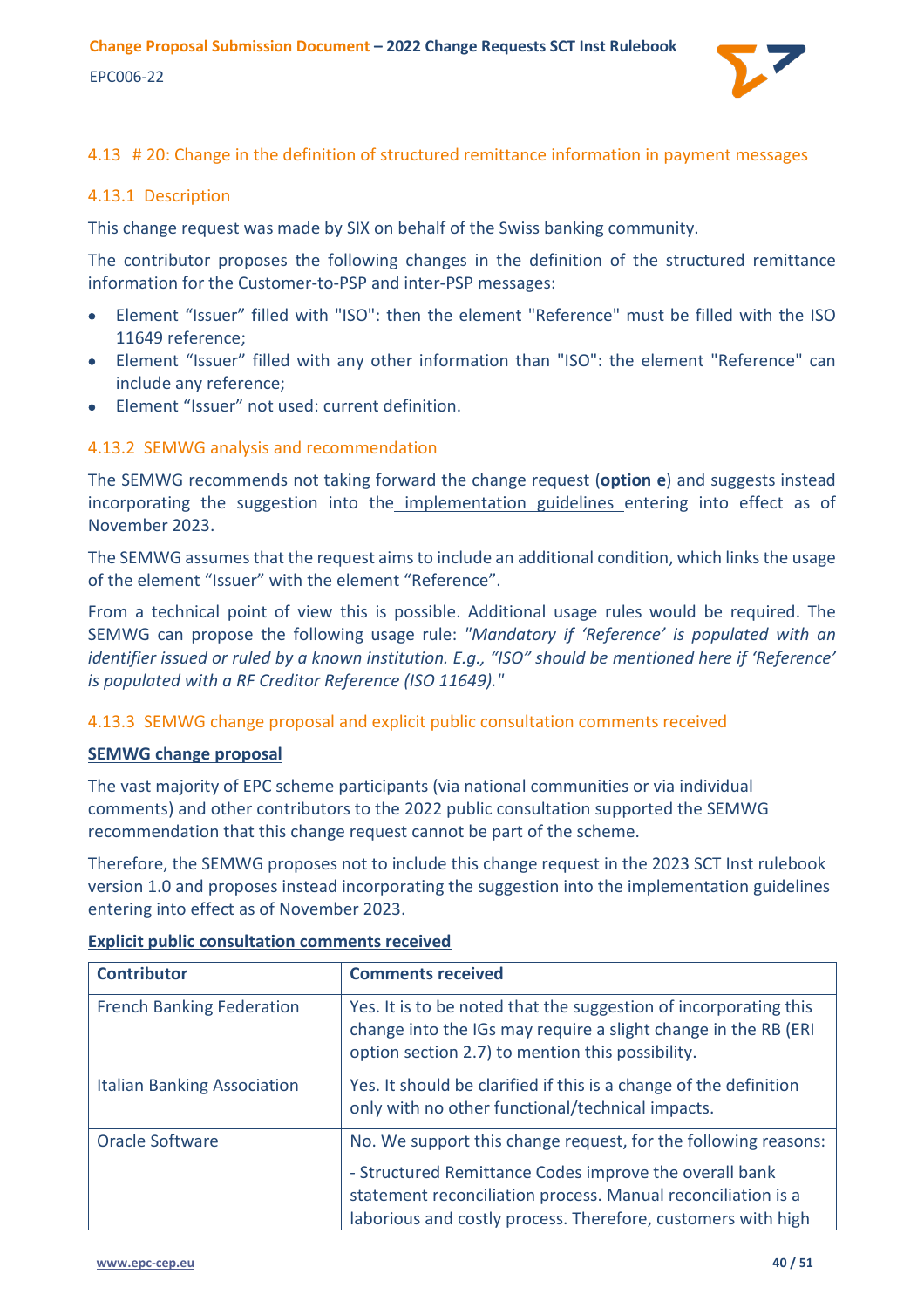

| <b>Contributor</b>                                         | <b>Comments received</b>                                                                                                                                                                                                                                                                                                                                 |
|------------------------------------------------------------|----------------------------------------------------------------------------------------------------------------------------------------------------------------------------------------------------------------------------------------------------------------------------------------------------------------------------------------------------------|
|                                                            | volumes of incoming transactions are aiming on 90%<br>automatic reconciliation rates, to minimize the manual<br>intervention. Higher automatic reconciliation rates can be<br>achieved by utilizing artificial intelligence and the use of<br>structured data.                                                                                           |
|                                                            | - Structured Remittance Codes are unchanged whilst they<br>pass-through the entire payment chain. Incorrect codes will<br>lead to reconciliation errors, where laborious manual<br>intervention is required. Therefore, it is important that<br>Structured Remittance Codes are validated during entry of the<br>payment chain.                          |
|                                                            | - Software providers might validate Structured Remittance<br>Codes during entry or generation. However, it cannot be<br>assumed that this validation is 100% correct or that all<br>software solution provide this functionality. In such a case,<br>there is a risk that incorrect Structured Remittance Codes are<br>passed-through the payment chain. |
|                                                            | - In the case of manual payment transactions submitted via<br>bank or PSP applications, it cannot be assumed that these<br>applications will validate the ISO11649 RF Structured<br>Remittance Code and therefore, as a result incorrect<br>Structured Remittance Codes would be passed-through the<br>payment chain.                                    |
| <b>Portuguese Banking</b><br><b>Association - APB</b>      | Yes. Do not support the inclusion in the Implementation<br>Guidelines.                                                                                                                                                                                                                                                                                   |
| SIX BBS on behalf of the Swiss<br><b>Banking Community</b> | Yes. If the change request is covered in the IG, we are fine with<br>the SEMWG recommendation.                                                                                                                                                                                                                                                           |

# <span id="page-40-0"></span>4.13.4 SMB decision

Not to be included in the 2023 SCT Inst rulebook but instead incorporate this suggestion into the implementation guidelines entering into effect as of November 2023.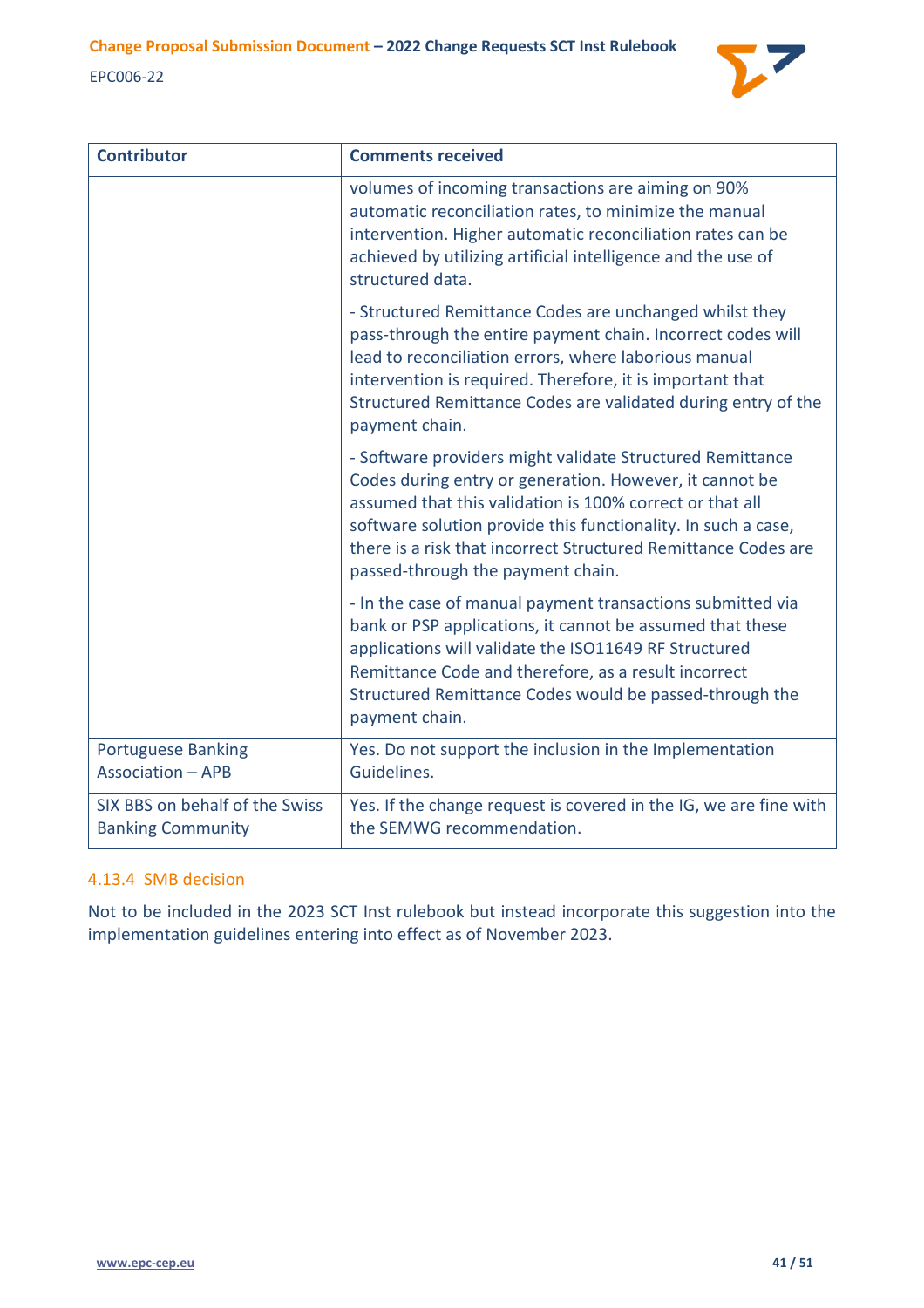

# <span id="page-41-0"></span>4.14 # 22: Definition amendment of the term 'Customer'

### <span id="page-41-1"></span>4.14.1 Description

This change request was made by the EPI interim Company.

The contributor explains in detail its intention to develop a pan-European payment solution supporting payment product types based on payment cards and on SCT Inst. For its envisaged solution, both product types would use a financial settlement platform that complies with the relevant SCT Inst scheme rulebook specifications.

The contributor is of the opinion that the current SCT Inst scheme rulebook definition of the term 'Customer' prohibits account-servicing PSPs to act as Originators and Beneficiaries under the scheme. This forms an obstacle for the operational model that the contributor has in mind.

Therefore, the contributor suggests some concrete amendments to the definition of the term 'Customer'.

#### <span id="page-41-2"></span>4.14.2 SEMWG analysis and recommendation

The SEMWG recommends not taking forward the change request (**option e**).

The EPC itself proposes an alternative way forward with respect to the term 'Customer' (see the item # 03 in the section [4.3\)](#page-17-0). The SEMWG is of the view that this change request would cover the needs of EPI interim Company as outlined in the change request # 22.

# <span id="page-41-3"></span>4.14.3 SEMWG change proposal and explicit public consultation comments received

#### **SEMWG change proposal**

The vast majority of EPC scheme participants (via national communities or via individual comments) and other contributors to the 2022 public consultation supported the SEMWG recommendation that this change request cannot be part of the scheme.

Therefore, the SEMWG proposes not to include this change request in the 2023 SCT Inst rulebook version 1.0.

#### **Explicit public consultation comments received**

No specific comments had been submitted.

#### <span id="page-41-4"></span>4.14.4 SMB decision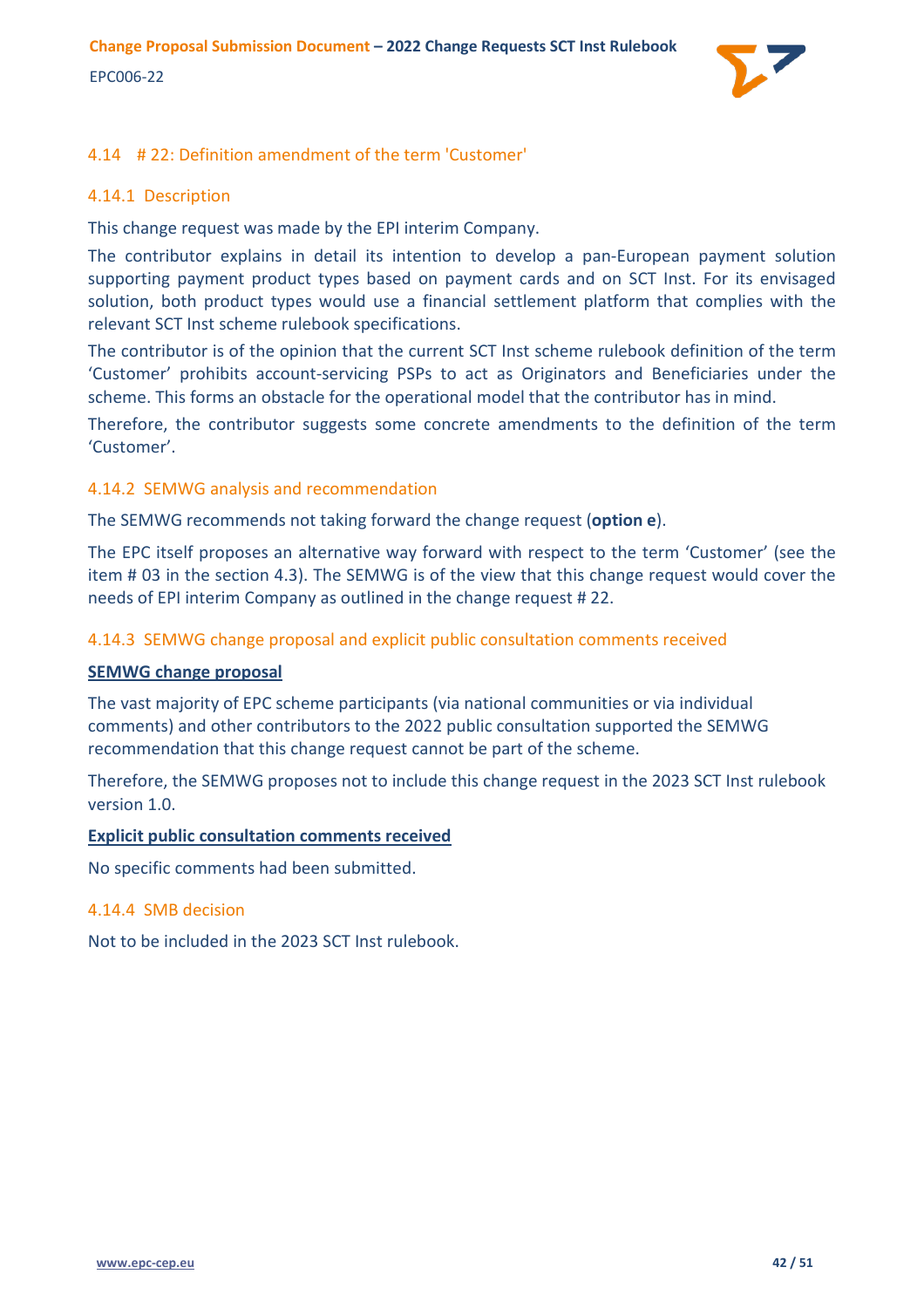

# <span id="page-42-0"></span>4.15 # 23: Mandate the use of the Legal Entity Identifier (LEI) for scheme participants

### <span id="page-42-1"></span>4.15.1 Description

This change request was made by the GLEIF.

The contributor suggests that the use of the Legal Entity Identifier (LEI) is mandatory for scheme participants as an addition to the BIC code. This would harmonize the identification standards and practices within the scheme and thereby reduce frictions, manual intervention and reconciliation costs. The use the LEI would bring significantly enhanced efficiency to the payment message exchange.

The contributor considers including the LEI as a mandatory field for scheme participants as a minor change to the scheme from a technical implementation perspective.

The change request provides more details about the added value of the LEI for the scheme, the scheme participants and the scheme end-users.

# <span id="page-42-2"></span>4.15.2 SEMWG analysis and recommendation

The SEMWG recommends not taking forward the change request (**option e**).

The adherence and the processing based on BICs is well established and causes no problem, i.e. the scheme participants communicate the concrete BIC(s) through which they are reachable for SCT Inst/SDD B2B transactions, to their respective CSMs. Once taken up in the routing tables of these CSMs, these scheme participants are clearly identifiable to the other scheme participants.

#### <span id="page-42-3"></span>4.15.3 SEMWG change proposal and explicit public consultation comments received

#### **SEMWG change proposal**

The vast majority of EPC scheme participants (via national communities or via individual comments) and other contributors to the 2022 public consultation supported the SEMWG recommendation that this change request cannot be part of the scheme.

Therefore, the SEMWG proposes not to include this change request in the 2023 SCT Inst rulebook version 1.0.

| <b>Contributor</b>                                                 | <b>Comments received</b>                                                                                                                                                                                                                                                                                                                                                                                                                                                                                                                                                |
|--------------------------------------------------------------------|-------------------------------------------------------------------------------------------------------------------------------------------------------------------------------------------------------------------------------------------------------------------------------------------------------------------------------------------------------------------------------------------------------------------------------------------------------------------------------------------------------------------------------------------------------------------------|
| <b>Global Legal Entity Identifier</b><br><b>Foundation (GLEIF)</b> | No. The Global Legal Entity Identifier Foundation (GLEIF) would<br>like to reiterate its change request to the SCT Instant Credit<br>Transfer Scheme. In line with the objectives of the European<br>Payments Council (EPC) to automate SCT Inst based on open<br>standards, GLEIF suggests that the EPC considers mandating<br>the LEI in SCT Instant Credit Transfer Scheme for scheme<br>participants to harmonize the identification standards and<br>practices within these schemas and thereby reduce frictions,<br>manual intervention and reconciliation costs. |
|                                                                    | This change request is also in line with the developments in<br>the upcoming ISO 20022 messaging standard. SWIFT recently<br>published its Guiding principles for screening ISO 20022<br>payments. In the Guidelines, SWIFT highlighted that<br>unstructured data is a barrier to building effective transaction                                                                                                                                                                                                                                                        |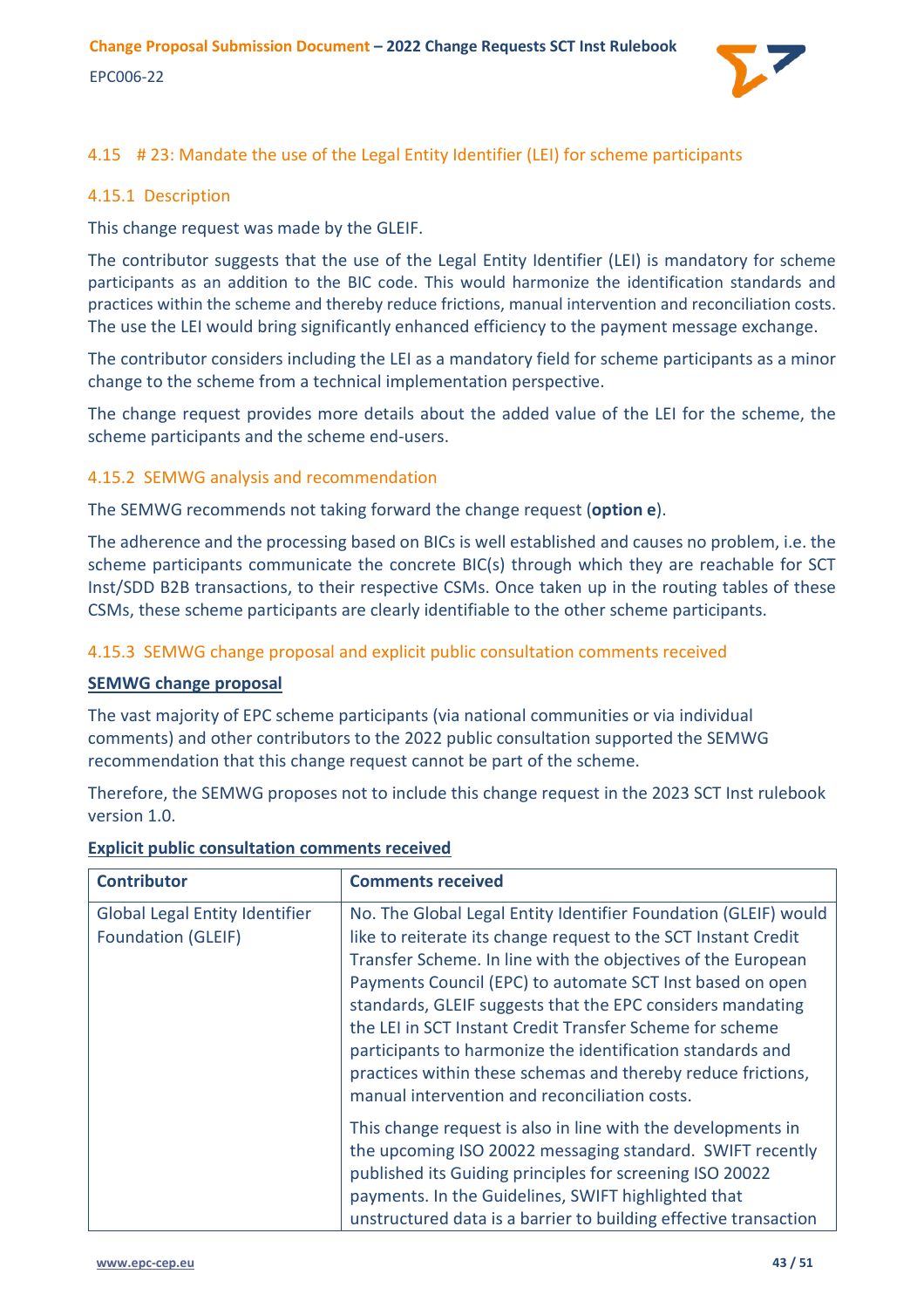

| <b>Contributor</b> | <b>Comments received</b>                                                                                                                                                                                                                                                                                                                                                                                                                                                                                                                                                                                                                                                                                                                                                                                                                                                                                                                                                                                                                                                                                                                                                                                                                                                                                                                                                        |
|--------------------|---------------------------------------------------------------------------------------------------------------------------------------------------------------------------------------------------------------------------------------------------------------------------------------------------------------------------------------------------------------------------------------------------------------------------------------------------------------------------------------------------------------------------------------------------------------------------------------------------------------------------------------------------------------------------------------------------------------------------------------------------------------------------------------------------------------------------------------------------------------------------------------------------------------------------------------------------------------------------------------------------------------------------------------------------------------------------------------------------------------------------------------------------------------------------------------------------------------------------------------------------------------------------------------------------------------------------------------------------------------------------------|
|                    | screening and monitoring tools that mitigate sanction and AML<br>risks. As the payments industry prepares to adopt ISO 20022,<br>banks are revisiting their screening environments to identify<br>the impact of this move and opportunities for change. BIC and<br>LEI codes of Entities published on sanctions lists are listed as<br>the relevant information should be screened against. The<br>targeted screening approach allows financial institutions to<br>avoid false positives linked to mismatches between<br>information types (e.g. debtor name hitting against vessel<br>names, street name information hitting against embargo data).<br>Unlike other identifiers, BICs and LEIs are global in nature<br>which make them particularly effective to identify sanctioned<br>entities or discard potential hits. SWIFT suggested that the LEI<br>should be screened against lists of sanctioned LEIs (if any). If<br>geographical information can be inferred from the LEI, it<br>should be screened against Embargo data. These guidelines<br>have been already endorsed by the Wolfsberg Group, an<br>association of thirteen global banks that aims to develop<br>frameworks and guidance for the management of financial<br>crime risks, particularly with respect to Know Your Customer,<br>Anti-Money Laundering and Counter Terrorist Financing<br>policies. |
|                    | With this particular publication and endorsement by the<br>Wolfsberg Group, GLEIF would like to emphasize that BICs are<br>not a source of unique legal entity identification like the LEI.<br>BICs also are assigned to sub-divisions within a legal entity,<br>such as departments, branches, and trading desks. For<br>example, a financial institution might have hundreds of<br>subsidiaries worldwide, and the subsidiaries might also have<br>many sub-divisions. However, the BIC assigned to the sub-<br>divisions does not enable the identification of the affiliated<br>legal entities.                                                                                                                                                                                                                                                                                                                                                                                                                                                                                                                                                                                                                                                                                                                                                                             |
|                    | On the contrary, a specific legal entity can only have one LEI.<br>Therefore, the current situation does not facilitate straight-<br>through processing of payment messages exchange and often<br>leads to recalls, cancelling and human intervention, especially<br>for cross-border transactions. Therefore, it is crucial to add the<br>LEI of the Originator/Beneficiary/Debtor/Creditor PSP in<br>payment messages in addition to the BIC code. With this<br>clarification in mind and value proposition of the LEI as a<br>complementary identifier to the BIC, GLEIF invites SEMWG to<br>revisit their reasoning that the BIC is well established and<br>causes no problem in payment processing, and hence there<br>should be no need for improvement by introducing the LEI as a<br>mandatory data field.                                                                                                                                                                                                                                                                                                                                                                                                                                                                                                                                                              |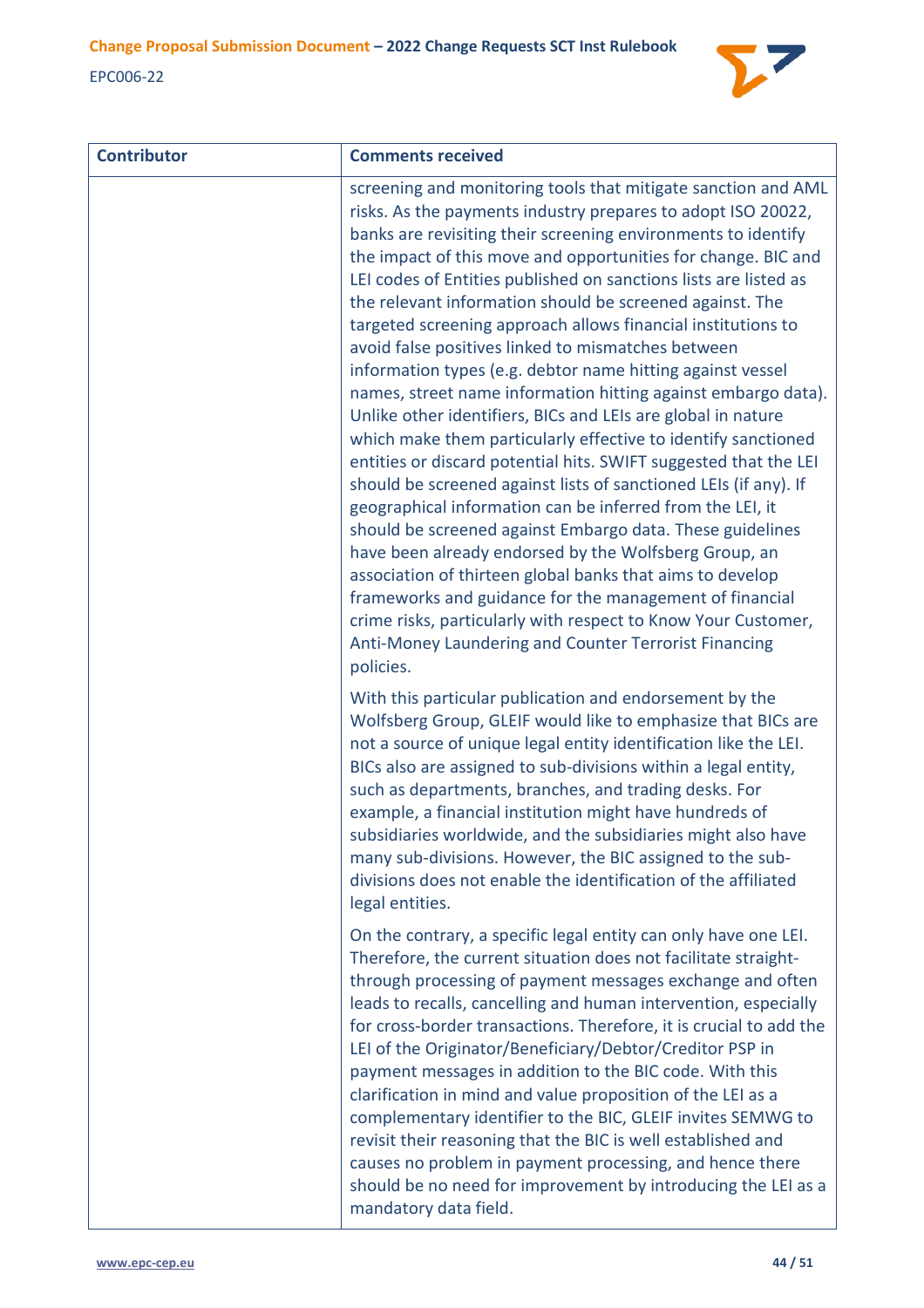

| <b>Contributor</b>                               | <b>Comments received</b>                                                                                                                                                                                                                                                                                                                                                                                                                                                    |
|--------------------------------------------------|-----------------------------------------------------------------------------------------------------------------------------------------------------------------------------------------------------------------------------------------------------------------------------------------------------------------------------------------------------------------------------------------------------------------------------------------------------------------------------|
| <b>Italian Banking Association</b>               | Yes. This change request would have large impact on the<br>entire payment chain without real benefits. The PSPs are<br>identified with BICs and there are no issues about this solution.                                                                                                                                                                                                                                                                                    |
| Market Infrastructure Board of<br>the Eurosystem | No opinion. Thank you for the provided EPC SEMWG<br>assessment. Please find in the following additional information<br>for your consideration and explanation of our ""No opinion""<br>vote.                                                                                                                                                                                                                                                                                |
|                                                  | Today, agents are identified with BICs and this is working well<br>as document in the assessment of the EPC SEMWG.                                                                                                                                                                                                                                                                                                                                                          |
|                                                  | However, the use of BICs to clearly identify agents and parties<br>cannot be applied to all entities which are involved in a<br>financial transaction, i.e. to those entities who do not own a<br>BIC.                                                                                                                                                                                                                                                                      |
|                                                  | Especially in the instant payments domain fast and efficient<br>AML and sanction screening is required on various levels of<br>parties and agents.                                                                                                                                                                                                                                                                                                                          |
|                                                  | Unfortunately, for example the identification of parties via the<br>existing ""Name"" and ""Postal Address Line"" elements leads<br>to false hits during the screening process frequently.                                                                                                                                                                                                                                                                                  |
|                                                  | Coded identifiers allow for less false hits and therefore have<br>the potential to lead to less payment rejects due to timeout.<br>Hence the usage of coded identifiers is preferable compared to<br>non-coded identifications.                                                                                                                                                                                                                                             |
|                                                  | With the ISO 20022 maintenance release version 2019, several<br>important message elements are introduced in pacs.008<br>messages.                                                                                                                                                                                                                                                                                                                                          |
|                                                  | One of those elements is the Legal Entity Identifier (LEI) which<br>is already supported broadly in cross-border and high-value<br>payments message usage guidelines as optional element<br>across the globe.                                                                                                                                                                                                                                                               |
|                                                  | The Legal Entity Identifier (LEI) is a 20-digit, alpha-numeric<br>code based on the ISO 17442 standard developed by ISO.                                                                                                                                                                                                                                                                                                                                                    |
|                                                  | It connects to key reference information that enables clear and<br>unique identification of legal entities participating in financial<br>transactions.                                                                                                                                                                                                                                                                                                                      |
|                                                  | The Financial Stability Board (FSB) has reiterated that global<br>LEI adoption underpins "multiple financial stability objectives"<br>such as improved risk management in firms as well as better<br>assessment of micro and macro prudential risks. As a result, it<br>promotes market integrity while containing market abuse and<br>financial fraud. Last but not least, LEI rollout "supports higher<br>quality and accuracy of financial data overall". As of December |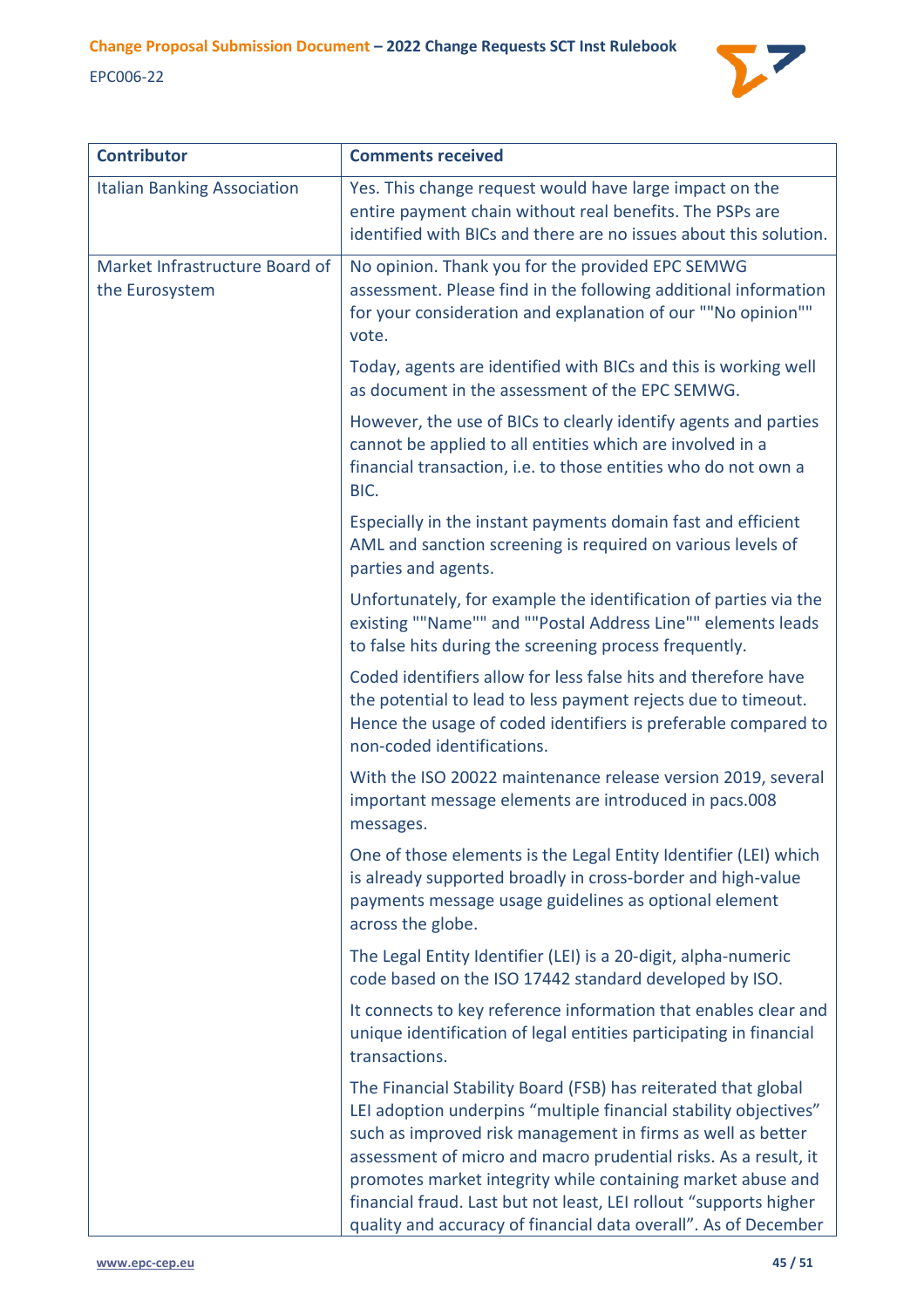

| <b>Contributor</b>                                         | <b>Comments received</b>                                                                                                                                                                   |
|------------------------------------------------------------|--------------------------------------------------------------------------------------------------------------------------------------------------------------------------------------------|
|                                                            | 2021 a total of 1.9 million LEIs are active compared to roughly<br>120.000 BICs in the BIC directory as of October 2017.                                                                   |
| SIX BBS on behalf of the Swiss<br><b>Banking Community</b> | Yes. It is important to understand the difference between the<br>BIC as routing information, which is more important than the<br>LEI, which might be used to identify a counterparty risk. |

# <span id="page-45-0"></span>4.15.4 SMB decision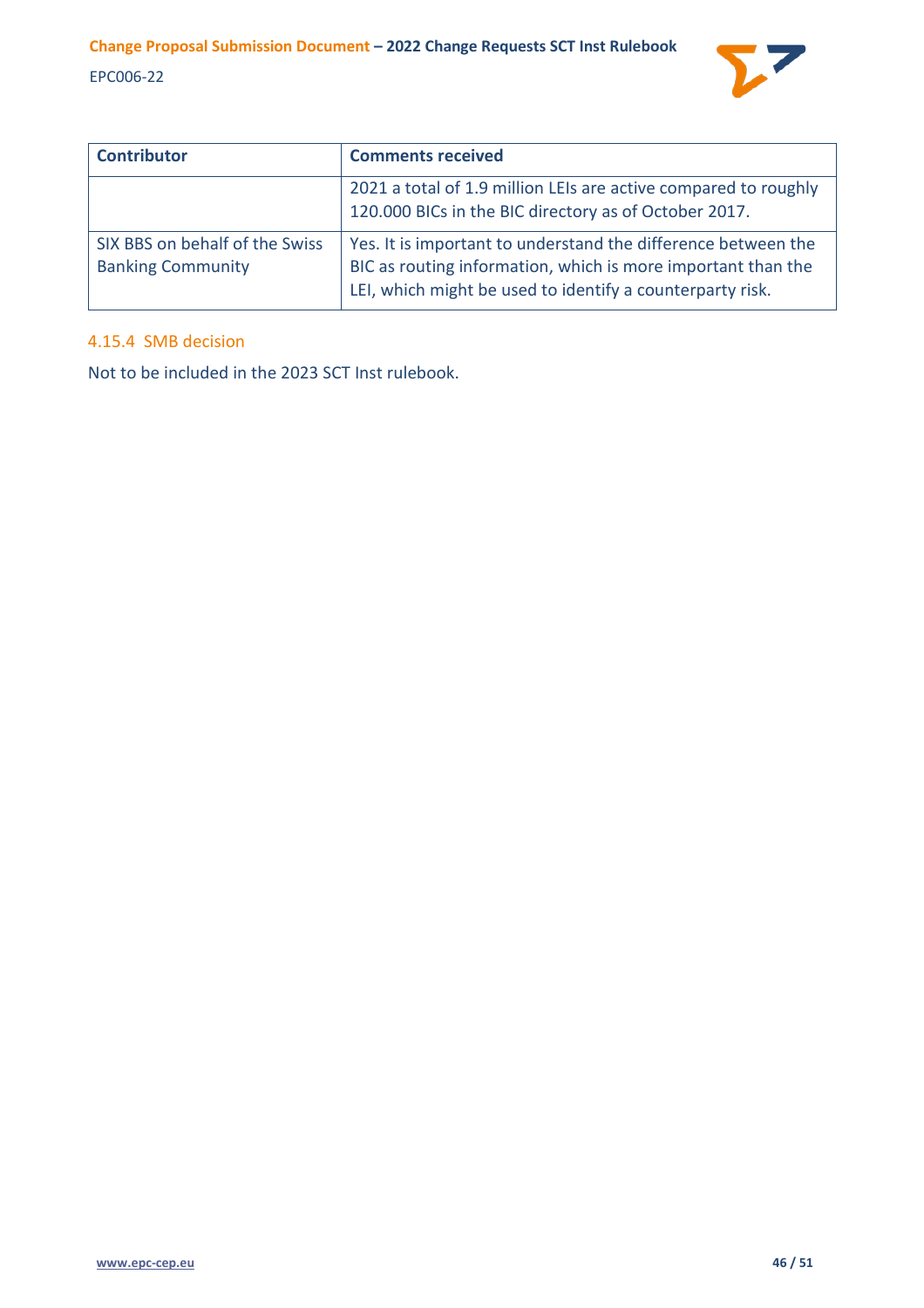

# <span id="page-46-0"></span>4.16 # 25: Changes to the SEPA Payment Scheme Management Rules

# <span id="page-46-1"></span>4.16.1 Description

This change request was made by the EPC.

Each SEPA payment scheme rulebook contains an Annex II covering the SEPA Payment Scheme Management Rules ('Internal Rules'). The Internal Rules contain among others the Scheme Management Board (SMB) composition rules.

The EPC suggests renaming the SMB into the PSMB (Payment Scheme Management Board) and the SEMWG into the PSEMWG (Payment Scheme Evolution and Maintenance Working Group), in light of the creation of new payment-related schemes managed by the EPC.

Furthermore, the PSMB would be composed of up to 22 (instead of 20) representatives of SEPA payment scheme participants, subject to reaching individually or on a consolidated basis 3.5% (instead of 5%) of the following composition criterion: the total volume of credit transfers and direct debits of all national communities included with the geographical scope of the payment schemes.

At least 1 seat would be reserved for Payment Institutions and 1 seat for Electronic Money Institutions (even if they fail to reach the 3.5% threshold) (instead of 1 common seat for Payment Institutions and Electronic Money Institutions).

A cap of 4 (instead of 3) seats per national community from the euro area and 1 (unchanged) seat per national community from outside the euro area would apply.

# <span id="page-46-2"></span>4.16.2 SEMWG analysis and recommendation

The SEMWG suggests incorporating the change request into the scheme (**option b**) entering into effect as of the entry-into-force date of the new composition of the PSMB scheduled **at the end of April 2023**.

<span id="page-46-3"></span>4.16.3 SEMWG change proposal and explicit public consultation comments received

# **SEMWG change proposal**

The vast majority of EPC scheme participants (via national communities or via individual comments) and other contributors to the 2022 public consultation supported the SEMWG recommendation that this change request can be part of the scheme.

Therefore, the SEMWG proposes to include this change request in the scheme **as of April 2023**.

| <b>Contributor</b>               | <b>Comments received</b>                                                                                                                                                                                                                                                                                                                                                                                                    |
|----------------------------------|-----------------------------------------------------------------------------------------------------------------------------------------------------------------------------------------------------------------------------------------------------------------------------------------------------------------------------------------------------------------------------------------------------------------------------|
| <b>French Banking Federation</b> | Yes. French Banking community is not against the proposed<br>amendment of the PSMB composition rules. Anyhow we<br>would like to stress that at some point in time all members of<br>the future PSMB (included Payment Institutions and Electronic<br>Money Institutions) should be submitted to the same rules<br>regarding the representation in term of seats on the basis of<br>the volume of SCT and SDD transactions. |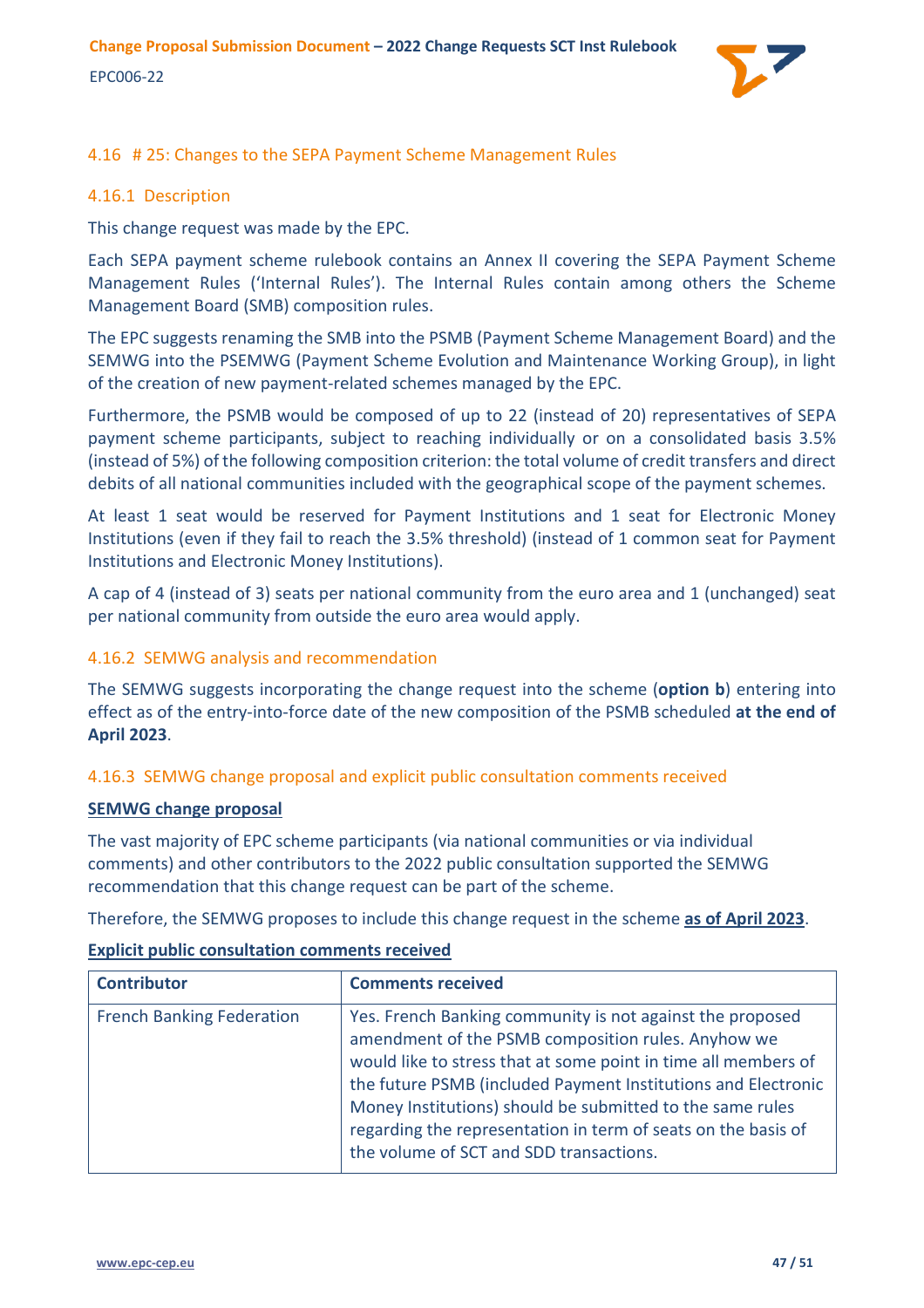

| <b>Contributor</b> | <b>Comments received</b>                                                                                                                                |
|--------------------|---------------------------------------------------------------------------------------------------------------------------------------------------------|
| Satispay Europe SA | Yes. The change would allow more diversification and<br>representation for new players such as Payment Institution<br>and Electronic Money Institution. |

### <span id="page-47-0"></span>4.16.4 SMB decision

Such decision is not within the remit of the SMB. The EPC Board has taken the following decision: for inclusion in the SCT Inst scheme as of April 2023.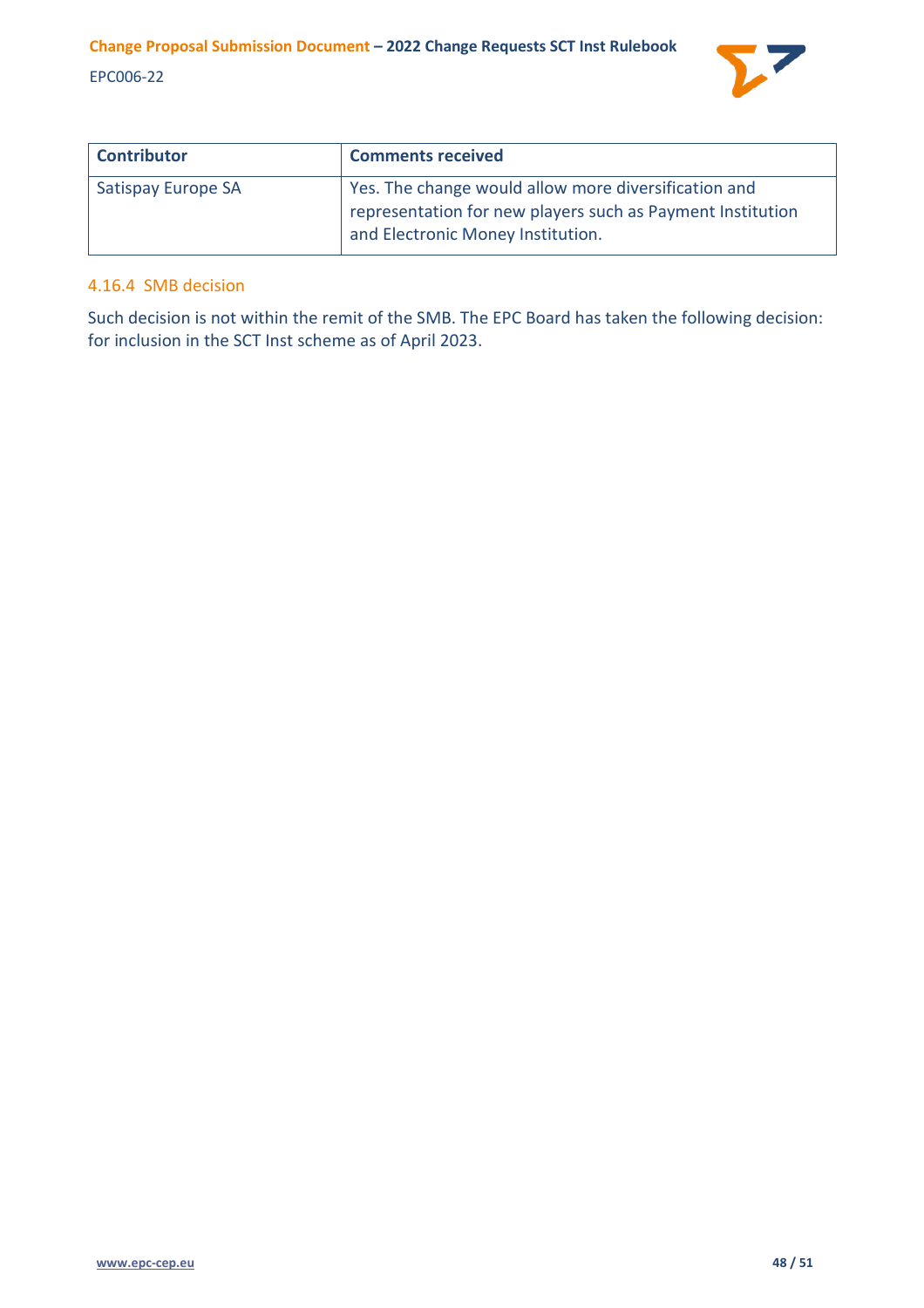

# <span id="page-48-0"></span>**5 Changes Pertaining to the Impact of the SEPA Regulation or any Other EU Legislation ("Regulatory Change Proposal Submission Document"[4](#page-48-1) )**

As the EPC is under the legal obligation to ensure compliance of the rulebooks with the SEPA Regulation or of any other EU legislation, proposed changes to the rulebooks under this section are not subject to a public consultation. They are included in this document for information.

# **At the start of the public consultation**

No change item was identified that required a change to the rulebook due to a particular EU legislation.

# **During or after the public consultation**

No new regulatory and payment scheme oversight matters were brought to the attention of the EPC.

<span id="page-48-1"></span><sup>4</sup> This section 5 contains the so-called Regulatory Change Proposal Submission Document as referred to in Section 4.2.9 of the SEPA Payment Scheme Management Rules.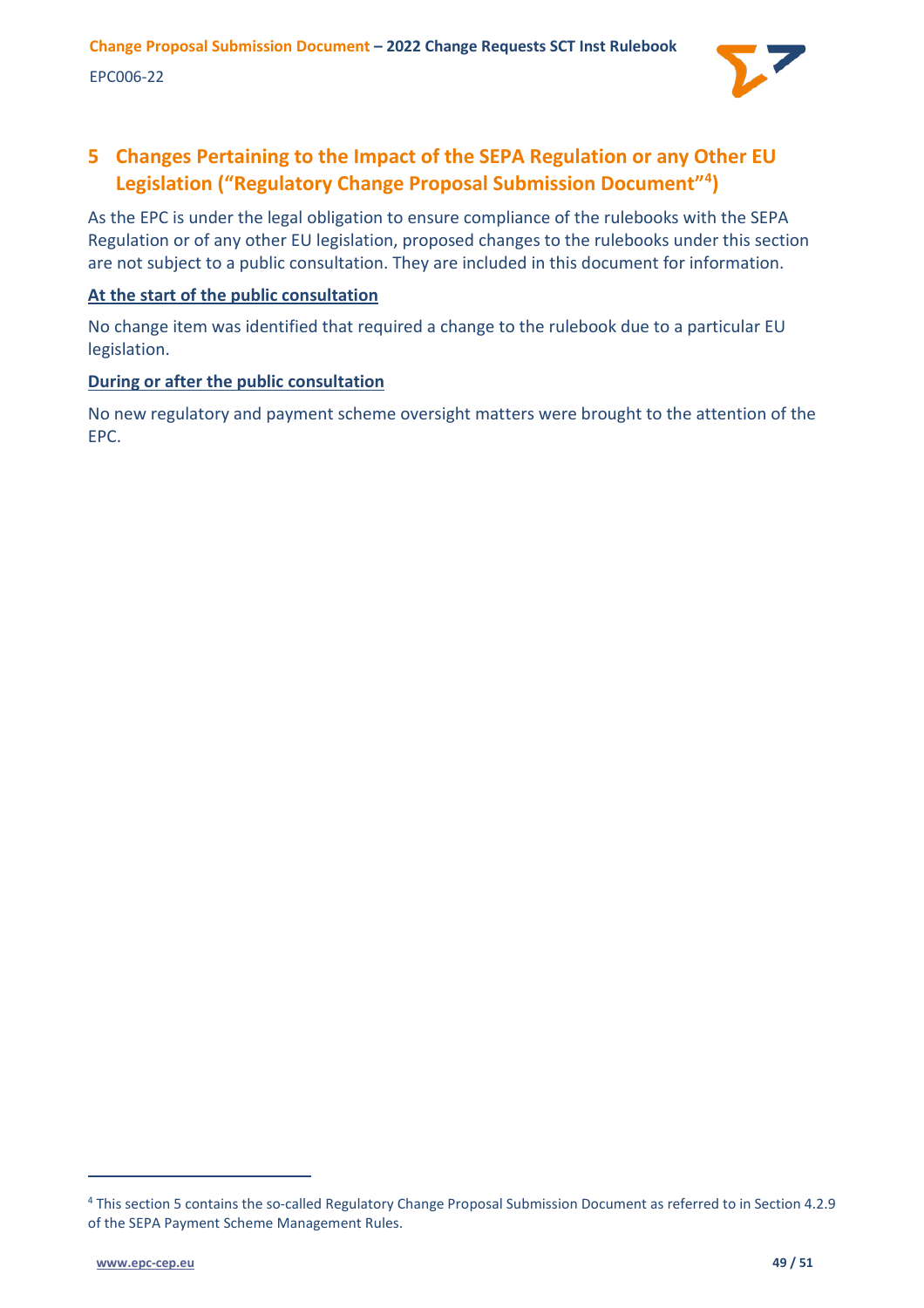

# <span id="page-49-0"></span>**6 Change Management Process in Respect of Minor Changes**

# <span id="page-49-1"></span>6.1 Publication of list of minor changes

The SEMWG is required under the SEPA Payment Scheme Management Rules to publish a list of minor changes on the EPC website and to ensure that the list may be viewed by all stakeholders.

This obligation had been met by the publication of the SCT Inst Rulebook 2022 Change Request Public Consultation Document (EPC157-21) on 13 September 2021.

For this release management cycle, no minor changes had been raised at the start of or during the public consultation.